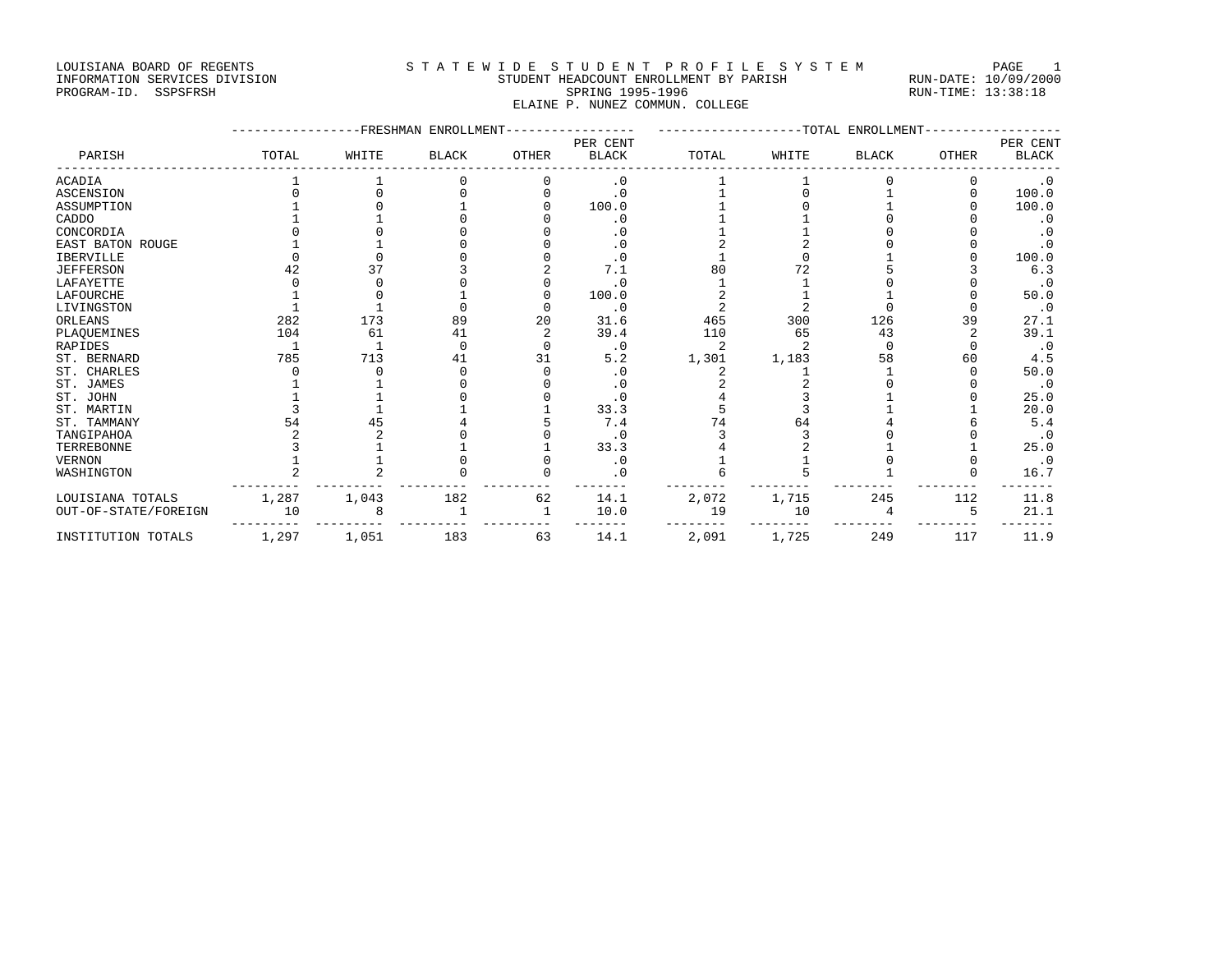## LOUISIANA BOARD OF REGENTS STATEWIDE STUDENT PROFILE SYSTEM PAGE 2 INFORMATION SERVICES DIVISION STUDENT HEADCOUNT ENROLLMENT BY PARISH RUN-DATE: 10/09/2000

PROGRAM-ID. SSPSFRSH SPRING 1995-1996 SPRING 1995-1996 RUN-TIME: 13:38:18 DELGADO COMMUNITY COLLEGE

|                   |                      |                      | ------------FRESHMAN ENROLLMENT |                         | ---------------- | -------------------TOTAL ENROLLMENT-------------- |                   |                          |                      |              |
|-------------------|----------------------|----------------------|---------------------------------|-------------------------|------------------|---------------------------------------------------|-------------------|--------------------------|----------------------|--------------|
|                   |                      |                      |                                 |                         | PER CENT         |                                                   |                   |                          |                      | PER CENT     |
| PARISH            | TOTAL                | WHITE                | <b>BLACK</b>                    | OTHER                   | <b>BLACK</b>     | TOTAL                                             | WHITE             | <b>BLACK</b>             | <b>OTHER</b>         | <b>BLACK</b> |
| ACADIA            | 3                    | 3                    | 0                               | 0                       | $\cdot$ 0        | 7                                                 | 5                 | 2                        | 0                    | 28.6         |
| <b>ALLEN</b>      | $\mathbf 0$          | $\mathbf 0$          | 0                               | 0                       | $\cdot$ 0        | $\mathbf{1}$                                      | $\mathbf{1}$      | $\mathsf 0$              | $\mathbf 0$          | $\cdot$ 0    |
| ASCENSION         | 11                   | 6                    | 5                               | 0                       | 45.5             | 20                                                | 13                | 7                        | 0                    | 35.0         |
| ASSUMPTION        | $\overline{2}$       | $\mathbf{1}$         | $\mathbf{1}$                    | 0                       | 50.0             | 3                                                 | 2                 | $\mathbf{1}$             | 0                    | 33.3         |
| <b>AVOYELLES</b>  | $\overline{c}$       | $\overline{c}$       | $\Omega$                        | $\Omega$                | $\cdot$ 0        | 7                                                 | 7                 | $\Omega$                 | $\Omega$             | $\cdot$ 0    |
| <b>BOSSIER</b>    | $\mathbf 0$          | $\mathbf 0$          | O                               | 0                       | $\cdot$ 0        | 1                                                 | 1                 | 0                        | $\mathbf 0$          | $\cdot$ 0    |
| CADDO             | $\overline{2}$       | $\overline{2}$       |                                 | U                       | $\cdot$ 0        | 6                                                 | 5                 | 1                        | $\Omega$             | 16.7         |
| CALCASIEU         | 13                   | 13                   |                                 | $\Omega$                | $\cdot$ 0        | 18                                                | 17                | $\mathbf{1}$             | $\mathbf 0$          | 5.6          |
| CALDWELL          | $\Omega$             | $\Omega$             | U                               | O                       | $\cdot$ 0        | 1                                                 | 1                 | $\Omega$                 | $\Omega$             | $\cdot$ 0    |
| CONCORDIA         | $\overline{c}$       | $\mathbf{1}$         | Ω                               |                         | $\cdot$ 0        | 3                                                 | $\mathbf{1}$      |                          | 1                    | 33.3         |
| DE SOTO           | $\Omega$             | $\Omega$             | O                               | 0                       | $\cdot$ 0        | 1                                                 | $\mathbf 0$       | $\mathbf{1}$             | $\Omega$             | 100.0        |
| EAST BATON ROUGE  | 24                   | 13                   | 10                              | 1                       | 41.7             | 57                                                | 30                | 18                       | 9                    | 31.6         |
| EAST CARROLL      | 1                    | 1                    | $\Omega$                        | O                       | $\cdot$ 0        | 2                                                 | $\overline{2}$    | $\Omega$                 | $\Omega$             | $\cdot$ 0    |
| EAST FELICIANA    | $\mathbf{0}$         | $\Omega$             | $\Omega$                        | $\mathbf 0$             | $\cdot$ 0        | 1                                                 | 0                 | $\mathbf{1}$             | $\Omega$             | 100.0        |
| <b>EVANGELINE</b> | 2                    | 1                    |                                 | O                       | 50.0             | 4                                                 | $\overline{c}$    | $\overline{2}$           | $\Omega$             | 50.0         |
| FRANKLIN          | 1                    | $\mathbf{1}$         |                                 | 0                       | $\cdot$ 0        | 1                                                 | 1                 | $\Omega$                 | $\Omega$             | $\cdot$ 0    |
|                   | 9                    | 8                    |                                 | $\Omega$                | 11.1             | 11                                                | 9                 | $\overline{2}$           | $\Omega$             | 18.2         |
| IBERIA            | 4                    | 3                    | -1                              | $\mathbf 0$             | 25.0             | 5                                                 | $\overline{4}$    | $\mathbf{1}$             | 0                    |              |
| IBERVILLE         | $\Omega$             | $\mathbf 0$          | $\Omega$                        | $\mathbf 0$             |                  | $\mathbf{1}$                                      | $\mathbf{1}$      | $\mathbf 0$              |                      | 20.0         |
| <b>JACKSON</b>    |                      |                      |                                 |                         | $\cdot$ 0        |                                                   |                   |                          | 0                    | $\cdot$ 0    |
| <b>JEFFERSON</b>  | 2,823                | 1,824                | 563                             | 436                     | 19.9             | 5,607                                             | 3,796             | 942                      | 869                  | 16.8         |
| JEFFERSON DAVIS   | 1                    | 1<br>9               | 0<br>1                          | 0<br>$\mathbf 0$        | $\cdot$ 0        | 1                                                 | 1                 | $\mathbf 0$<br>3         | 0<br>$\mathbf 0$     | $\cdot$ 0    |
| LAFAYETTE         | 10                   |                      |                                 |                         | 10.0             | 21                                                | 18                |                          |                      | 14.3         |
| LAFOURCHE         | 46<br>$\overline{c}$ | 38<br>$\overline{a}$ | 5<br>Ω                          | 3                       | 10.9             | 100                                               | 88                | 8<br>$\Omega$            | 4<br>$\Omega$        | 8.0          |
| LA SALLE          |                      |                      |                                 | $\mathbf 0$             | $\cdot$ 0        | 3                                                 | 3                 |                          |                      | $\cdot$ 0    |
| LIVINGSTON        |                      | 4<br>$\mathbf{1}$    | <sup>0</sup><br>$\Omega$        | $\Omega$<br>$\mathbf 0$ | $\cdot$ 0        | 8                                                 | 7<br>$\mathbf{1}$ | $\mathbf{1}$<br>$\Omega$ | $\Omega$<br>$\Omega$ | 12.5         |
| MOREHOUSE         | 1                    |                      |                                 |                         | $\cdot$ 0        | 1                                                 |                   | $\Omega$                 |                      | $\cdot$ 0    |
| NATCHITOCHES      |                      | $\mathbf 0$          | 0                               | 1                       | $\cdot$ 0        | 1                                                 | $\Omega$          |                          | 1                    | $\cdot$ 0    |
| ORLEANS           | 2,890                | 694                  | 1,982                           | 214                     | 68.6             | 5,444                                             | 1,541             | 3,433                    | 470                  | 63.1         |
| OUACHITA          | 5                    | 5                    | $\mathbf 0$                     | 0                       | $\cdot$ 0        | 5                                                 | 5                 | $\mathbf 0$              | 0                    | $\cdot$ 0    |
| PLAQUEMINES       | 127                  | 86                   | 36                              | 5                       | 28.3             | 231                                               | 162               | 57                       | 12                   | 24.7         |
| POINTE COUPEE     | 0                    | $\mathbf 0$          | $\Omega$                        | $\mathbf 0$             | $\cdot$ 0        | 1                                                 | $\mathbf{1}$      | $\mathbf 0$              | $\mathbf 0$          | $\cdot$ 0    |
| RAPIDES           | $\Omega$             | $\Omega$             | <sup>0</sup>                    | 0                       | $\cdot$ 0        | 5                                                 | 4                 | $\Omega$                 | 1                    | $\cdot$ 0    |
| RICHLAND          | $\Omega$             | $\mathbf 0$          | $\Omega$                        | $\Omega$                | $\cdot$ 0        | 1                                                 | $\mathbf{1}$      | $\Omega$                 | $\mathbf 0$          | $\cdot$ 0    |
| SABINE            | $\mathbf{1}$         | $\mathbf{1}$         | ∩<br>7                          | O                       | $\cdot$ 0        | $\mathbf{1}$                                      | 1                 | $\Omega$                 | $\Omega$             | $\cdot$ 0    |
| ST. BERNARD       | 89                   | 73                   |                                 | 9                       | 7.9              | 247                                               | 211               | 13                       | 23                   | 5.3          |
| ST. CHARLES       | 133                  | 86                   | 42                              | 5                       | 31.6             | 282                                               | 201               | 67                       | 14                   | 23.8         |
| ST. HELENA        | 1                    | $\mathbf 0$          | $\mathbf{1}$                    | 0                       | 100.0            | 2                                                 | $\mathbf{1}$      | $\mathbf{1}$             | $\mathbf 0$          | 50.0         |
| ST. JAMES         | 17                   | 9                    | 6                               | 2                       | 35.3             | 42                                                | 23                | 17                       | $\overline{a}$       | 40.5         |
| ST. JOHN          | 109                  | 59                   | 44                              | 6                       | 40.4             | 231                                               | 133               | 86                       | 12                   | 37.2         |
| ST. LANDRY        | 5                    | $\mathbf{1}$         | 4                               | 0                       | 80.0             | 8                                                 | 4                 | 4                        | $\Omega$             | 50.0         |
| ST. MARTIN        | 2                    | $\mathbf{1}$         | 1                               | $\mathbf 0$             | 50.0             | 5                                                 | $\overline{c}$    | 3                        | 0                    | 60.0         |
| ST. MARY          | 38                   | 29                   | 3                               | 6                       | 7.9              | 72                                                | 53                | 9                        | 10                   | 12.5         |
| ST. TAMMANY       | 523                  | 450                  | 45                              | 28                      | 8.6              | 931                                               | 803               | 78                       | 50                   | 8.4          |
| TANGIPAHOA        | 32                   | 24                   | 8                               | $\Omega$                | 25.0             | 50                                                | 33                | 16                       | 1                    | 32.0         |
| TENSAS            | $\overline{4}$       | $\overline{2}$       | $\overline{c}$                  | 0                       | 50.0             | $\overline{4}$                                    | 2                 | $\overline{2}$           | 0                    | 50.0         |
| TERREBONNE        | 48                   | 36                   | 8                               | 4                       | 16.7             | 106                                               | 90                | 10                       | 6                    | 9.4          |
| VERMILLION        | 2                    | $\mathbf{1}$         |                                 | 1                       | $\cdot$ 0        | 4                                                 | 3                 | $\Omega$                 | 1                    | $\cdot$ 0    |
| VERNON            | -1                   | 1                    | Λ                               | O                       | $\cdot$ 0        | 3                                                 | 2                 | -1                       | $\Omega$             | 33.3         |
| WASHINGTON        | 8                    | $\overline{4}$       | 2                               | $\overline{a}$          | 25.0             | 15                                                | 7                 | 6                        | $\overline{2}$       | 40.0         |
| WEBSTER           | २                    | $\mathfrak{D}$       | $\mathbf{1}$                    | $\Omega$                | 33.3             | 3                                                 | $\overline{a}$    | $\mathbf{1}$             | $\Omega$             | 33.3         |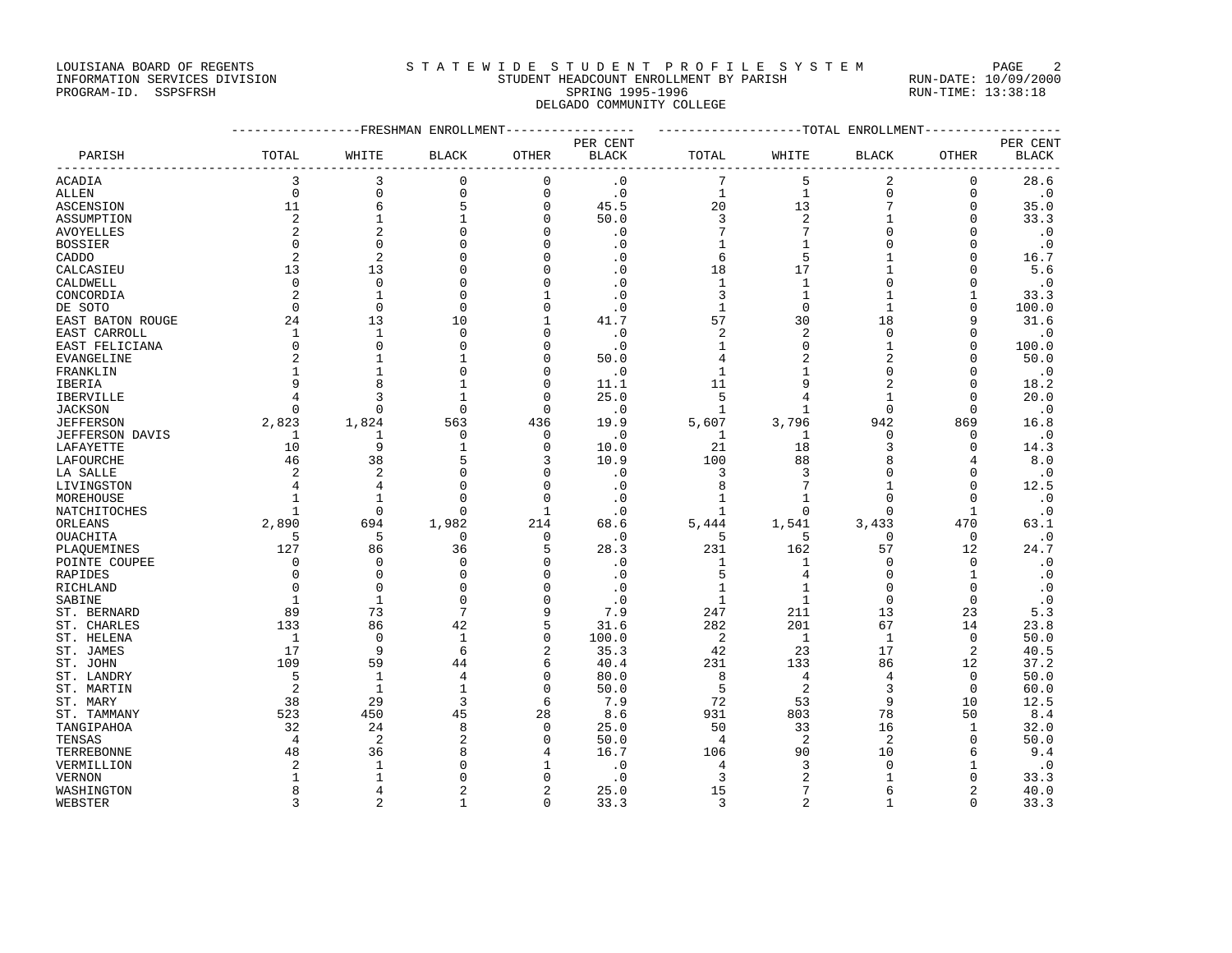### LOUISIANA BOARD OF REGENTS STATEWIDE STUDENT PROFILE SYSTEM PAGE 3 INFORMATION SERVICES DIVISION STUDENT HEADCOUNT ENROLLMENT BY PARISH RUN-DATE: 10/09/2000 PROGRAM-ID. SSPSFRSH SPRING 1995-1996 SPRING 1995-1996 RUN-TIME: 13:38:18 SPRING 1995-1996<br>DELGADO COMMUNITY COLLEGE

|                                          |              |              | -FRESHMAN ENROLLMENT- |           |                          |               |              | -TOTAL ENROLLMENT- |              |                          |
|------------------------------------------|--------------|--------------|-----------------------|-----------|--------------------------|---------------|--------------|--------------------|--------------|--------------------------|
| PARISH                                   | TOTAL        | WHITE        | <b>BLACK</b>          | OTHER     | PER CENT<br><b>BLACK</b> | TOTAL         | WHITE        | <b>BLACK</b>       | <b>OTHER</b> | PER CENT<br><b>BLACK</b> |
| WEST BATON ROUGE                         |              |              |                       |           | . 0                      |               |              |                    |              | 25.0                     |
| LOUISIANA TOTALS<br>OUT-OF-STATE/FOREIGN | 7,005<br>218 | 3,501<br>104 | 2,780<br>23           | 724<br>91 | 39.7<br>10.6             | 13,589<br>348 | 7,304<br>153 | 4,797<br>39        | 1,488<br>156 | 35.3<br>11.2             |
| INSTITUTION TOTALS                       | 7,223        | 3,605        | 2,803                 | 815       | 38.8                     | 13,937        | 7,457        | 4,836              | 1,644        | 34.7                     |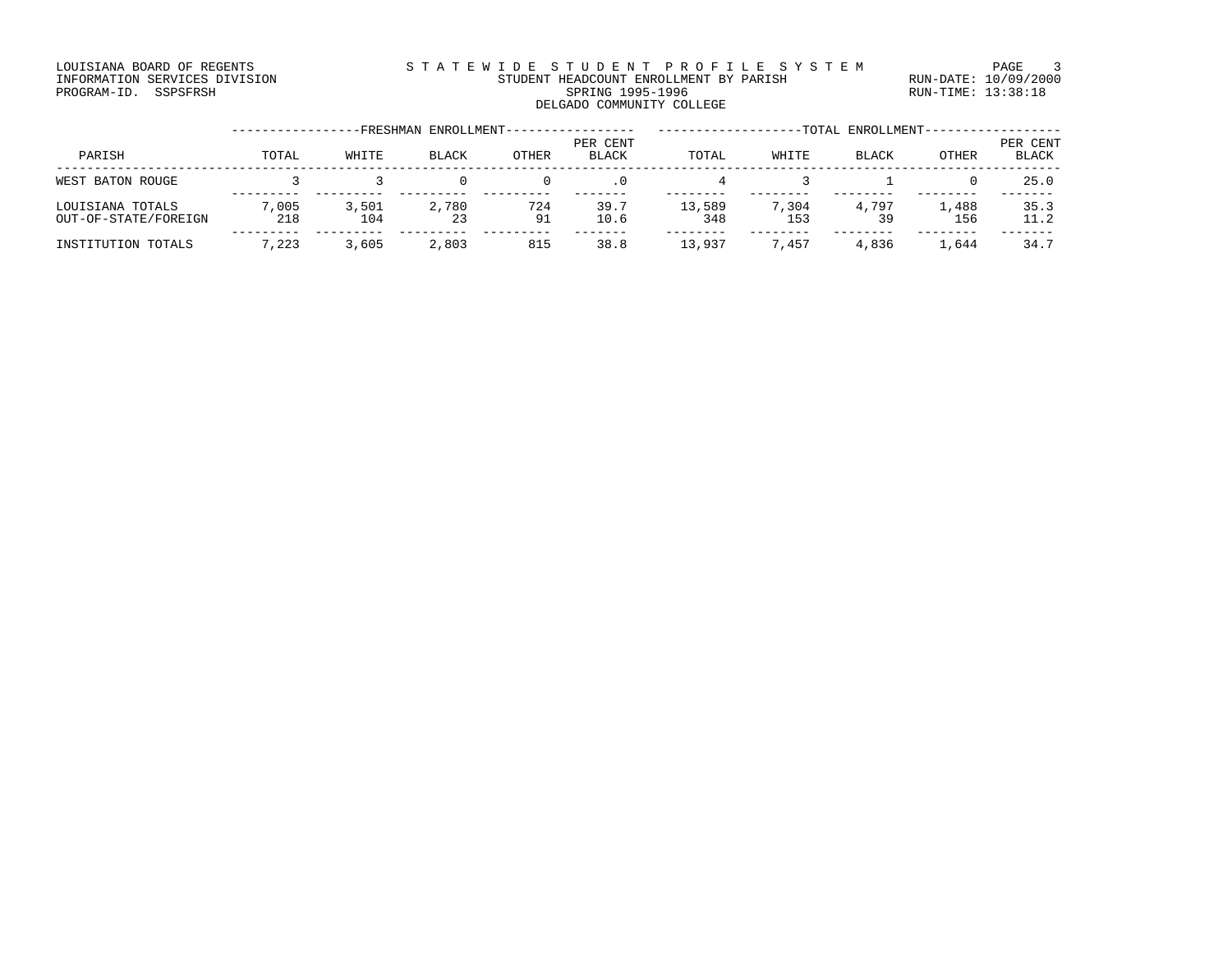## LOUISIANA BOARD OF REGENTS STA TEWIDE STUDENT PROFILE SYSTEM PAGE 4 INFORMATION SERVICES DIVISION STUDENT HEADCOUNT ENROLLMENT BY PARISH RUN-DATE: 10/09/2000

# PROGRAM-ID. SSPSFRSH SPRING 1995-1996 SPRING 1995-1996 RUN-TIME: 13:38:18 GRAMBLING STATE UNIVERSITY

|                   | ----------------FRESHMAN ENROLLMENT---------------- |                |                |              |                             | -------------------TOTAL ENROLLMENT-- |              |                 |                |              |
|-------------------|-----------------------------------------------------|----------------|----------------|--------------|-----------------------------|---------------------------------------|--------------|-----------------|----------------|--------------|
|                   |                                                     |                |                |              | PER CENT                    |                                       |              |                 |                | PER CENT     |
| PARISH            | TOTAL                                               | WHITE          | <b>BLACK</b>   | OTHER        | <b>BLACK</b>                | TOTAL                                 | WHITE        | <b>BLACK</b>    | OTHER          | <b>BLACK</b> |
| ACADIA            | 8                                                   | $\mathbf 0$    | 8              | $\mathbf 0$  | 100.0                       | 18                                    | $\mathbf{0}$ | 18              | $\mathbf 0$    | 100.0        |
| <b>ALLEN</b>      | 5                                                   | $\mathsf 0$    | 5              | $\mathbf 0$  | 100.0                       | 18                                    | $\mathbf{1}$ | 17              | $\Omega$       | 94.4         |
| <b>ASCENSION</b>  | 5                                                   | $\mathbf 0$    | 5              | $\mathbf 0$  | 100.0                       | 16                                    | $\mathbf 0$  | 16              | $\mathbf 0$    | 100.0        |
| ASSUMPTION        | $\mathbf 0$                                         | $\mathbf 0$    | $\mathbf 0$    | $\mathbf 0$  | $\overline{\phantom{0}}$ .0 | 12                                    | $\mathbf 0$  | 12              | $\Omega$       | 100.0        |
| <b>AVOYELLES</b>  | $7\phantom{.0}$                                     | $\mathbf{1}$   |                | $\mathbf 0$  | 85.7                        | 35                                    | $\sqrt{2}$   | 32              | $\mathbf{1}$   | 91.4         |
| <b>BEAUREGARD</b> | $\overline{4}$                                      | $\mathbf 0$    | 4              | $\mathbf 0$  | 100.0                       | 13                                    | $\mathsf{O}$ | 12              | $\mathbf{1}$   | 92.3         |
| <b>BIENVILLE</b>  | 35                                                  | $\mathbf{1}$   | 34             | $\Omega$     | 97.1                        | 122                                   | 3            | 116             | 3              | 95.1         |
| <b>BOSSIER</b>    | 17                                                  | $\Omega$       | 16             | 1            | 94.1                        | 67                                    | 14           | 50              | $\overline{3}$ | 74.6         |
| CADDO             | 100                                                 | $\mathbf 0$    | 99             | 1            | 99.0                        | 438                                   | 23           | 403             | 12             | 92.0         |
| CALCASIEU         | 22                                                  | $\Omega$       | 22             | $\Omega$     | 100.0                       | 62                                    | 2            | 57              | 3              | 91.9         |
| CALDWELL          | $\Omega$                                            | $\mathbf 0$    | $\Omega$       | $\mathbf 0$  | $\cdot$ 0                   | 1                                     | $\mathbf{1}$ | $\overline{0}$  | $\Omega$       | $\cdot$ 0    |
| CATAHOULA         | 5                                                   | $\mathbf 0$    | 5              | $\mathbf 0$  | 100.0                       | 23                                    | $\mathbf 0$  | 22              | $\mathbf{1}$   | 95.7         |
| CLAIBORNE         | 32                                                  | $\mathbf{1}$   | 31             | $\mathbf 0$  | 96.9                        | 114                                   | 5            | 109             | $\Omega$       | 95.6         |
| CONCORDIA         | 11                                                  | $\mathbf{0}$   | 11             | 0            | 100.0                       | 34                                    | $\mathsf 0$  | 33              | 1              | 97.1         |
| DE SOTO           | 12                                                  | $\mathbf 0$    | 11             | $\mathbf{1}$ | 91.7                        | 54                                    | $\mathbf{1}$ | 51              | 2              | 94.4         |
| EAST BATON ROUGE  | 33                                                  | $\mathbf 0$    | 32             | 1            | 97.0                        | 107                                   | $\mathbf{1}$ | 103             | 3              | 96.3         |
| EAST CARROLL      | 21                                                  | $\Omega$       | 21             | $\Omega$     | 100.0                       | 65                                    | $\Omega$     | 65              | $\Omega$       | 100.0        |
| EAST FELICIANA    | $\overline{1}$                                      | $\mathbf 0$    | $\mathbf{1}$   | $\Omega$     | 100.0                       | 11                                    | $\mathbf{1}$ | - 9             | $\mathbf 1$    | 81.8         |
| EVANGELINE        | $7\phantom{.0}$                                     | $\Omega$       | 7              | $\Omega$     | 100.0                       | 19                                    | $\mathbf 0$  | 19              | $\Omega$       | 100.0        |
| FRANKLIN          | 14                                                  | $\Omega$       | 14             | $\Omega$     | 100.0                       | 46                                    | 5            | 41              | $\Omega$       | 89.1         |
| <b>GRANT</b>      | 2                                                   | $\mathbf 0$    | $\overline{2}$ | $\mathbf 0$  | 100.0                       | 12                                    | $\mathbf 0$  | 11              | $\mathbf{1}$   | 91.7         |
| IBERIA            | 14                                                  | $\Omega$       | 14             | 0            | 100.0                       | 39                                    | $\mathbf 0$  | 39              | $\mathbf 0$    | 100.0        |
| IBERVILLE         | $\overline{\mathbf{3}}$                             | $\mathbf 0$    | 3              | $\Omega$     | 100.0                       | 12                                    | $\mathbf 0$  | 12              | $\Omega$       | 100.0        |
| <b>JACKSON</b>    | 30                                                  | $\mathbf{1}$   | 29             | $\Omega$     | 96.7                        | 112                                   | 5            | 105             | 2              | 93.8         |
| <b>JEFFERSON</b>  | 17                                                  | $\Omega$       | 16             | 1            | 94.1                        | 81                                    | $\mathbf{1}$ | 76              | 4              | 93.8         |
| JEFFERSON DAVIS   | 6                                                   | $\mathbf 0$    | 6              | 0            | 100.0                       | 19                                    | $\mathbf 0$  | 19              | $\mathbf 0$    | 100.0        |
|                   | 9                                                   | $\mathbf 0$    | 9              | $\Omega$     | 100.0                       | 40                                    | $\mathsf 0$  | 40              | $\mathbf 0$    | 100.0        |
| LAFAYETTE         | 2                                                   | $\Omega$       |                | $\Omega$     |                             | 6                                     | $\Omega$     | 6               | $\Omega$       | 100.0        |
| LAFOURCHE         | $\mathbf{1}$                                        | $\mathbf 0$    | $\mathbf{1}$   | $\Omega$     | 100.0                       | 5                                     | $\mathbf 0$  |                 |                |              |
| LA SALLE          | 91                                                  | 7              | 84             | 0            | 100.0<br>92.3               | 414                                   | 27           | 4<br>371        | $\mathbf{1}$   | 80.0         |
| LINCOLN           | <sup>1</sup>                                        | $\mathbf 0$    | $\mathbf{1}$   | $\Omega$     |                             | 7                                     | $\mathbf 0$  | $\overline{7}$  | 16<br>$\Omega$ | 89.6         |
| LIVINGSTON        | 27                                                  |                | 27             |              | 100.0                       |                                       |              |                 |                | 100.0        |
| MADISON           |                                                     | $\mathbf 0$    |                | 0            | 100.0                       | 88                                    | $\mathbf{1}$ | 86              | 1              | 97.7         |
| MOREHOUSE         | 36                                                  | $\overline{2}$ | 34             | $\Omega$     | 94.4                        | 120                                   | 8            | 110             | 2              | 91.7         |
| NATCHITOCHES      | 6                                                   | $\mathbf 0$    | 6              | $\Omega$     | 100.0                       | 30                                    | 4            | 25              | $\mathbf{1}$   | 83.3         |
| ORLEANS           | 60                                                  | $\mathbf 0$    | 60             | 0            | 100.0                       | 221                                   | $\mathbf 0$  | 221             | 0              | 100.0        |
| OUACHITA          | 85                                                  | 6              | 79             | $\Omega$     | 92.9                        | 378                                   | 43           | 324             | 11             | 85.7         |
| PLAOUEMINES       | 2                                                   | $\Omega$       | $\overline{2}$ | $\Omega$     | 100.0                       | 6                                     | $\mathbf{1}$ | - 5             | $\Omega$       | 83.3         |
| POINTE COUPEE     | 1                                                   | $\Omega$       | $\mathbf{1}$   | $\Omega$     | 100.0                       | 10                                    | $\Omega$     | 10              | $\Omega$       | 100.0        |
| RAPIDES           | 47                                                  | $\mathbf 0$    | 47             | 0            | 100.0                       | 175                                   | 13           | 155             | 7              | 88.6         |
| RED RIVER         | 5                                                   | $\Omega$       | 5              | $\Omega$     | 100.0                       | 11                                    | $\mathbf{1}$ | 9               | 1              | 81.8         |
| RICHLAND          | 11                                                  | $\mathbf{1}$   | 10             | $\Omega$     | 90.9                        | 54                                    | 9            | 45              | $\Omega$       | 83.3         |
| SABINE            | 3                                                   | $\mathbf{1}$   | $\overline{2}$ | $\Omega$     | 66.7                        | 9                                     | $\mathbf{1}$ | 8               | $\Omega$       | 88.9         |
| ST. BERNARD       | $\Omega$                                            | $\mathbf 0$    | 0              | $\Omega$     | $\cdot$ 0                   | $\overline{c}$                        | $\Omega$     | $\overline{c}$  | $\Omega$       | 100.0        |
| ST. CHARLES       | $\overline{a}$                                      | $\Omega$       |                | $\Omega$     | 100.0                       | $7\phantom{.0}$                       | $\Omega$     | $7\phantom{.0}$ | $\Omega$       | 100.0        |
| ST. HELENA        | 6                                                   | $\mathbf 0$    | 6              | $\Omega$     | 100.0                       | 23                                    | $\Omega$     | 23              | $\Omega$       | 100.0        |
| ST. JAMES         | $\Omega$                                            | $\Omega$       | $\Omega$       | U            | $\cdot$ 0                   | 3                                     | $\Omega$     | 2               | $\mathbf{1}$   | 66.7         |
| ST. JOHN          | 4                                                   | $\Omega$       | 4              | U            | 100.0                       | 16                                    | $\Omega$     | 16              | $\Omega$       | 100.0        |
| ST. LANDRY        | 20                                                  | $\Omega$       | 20             | 0            | 100.0                       | 90                                    | $\Omega$     | 90              | $\Omega$       | 100.0        |
| ST. MARTIN        | 2                                                   | $\Omega$       | $\overline{2}$ | $\Omega$     | 100.0                       | 8                                     | $\Omega$     | 8               | $\Omega$       | 100.0        |
| ST. MARY          | 11                                                  | $\Omega$       | 11             | $\Omega$     | 100.0                       | 39                                    | $\Omega$     | 38              | $\mathbf{1}$   | 97.4         |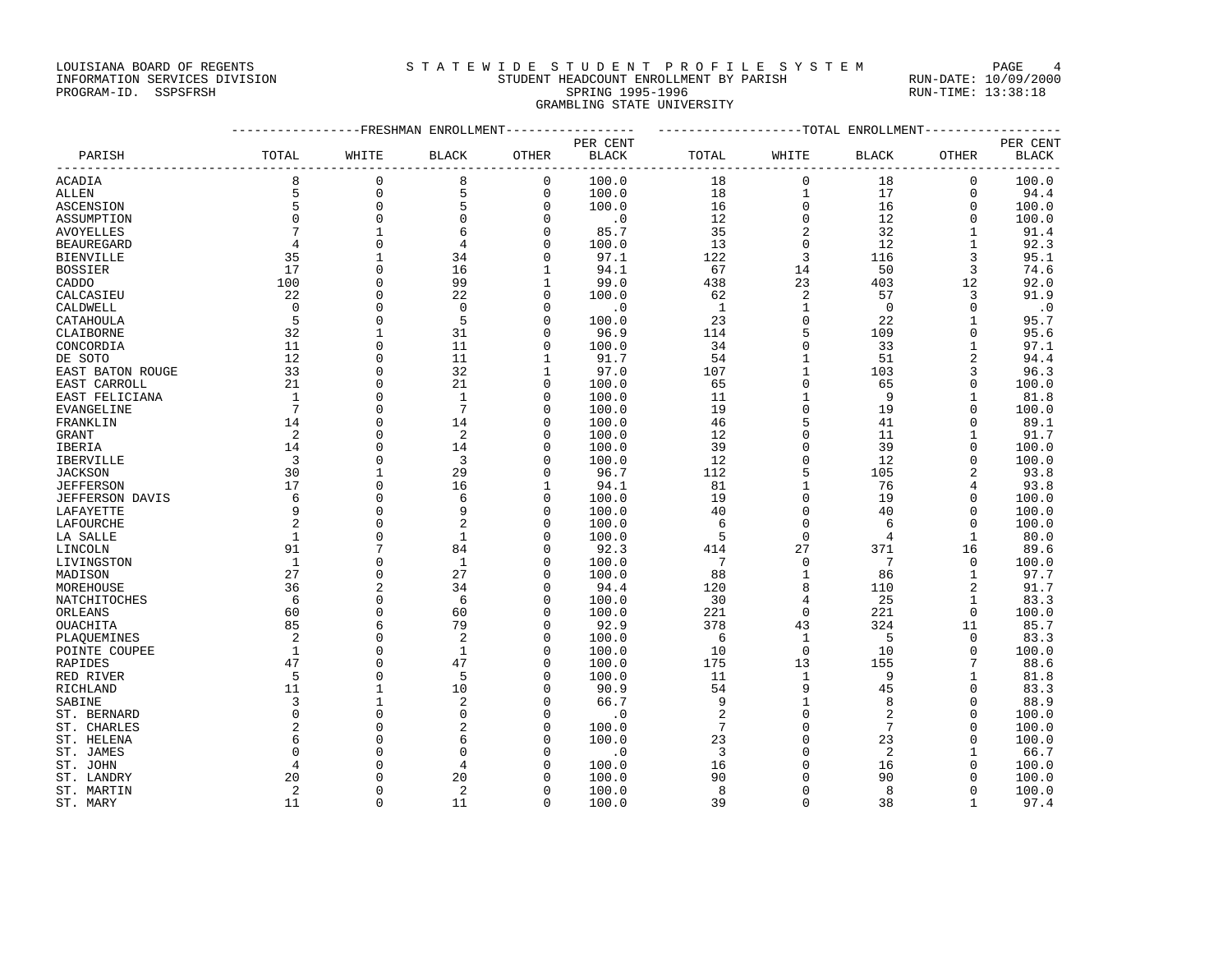## LOUISIANA BOARD OF REGENTS STATEWIDE STUDENT PROFILE SYSTEM PAGE 5 INFORMATION SERVICES DIVISION STUDENT HEADCOUNT ENROLLMENT BY PARISH RUN-DATE: 10/09/2000 PROGRAM-ID. SSPSFRSH SPRING 1995-1996 SPRING 1995-1996 RUN-TIME: 13:38:18 GRAMBLING STATE UNIVERSITY<br>GRAMBLING STATE UNIVERSITY

|                      |       |       | FRESHMAN ENROLLMENT- |       |                          |       |       | -TOTAL ENROLLMENT- |              |                          |
|----------------------|-------|-------|----------------------|-------|--------------------------|-------|-------|--------------------|--------------|--------------------------|
| PARISH               | TOTAL | WHITE | BLACK                | OTHER | PER CENT<br><b>BLACK</b> | TOTAL | WHITE | BLACK              | <b>OTHER</b> | PER CENT<br><b>BLACK</b> |
| ST. TAMMANY          |       |       |                      | O     | 100.0                    | 18    |       | 18                 |              | 100.0                    |
| TANGIPAHOA           |       |       |                      |       | 100.0                    | 40    |       | 39                 |              | 97.5                     |
| TENSAS               |       |       |                      |       | 85.7                     | 33    |       | 28                 |              | 84.8                     |
| TERREBONNE           |       |       |                      |       | 100.0                    | 25    |       | 25                 |              | 100.0                    |
| UNION                |       |       | L 4                  |       | 82.4                     | 62    |       | 56                 |              | 90.3                     |
| VERMILLION           |       |       |                      |       |                          |       |       |                    |              | 100.0                    |
| VERNON               |       |       |                      |       | 100.0                    | 12    |       | 12                 |              | 100.0                    |
| WASHINGTON           |       |       |                      |       | 100.0                    | 19    |       | 18                 |              | 94.7                     |
| WEBSTER              |       |       | 37                   |       | 100.0                    | 141   |       | 133                |              | 94.3                     |
| WEST BATON ROUGE     |       |       |                      |       | $\cdot$ 0                |       |       |                    |              | 100.0                    |
| WEST CARROLL         |       |       |                      |       | 100.0                    | 16    |       | 14                 |              | 87.5                     |
| WEST FELICIANA       |       |       |                      |       |                          |       |       |                    |              | 100.0                    |
| WINN                 |       |       |                      |       | 100.0                    | 44    |       | 40                 |              | 90.9                     |
| LOUISIANA TOTALS     | 946   | 25    | 916                  | 5     | 96.8                     | 3,733 | 190   | 3,453              | 90           | 92.5                     |
| OUT-OF-STATE/FOREIGN | 926   |       | 909                  | 16    | 98.2                     | 3,287 | 29    | 3,158              | 100          | 96.1                     |
| INSTITUTION TOTALS   | 1,872 | 26    | 1,825                | 21    | 97.5                     | 7,020 | 219   | 6,611              | 190          | 94.2                     |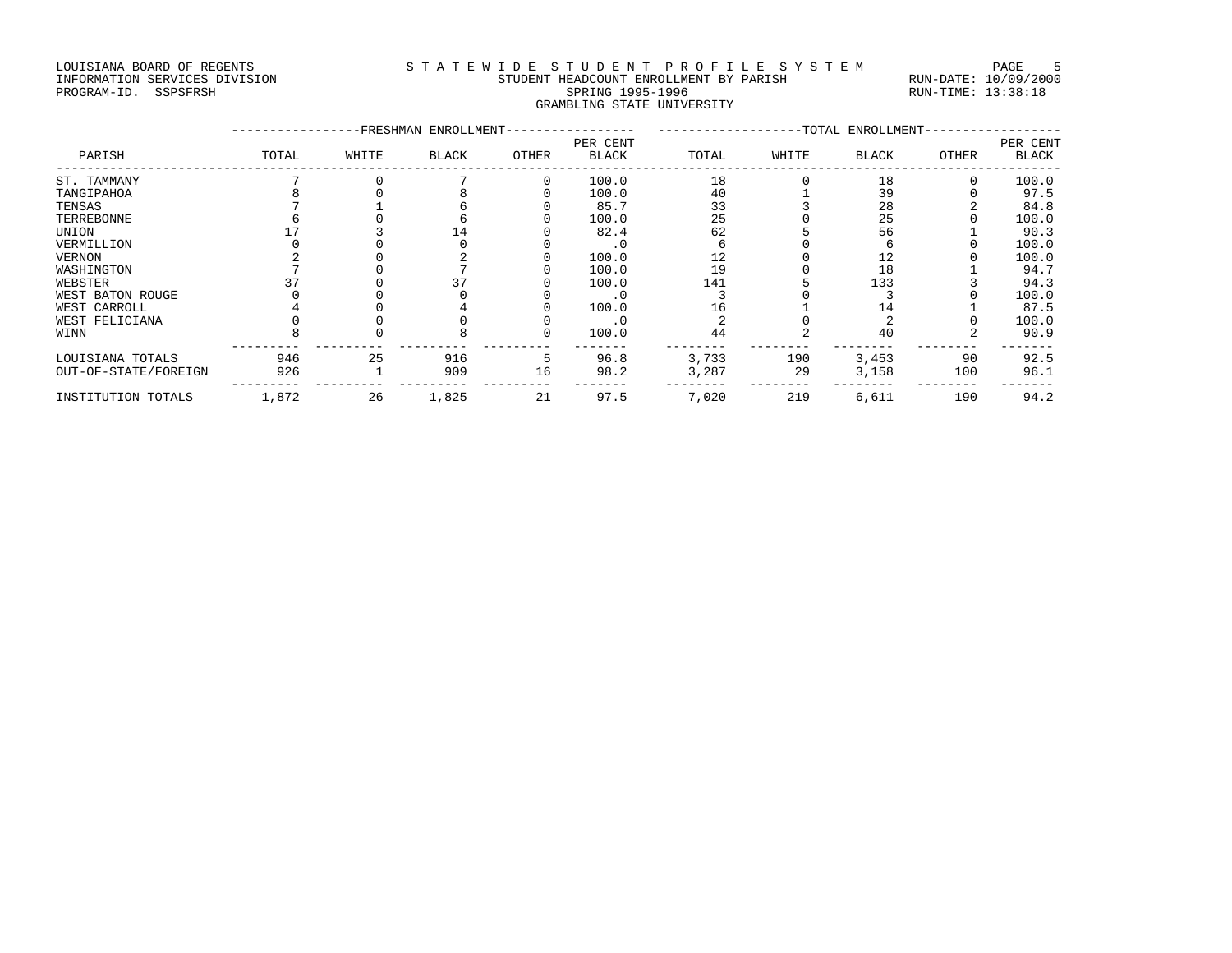## LOUISIANA BOARD OF REGENTS STATEWIDE STUDENT PROFILE SYSTEM PAGE 6 INFORMATION SERVICES DIVISION STUDENT HEADCOUNT ENROLLMENT BY PARISH RUN-DATE: 10/09/2000 PROGRAM-ID. SSPSFRSH SPRING 1995-1996 SPRING 1995-1996 RUN-TIME: 13:38:18

LOUISIANA TECH UNIVERSITY

|                   | ----------------FRESHMAN ENROLLMENT---------------- |                |                |              |                        | ------------------TOTAL ENROLLMENT-------------- |                |                        |                |              |
|-------------------|-----------------------------------------------------|----------------|----------------|--------------|------------------------|--------------------------------------------------|----------------|------------------------|----------------|--------------|
|                   |                                                     |                |                |              | PER CENT               |                                                  |                |                        |                | PER CENT     |
| PARISH            | TOTAL                                               | WHITE          | <b>BLACK</b>   | OTHER        | <b>BLACK</b>           | TOTAL                                            | WHITE          | $\operatorname{BLACK}$ | OTHER          | <b>BLACK</b> |
| ACADIA            | 1                                                   | 1              | $\mathbf{0}$   | $\mathbf 0$  | $\cdot$ 0              | 3                                                | 3              | $\Omega$               | $\mathbf 0$    | $\cdot$ 0    |
| ALLEN             | 6                                                   | $6\,$          | $\mathbf{0}$   | $\mathbf 0$  | $\cdot$ 0              | 18                                               | 16             | $\overline{2}$         | $\mathbf 0$    | 11.1         |
| <b>ASCENSION</b>  | 10                                                  | 9              | $\mathbf 0$    | $\mathbf{1}$ | $\cdot$ 0              | 34                                               | 30             | 3                      | $\mathbf{1}$   | 8.8          |
| ASSUMPTION        | $\overline{4}$                                      | $\overline{4}$ | $\mathbf 0$    | $\Omega$     | $\cdot$ 0              | 15                                               | 15             | $\mathbf 0$            | $\mathbf 0$    | $\cdot$ 0    |
| AVOYELLES         | 3                                                   | 3              | $\mathbf 0$    | 0            | $\cdot$ 0              | 20                                               | 20             | $\mathbf 0$            | $\Omega$       | $\cdot$ 0    |
| <b>BEAUREGARD</b> | 11                                                  | 8              | 3              | $\Omega$     | 27.3                   | 62                                               | 53             | 6                      | 3              | 9.7          |
| BIENVILLE         | 33                                                  | 23             | 9              | 1            | 27.3                   | 179                                              | 136            | 29                     | 14             | 16.2         |
| <b>BOSSIER</b>    | 209                                                 | 139            | 27             | 43           | 12.9                   | 814                                              | 633            | 87                     | 94             | 10.7         |
| CADDO             | 209                                                 | 144            | 45             | 20           | 21.5                   | 965                                              | 710            | 193                    | 62             | 20.0         |
| CALCASIEU         | 30                                                  | 28             | $\mathbf 0$    | 2            | $\cdot$ 0              | 94                                               | 88             | 3                      | 3              | 3.2          |
| CALDWELL          | $\overline{3}$                                      | 2              | $\mathbf{1}$   | $\Omega$     | 33.3                   | 20                                               | 16             | 4                      | $\Omega$       | 20.0         |
| CAMERON           | $\mathbf 0$                                         | $\overline{0}$ | $\Omega$       | 0            | $\cdot$ 0              | 1                                                | $\mathbf{1}$   | $\mathbf 0$            | 0              | $\cdot$ 0    |
| CATAHOULA         | 11                                                  | 11             | $\Omega$       | $\Omega$     | $\cdot$ 0              | 42                                               | 41             | $\mathbf{1}$           | $\Omega$       | $2\,.\,4$    |
| CLAIBORNE         | 27                                                  | 24             | $\Omega$       | 3            | $\cdot$ 0              | 131                                              | 110            | 15                     | 6              | 11.5         |
| CONCORDIA         | 12                                                  | 12             | $\Omega$       | $\Omega$     | $\cdot$ 0              | 66                                               | 56             | 6                      | 4              | 9.1          |
| DE SOTO           | 13                                                  | 5              | 8              | $\Omega$     | 61.5                   | 43                                               | 26             | 16                     | $\mathbf{1}$   | 37.2         |
| EAST BATON ROUGE  | 87                                                  | 77             | 8              | 2            | 9.2                    | 343                                              | 311            | 21                     | 11             | 6.1          |
| EAST CARROLL      | 5                                                   | 4              | 1              | $\Omega$     | 20.0                   | 21                                               | 12             | 9                      | $\mathbf 0$    | 42.9         |
| EAST FELICIANA    | 2                                                   | 2              | $\Omega$       | $\Omega$     | $\cdot$ 0              | 11                                               | 11             | $\Omega$               | $\Omega$       | $\cdot$ 0    |
| EVANGELINE        | 2                                                   | 2              | $\mathbf{0}$   | 0            | $\cdot$ 0              | 8                                                | 8              | $\mathbf 0$            | 0              | $\cdot$ 0    |
| FRANKLIN          | 14                                                  | 11             | 3              | $\Omega$     | 21.4                   | 75                                               | 63             | 10                     | 2              | 13.3         |
| GRANT             | 7                                                   | 7              | $\Omega$       | 0            | $\cdot$ 0              | 35                                               | 30             | 5                      | 0              | 14.3         |
| IBERIA            | 1                                                   | 1              | $\Omega$       | 0            | $\cdot$ 0              | 6                                                | 6              | $\Omega$               | $\Omega$       | $\cdot$ 0    |
| IBERVILLE         | $\mathbf{1}$                                        | $\mathbf{1}$   | $\Omega$       | $\Omega$     | $\boldsymbol{\cdot}$ 0 | 5                                                | 3              | $\sqrt{2}$             | $\Omega$       | 40.0         |
| <b>JACKSON</b>    | 67                                                  | 54             | 10             | 3            | 14.9                   | 224                                              | 188            | 32                     | 4              | 14.3         |
| JEFFERSON         | 38                                                  | 28             | 5              | 5            | 13.2                   | 115                                              | 84             | 16                     | 15             | 13.9         |
| JEFFERSON DAVIS   | $\mathbf{1}$                                        | 1              | $\Omega$       | 0            | $\cdot$ 0              | 5                                                | 5              | $\Omega$               | $\Omega$       | $\cdot$ 0    |
| LAFAYETTE         | 11                                                  | 10             | 1              | $\Omega$     | 9.1                    | 59                                               | 52             | 5                      | 2              | 8.5          |
| LAFOURCHE         | $\overline{4}$                                      | $\overline{4}$ | $\Omega$       | 0            | $\cdot$ 0              | 22                                               | 18             | 3                      | $\mathbf{1}$   | 13.6         |
| LA SALLE          | 8                                                   | 8              | $\Omega$       | 0            | $\cdot$ 0              | 36                                               | 33             | $\Omega$               | 3              | $\cdot$ 0    |
| LINCOLN           | 240                                                 | 213            | 21             | 6            | 8.8                    | 1,341                                            | 1,200          | 95                     | 46             | 7.1          |
| LIVINGSTON        | $\overline{7}$                                      | 7              | $\Omega$       | 0            | $\cdot$ 0              | 35                                               | 35             | $\Omega$               | $\Omega$       | $\cdot$ 0    |
| MADISON           | 16                                                  | 5              | 10             |              | 62.5                   | 31                                               | 14             | 14                     | 3              | 45.2         |
| MOREHOUSE         | 24                                                  | 10             | 14             | 0            | 58.3                   | 81                                               | 54             | 26                     | $\mathbf{1}$   | 32.1         |
| NATCHITOCHES      | 12                                                  | 11             | 1              | 0            | 8.3                    | 63                                               | 54             | -6                     | 3              | 9.5          |
| ORLEANS           | 28                                                  | 9              | 17             | 2            | 60.7                   | 94                                               | 54             | 35                     | 5              | 37.2         |
| OUACHITA          | 121                                                 | 99             | 14             | 8            | 11.6                   | 551                                              | 479            | 50                     | 22             | 9.1          |
| PLAOUEMINES       | 2                                                   | $\mathbf{1}$   | $\mathbf 0$    | 1            | $\cdot$ 0              | 12                                               | 10             | $\Omega$               | $\overline{2}$ | $\cdot$ 0    |
| POINTE COUPEE     | 2                                                   | 2              | $\Omega$       | 0            | $\cdot$ 0              | 10                                               | 10             | $\mathbf 0$            | $\mathbf 0$    | $\cdot$ 0    |
| RAPIDES           | 43                                                  | 35             | 5              | 3            | 11.6                   | 262                                              | 216            | 36                     | 10             | 13.7         |
| RED RIVER         | 5                                                   | $\overline{3}$ | $\overline{2}$ | 0            | 40.0                   | 20                                               | 12             | 8                      | $\Omega$       | 40.0         |
| RICHLAND          | 21                                                  | 17             | $\overline{4}$ | 0            | 19.0                   | 62                                               | 47             | 15                     | $\Omega$       | 24.2         |
| SABINE            | 6                                                   | 5              | 1              | $\Omega$     | 16.7                   | 36                                               | 31             | $\overline{2}$         | 3              | 5.6          |
| ST. BERNARD       | $\mathbf{1}$                                        | 1              | $\mathbf{0}$   | 0            | $\cdot$ 0              | 6                                                | 5              | $\Omega$               | $\mathbf{1}$   | $\cdot$ 0    |
| ST. CHARLES       | 14                                                  | 9              | $\overline{c}$ | 3            | 14.3                   | 38                                               | 26             |                        | 6              | 15.8         |
| ST. JAMES         | $\Omega$                                            | $\Omega$       | $\Omega$       |              | $\cdot$ 0              | 1                                                | 1              |                        | $\Omega$       | $\cdot$ 0    |
| ST. JOHN          |                                                     | 4              | $\Omega$       |              | $\cdot$ 0              | 25                                               | 22             |                        | $\Omega$       | 12.0         |
| ST. LANDRY        | 1                                                   | 1              | $\Omega$       |              | $\cdot$ 0              | 15                                               | 12             | -1                     | 2              | 6.7          |
| ST. MARTIN        | $\Omega$                                            | $\Omega$       | $\Omega$       | $\Omega$     | $\cdot$ 0              | 5                                                | $\overline{4}$ | $\mathbf{1}$           | $\Omega$       | 20.0         |

ST. MARY 1 0 1 0 100.0 8 5 3 0 37.5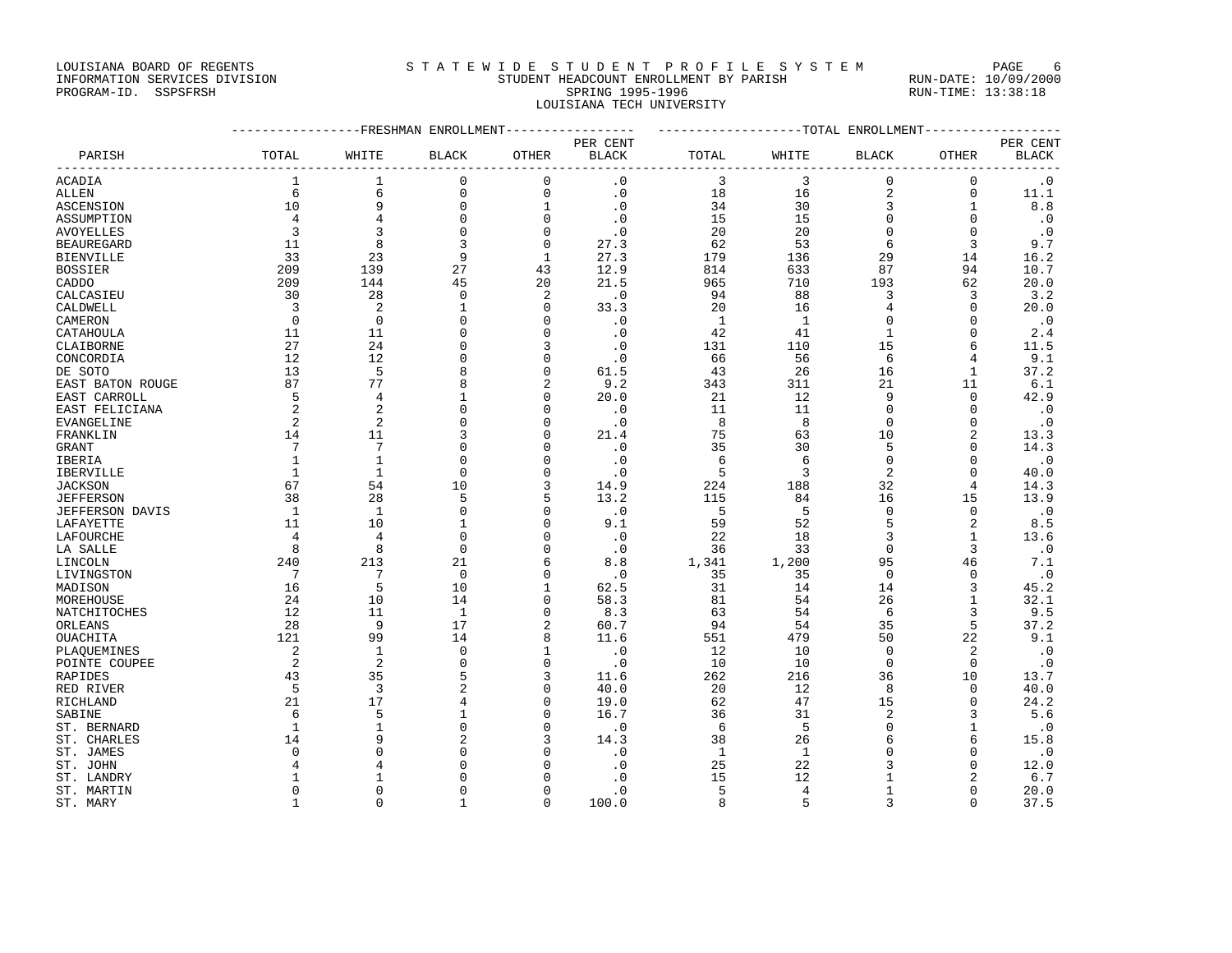### LOUISIANA BOARD OF REGENTS STA TEWIDE STUDENT PROFILE SYSTEM PAGE 7 INFORMATION SERVICES DIVISION STUDENT HEADCOUNT ENROLLMENT BY PARISH RUN-DATE: 10/09/2000 PROGRAM-ID. SSPSFRSH SPRING 1995-1996 SPRING 1995-1996 RUN-TIME: 13:38:18 LOUISIANA TECH UNIVERSITY

|                      |       |       | FRESHMAN ENROLLMENT- |       | -TOTAL ENROLLMENT        |       |       |              | PER CENT |              |
|----------------------|-------|-------|----------------------|-------|--------------------------|-------|-------|--------------|----------|--------------|
| PARISH               | TOTAL | WHITE | <b>BLACK</b>         | OTHER | PER CENT<br><b>BLACK</b> | TOTAL | WHITE | <b>BLACK</b> | OTHER    | <b>BLACK</b> |
| ST. TAMMANY          | 35    | 30    |                      |       | 11.4                     | 105   | 95    |              |          | 5.7          |
| TANGIPAHOA           |       |       |                      |       | 27.3                     | 25    |       |              |          | 28.0         |
| TENSAS               |       |       |                      |       | . 0                      | 17    | 14    |              |          | 11.8         |
| TERREBONNE           | 18    |       |                      |       | . 0                      | 58    | 53    |              |          | 5.2          |
| UNION                | 58    | 44    | L O                  |       | 17.2                     | 215   | 174   |              | 10       | 14.4         |
| VERMILLION           |       |       |                      |       | $\cdot$ 0                |       |       |              |          | 12.5         |
| <b>VERNON</b>        | 16    | 13    |                      |       | 6.3                      | 67    | 58    |              |          | 3.0          |
| WASHINGTON           |       |       |                      |       | $\cdot$ 0                | 18    | 18    |              |          | $\cdot$ 0    |
| WEBSTER              | 55    | 44    | 10                   |       | 18.2                     | 318   | 266   | 45           |          | 14.2         |
| WEST BATON ROUGE     |       |       |                      |       | . 0                      |       |       |              |          | . 0          |
| WEST CARROLL         | 20    | 19    |                      |       | . 0                      | 61    | 58    |              |          | 3.3          |
| WEST FELICIANA       |       |       |                      |       | $\cdot$ 0                | 14    | 13    |              |          | $\cdot$ 0    |
| WINN                 | 14    | 14    |                      |       | . 0                      | 81    | 72    |              |          | 8.6          |
| LOUISIANA TOTALS     | 1,618 | 1,262 | 241                  | 115   | 14.9                     | 7,157 | 5,916 | 875          | 366      | 12.2         |
| OUT-OF-STATE/FOREIGN | 244   | 170   | 44                   | 30    | 18.0                     | 1,496 | 913   | 215          | 368      | 14.4         |
| INSTITUTION TOTALS   | 1,862 | 1,432 | 285                  | 145   | 15.3                     | 8,653 | 6,829 | 1,090        | 734      | 12.6         |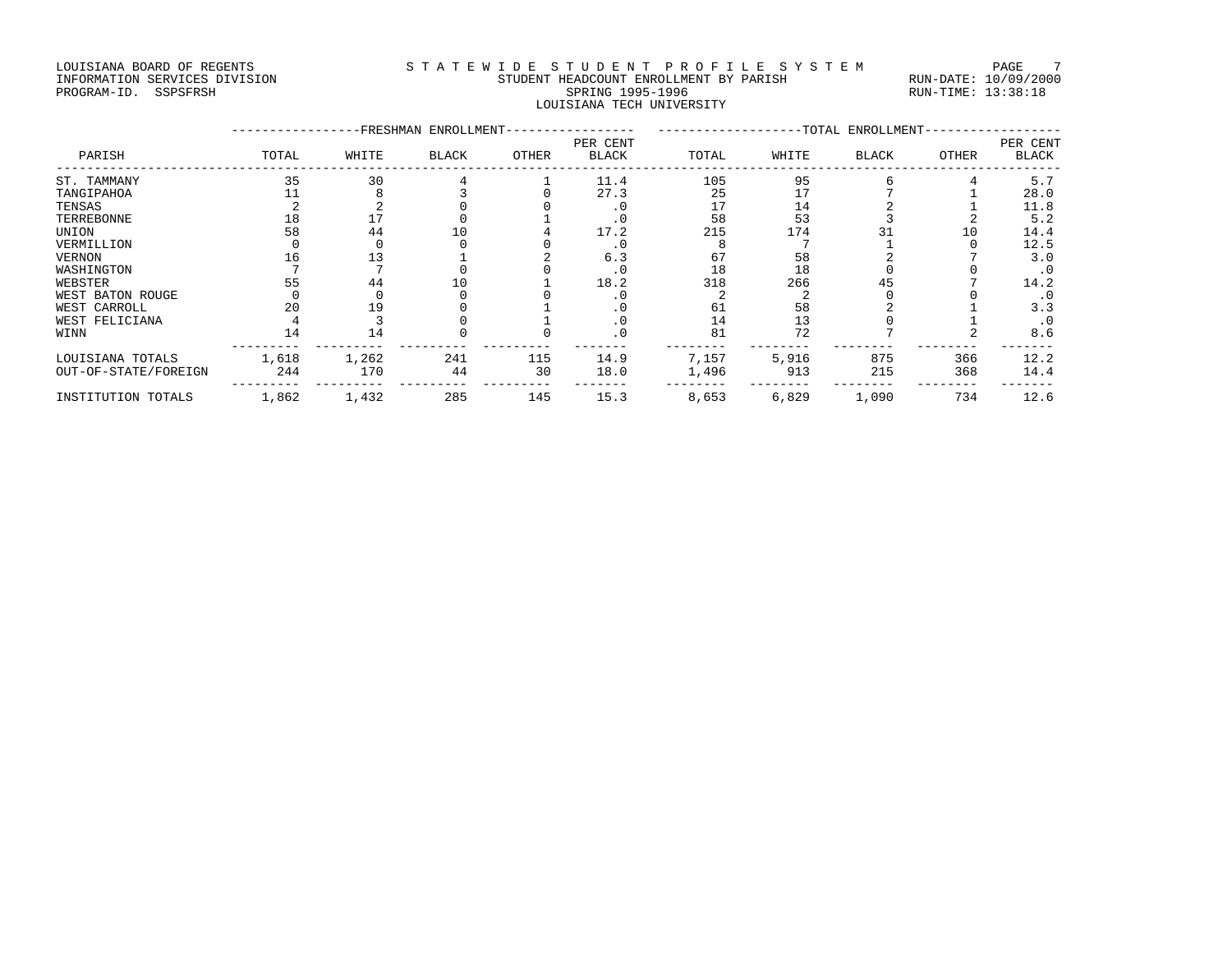## LOUISIANA BOARD OF REGENTS STATEWIDE STUDENT PROFILE SYSTEM PAGE 8 INFORMATION SERVICES DIVISION STUDENT HEADCOUNT ENROLLMENT BY PARISH RUN-DATE: 10/09/2000 PROGRAM-ID. SSPSFRSH SPRING 1995-1996 SPRING 1995-1996 RUN-TIME: 13:38:18

MCNEESE STATE UNIVERSITY

|                       | ----------------FRESHMAN ENROLLMENT-------------- |                |                      |                         |                             | ------------------TOTAL ENROLLMENT------------- |                |                |                        |                  |
|-----------------------|---------------------------------------------------|----------------|----------------------|-------------------------|-----------------------------|-------------------------------------------------|----------------|----------------|------------------------|------------------|
|                       |                                                   |                |                      |                         | PER CENT                    |                                                 |                |                |                        | PER CENT         |
| PARISH                | TOTAL<br>$- - - - -$                              | WHITE          | <b>BLACK</b>         | <b>OTHER</b><br>$- - -$ | <b>BLACK</b><br>----------- | TOTAL                                           | WHITE          | <b>BLACK</b>   | <b>OTHER</b><br>$   -$ | BLACK<br>----    |
| ACADIA                | 55                                                | 40             | 15                   | $\mathbf 0$             | 27.3                        | 230                                             | 197            | 30             | 3                      | 13.0             |
| ALLEN                 | 71                                                | 70             | $\mathbf{1}$         | $\mathbf 0$             | 1.4                         | 257                                             | 236            | 17             | 4                      | 6.6              |
| ASCENSION             | $\overline{4}$                                    | 3              | $\mathbf{1}$         | 0                       | 25.0                        | 11                                              | 8              | $\overline{3}$ | $\mathbf 0$            | 27.3             |
| ASSUMPTION            | 3                                                 | $\mathbf{1}$   | $\overline{2}$       | $\Omega$                | 66.7                        | 8                                               | 4              | $\overline{4}$ | $\mathbf 0$            | 50.0             |
| AVOYELLES             | 1                                                 | $\mathbf{1}$   | $\Omega$             | $\Omega$                | $\cdot$ 0                   | 14                                              | 13             | $\mathbf{1}$   | $\Omega$               | 7.1              |
| <b>BEAUREGARD</b>     | 102                                               | 88             | 10                   | 4                       | 9.8                         | 420                                             | 375            | 32             | 13                     | 7.6              |
| <b>BIENVILLE</b>      | $\mathbf 0$                                       | $\Omega$       | $\Omega$             | $\Omega$                | $\cdot$ 0                   | 4                                               | 2              | 2              | 0                      | 50.0             |
| <b>BOSSIER</b>        |                                                   | 2              | $\Omega$             | $\mathbf 0$             | $\cdot$ 0                   | 16                                              | 12             | 4              | $\mathbf 0$            | 25.0             |
| CADDO                 | $\overline{4}$                                    | $\Omega$       | $\overline{4}$       | $\Omega$                | 100.0                       | 23                                              | 17             | 6              | $\Omega$               | 26.1             |
| CALCASIEU             | 1,299                                             | 1,010          | 252                  | 37                      | 19.4                        | 4,379                                           | 3,562          | 702            | 115                    | 16.0             |
| CALDWELL              | 0                                                 | $\Omega$       | $\Omega$             | $\Omega$                | $\cdot$ 0                   | 1                                               | 1              | $\mathbf 0$    | $\Omega$               | $\cdot$ 0        |
| CAMERON               | 62                                                | 60             | $\mathbf{1}$         | $\mathbf{1}$            | 1.6                         | 199                                             | 194            | $\overline{c}$ | 3                      | 1.0              |
| CATAHOULA             | $\overline{0}$                                    | $\mathbf 0$    | $\mathbf 0$          | 0                       | $\cdot$ 0                   | 6                                               | 4              | 2              | $\mathbf 0$            | 33.3             |
| CONCORDIA             | $\mathbf{1}$                                      | 1              | $\mathbf 0$          | $\mathbf 0$             | $\cdot$ 0                   | 2                                               | 2              | $\mathbf 0$    | 0                      | $\cdot$ 0        |
| DE SOTO               | $\overline{0}$                                    | $\Omega$       | $\Omega$             | $\mathbf 0$             | $\cdot$ 0                   | 2                                               | $\mathbf 0$    | $\sqrt{2}$     | $\mathbf 0$            | 100.0            |
| EAST BATON ROUGE      | 19                                                | 16             | 3                    | $\Omega$                | 15.8                        | 85                                              | 78             | 6              | 1                      | 7.1              |
| EVANGELINE            | 22                                                | 17             | 5                    | $\mathbf 0$             | 22.7                        | 124                                             | 112            | 11             | $\mathbf{1}$           | 8.9              |
| FRANKLIN              | 1                                                 | $\mathbf 0$    | $\mathbf{1}$         | $\mathbf 0$             | 100.0                       | $\overline{c}$                                  | $\mathbf 0$    | $\overline{c}$ | $\mathbf 0$            | 100.0            |
| GRANT                 | $\mathbf{1}$                                      | -1             | $\Omega$             | $\Omega$                | $\cdot$ 0                   | 4                                               | $\overline{4}$ | $\mathbf 0$    | $\Omega$               | $\cdot$ 0        |
| IBERIA                | 14                                                | 10             | 4                    | $\mathbf 0$             | 28.6                        | 65                                              | 42             | 22             | 1                      | 33.8             |
| IBERVILLE             | $\mathbf{1}$                                      | $\Omega$       | $\mathbf{1}$         | $\Omega$                | 100.0                       | 2                                               | $\mathbf{1}$   | $\mathbf{1}$   | $\Omega$               | 50.0             |
| <b>JACKSON</b>        | $\Omega$                                          | $\Omega$       | $\Omega$             | $\Omega$                | $\overline{\phantom{0}}$ .0 | $\overline{3}$                                  | 3              | $\Omega$       | $\Omega$               | $\cdot$ .0       |
| <b>JEFFERSON</b>      | 5                                                 | 4              | $\mathbf{1}$         | $\mathbf 0$             | 20.0                        | 29                                              | 20             | 5              | 4                      | 17.2             |
| JEFFERSON DAVIS       | 138                                               | 116            | 20                   | 2                       | 14.5                        | 535                                             | 462            | 66             | 7                      | 12.3             |
| LAFAYETTE             | 10                                                | 6              | 3                    | 1                       | 30.0                        | 63                                              | 49             | 11             | 3                      | 17.5             |
| LAFOURCHE             | 2                                                 | $\mathbf{1}$   | $\mathbf{1}$         | $\Omega$                | 50.0                        | 18                                              | 15             | 3              | $\mathbf 0$            | 16.7             |
| LA SALLE              | 2                                                 | $\mathbf{1}$   | $\mathbf{1}$         | $\Omega$                | 50.0                        | 3                                               | $\overline{c}$ | $\mathbf{1}$   | $\mathbf 0$            | 33.3             |
| LINCOLN               | $\mathbf 0$                                       | $\Omega$       | $\mathbf 0$          | $\Omega$                | $\cdot$ 0                   | 2                                               | 2              | $\mathbf 0$    | $\mathbf 0$            | $\cdot$ 0        |
| LIVINGSTON            | $\overline{a}$                                    | $\overline{2}$ | $\Omega$             | $\Omega$                | $\cdot$ 0                   | 8                                               | 5              | 3              | $\Omega$               | 37.5             |
| MOREHOUSE             | $\mathbf 0$                                       | $\Omega$       | $\Omega$             | $\Omega$                | $\cdot$ 0                   | 1                                               | 1              | $\Omega$       | 0                      | $\cdot$ .0       |
| NATCHITOCHES          | $\Omega$                                          | $\Omega$       | $\Omega$             | $\Omega$                | $\cdot$ 0                   | 14                                              | 10             | 3              | 1                      | 21.4             |
| ORLEANS               | 7                                                 | $\mathbf 0$    | 7                    | $\Omega$                | 100.0                       | 33                                              | 15             | 17             | $\mathbf{1}$           | 51.5             |
| OUACHITA              | 10                                                | 3              | 7                    | $\Omega$                | 70.0                        | 25                                              | 16             | 9              | $\mathbf 0$            | 36.0             |
| PLAOUEMINES           | 1                                                 | -1<br>$\Omega$ | $\Omega$<br>$\Omega$ | O<br>O                  | $\cdot$ 0                   | 4                                               | 4              | $\mathbf 0$    | $\Omega$               | $\cdot$ . 0      |
| POINTE COUPEE         | $\overline{0}$                                    |                |                      |                         | $\cdot$ 0                   | $\overline{2}$                                  | $\mathbf{1}$   | 9              | 0                      | 50.0             |
| RAPIDES               | 13                                                | 9<br>$\Omega$  | 4<br>$\mathbf{1}$    | $\Omega$<br>$\Omega$    | 30.8<br>100.0               | 61<br>2                                         | 52<br>1        |                | $\Omega$<br>$\Omega$   | 14.8<br>50.0     |
| RED RIVER             | 1<br>$\mathbf{1}$                                 | $\mathbf{1}$   | $\mathbf 0$          |                         |                             |                                                 | 3              | $\Omega$       | $\Omega$               |                  |
| RICHLAND              | 5                                                 | 4              | 1                    | $\mathbf 0$<br>$\Omega$ | $\cdot$ 0<br>20.0           | 3<br>14                                         | 12             |                | 1                      | $\cdot$ 0<br>7.1 |
| SABINE<br>ST. BERNARD |                                                   | $\Omega$       | $\Omega$             | 1                       | $\cdot$ 0                   | 3                                               | 2              | $\Omega$       | 1                      | $\cdot$ 0        |
| ST. CHARLES           | 1                                                 | $\mathbf{1}$   | $\Omega$             | $\mathbf{0}$            | $\cdot$ 0                   | 7                                               | 6              | 1              | $\mathbf 0$            | 14.3             |
|                       | $\Omega$                                          | $\Omega$       | $\Omega$             | $\Omega$                | $\cdot$ 0                   | 3                                               | 2              |                | $\Omega$               | 33.3             |
| ST. JAMES<br>ST. JOHN | 2                                                 | 2              | $\mathbf 0$          | $\mathbf 0$             | $\cdot$ 0                   | 5                                               | 5              | $\mathbf 0$    | 0                      | $\cdot$ 0        |
| ST. LANDRY            | 15                                                | 7              | 8                    | $\Omega$                | 53.3                        | 154                                             | 124            | 30             | $\mathbf 0$            | 19.5             |
| ST. MARTIN            | 3                                                 | $\Omega$       | 3                    | $\Omega$                | 100.0                       | 16                                              | 10             | 6              | $\Omega$               | 37.5             |
| ST. MARY              |                                                   | $\mathbf{1}$   | $\overline{2}$       | O                       | 66.7                        | 21                                              | 16             | 5              | $\Omega$               | 23.8             |
| ST. TAMMANY           | 5                                                 | 5              | $\Omega$             | O                       | $\cdot$ 0                   | 19                                              | 16             | 3              | $\Omega$               | 15.8             |
| TANGIPAHOA            | 2                                                 | $\Omega$       | $\overline{c}$       | $\Omega$                | 100.0                       | 7                                               | $\mathbf{1}$   | 5              | 1                      | 71.4             |
| TENSAS                | $\mathbf{1}$                                      | $\mathbf{1}$   | $\Omega$             | $\Omega$                | $\cdot$ 0                   | $\mathbf{1}$                                    | $\mathbf{1}$   | $\Omega$       | $\Omega$               | $\cdot$ 0        |
|                       |                                                   |                |                      |                         |                             |                                                 |                |                |                        |                  |

TERREBONNE 4 3 1 0 25.0 13 11 2 0 15.4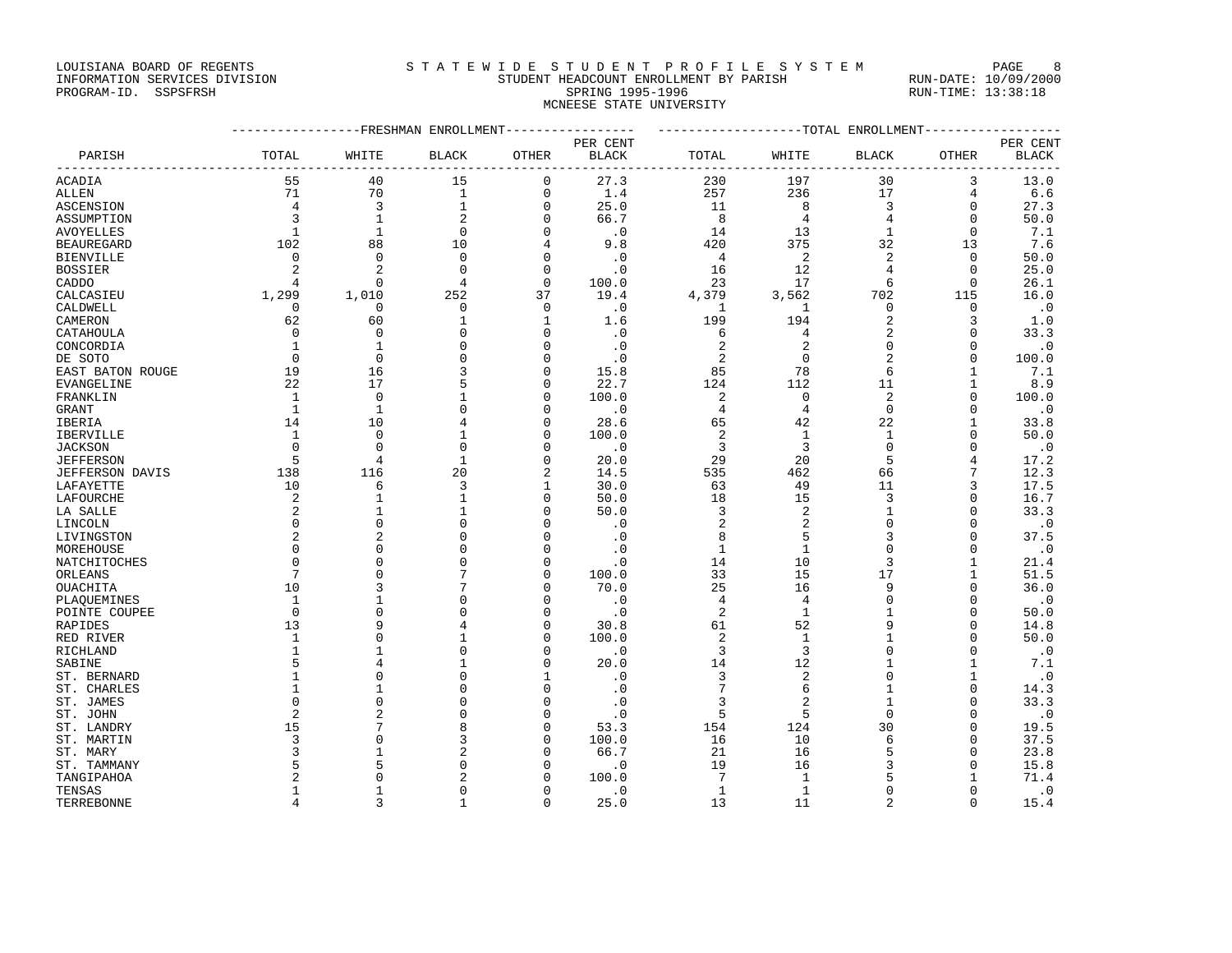### LOUISIANA BOARD OF REGENTS STA TEWIDE STUDENT PROFILE SYSTEM PAGE 9 INFORMATION SERVICES DIVISION STUDENT HEADCOUNT ENROLLMENT BY PARISH RUN-DATE: 10/09/2000 PROGRAM-ID. SSPSFRSH SPRING 1995-1996 SPRING 1995-1996 RUN-TIME: 13:38:18 MCNEESE STATE UNIVERSITY

|                      |       |       | -FRESHMAN ENROLLMENT- |       |                          |       |       | -TOTAL ENROLLMENT- |       |                   |
|----------------------|-------|-------|-----------------------|-------|--------------------------|-------|-------|--------------------|-------|-------------------|
| PARISH               | TOTAL | WHITE | <b>BLACK</b>          | OTHER | PER CENT<br><b>BLACK</b> | TOTAL | WHITE | <b>BLACK</b>       | OTHER | PER CENT<br>BLACK |
| VERMILLION           | 36    | 34    |                       |       | 2.8                      | 115   | 108   |                    |       | 5.2               |
| VERNON               | 33    | 25    |                       |       | 15.2                     | 151   | 130   |                    |       | 7.9               |
| WASHINGTON           |       |       |                       |       |                          |       |       |                    |       | $\cdot$ 0         |
| WEBSTER              |       |       |                       |       |                          |       |       |                    |       | 50.0              |
| WEST BATON ROUGE     |       |       |                       |       |                          |       |       |                    |       | 33.3              |
| WEST CARROLL         |       |       |                       |       |                          |       |       |                    |       | $\cdot$ 0         |
| WEST FELICIANA       |       |       |                       |       |                          |       |       |                    |       | . 0               |
| WINN                 |       |       |                       |       |                          |       |       |                    |       | 33.3              |
| LOUISIANA TOTALS     | 1,970 | 1,552 | 368                   | 50    | 18.7                     | 7,207 | 5,984 | 1,053              | 170   | 14.6              |
| OUT-OF-STATE/FOREIGN | 150   | 92    | 29                    | 29    | 19.3                     | 588   | 371   | 79                 | 138   | 13.4              |
| INSTITUTION TOTALS   | 2,120 | 1,644 | 397                   | 79    | 18.7                     | 7,795 | 6,355 | 1,132              | 308   | 14.5              |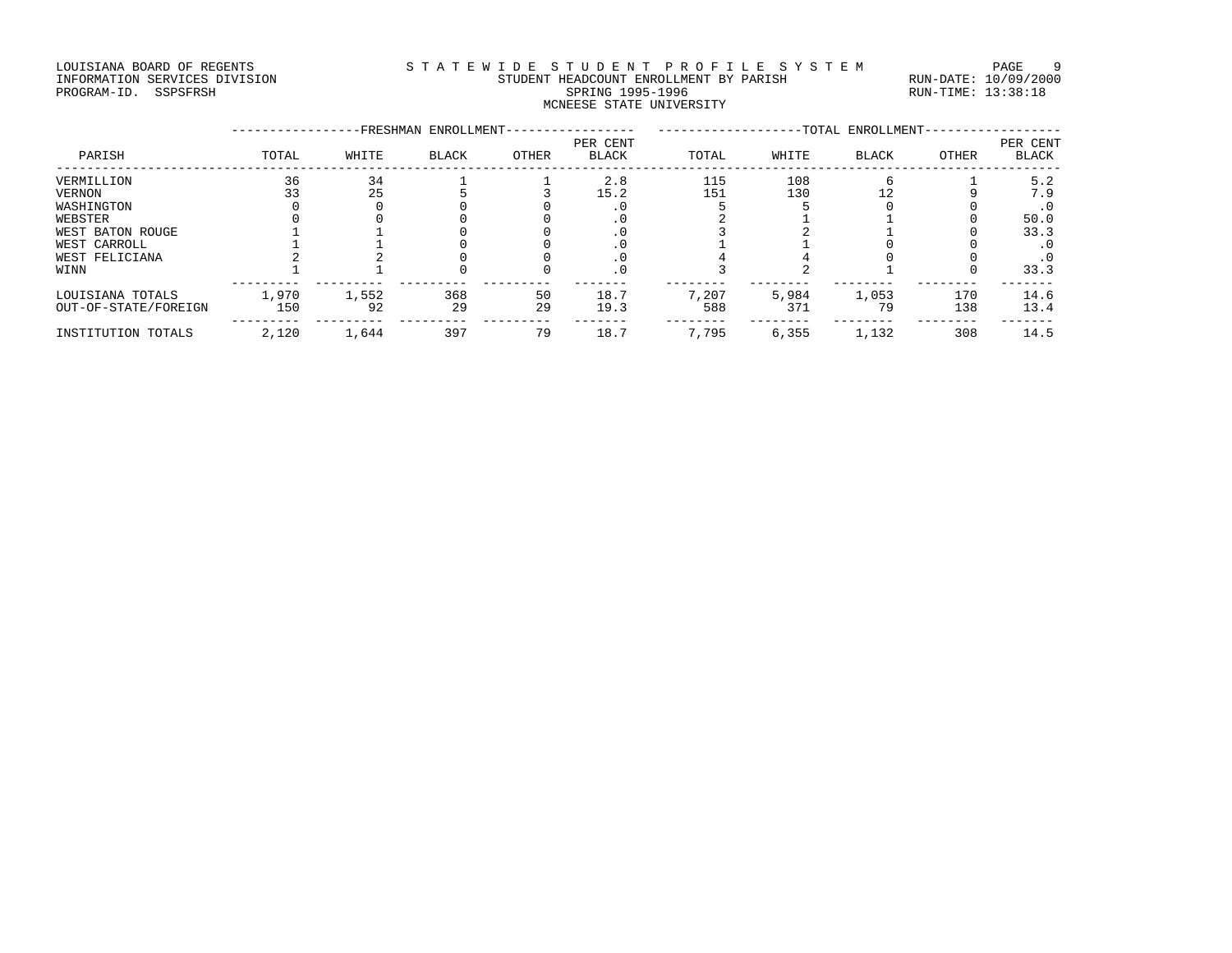LOUISIANA BOARD OF REGENTS STATEWIDE STUDENT PROFILE SYSTEM PAGE 10 INFORMATION SERVICES DIVISION STUDENT HEADCOUNT ENROLLMENT BY PARISH RUN-DATE: 10/09/2000

# PROGRAM-ID. SSPSFRSH SPRING 1995-1996 SPRING 1995-1996 RUN-TIME: 13:38:18 NICHOLLS STATE UNIVERSITY

|                      |                 | ---------FRESHMAN ENROLLMENT |                 |               |                        |                 |                | ----------------TOTAL ENROLLMENT |                 |              |
|----------------------|-----------------|------------------------------|-----------------|---------------|------------------------|-----------------|----------------|----------------------------------|-----------------|--------------|
|                      |                 |                              |                 |               | PER CENT               |                 |                |                                  |                 | PER CENT     |
| PARISH               | TOTAL           | WHITE                        | <b>BLACK</b>    | OTHER         | $\operatorname{BLACK}$ | TOTAL           | WHITE          | <b>BLACK</b>                     | <b>OTHER</b>    | <b>BLACK</b> |
| ACADIA               | <sup>1</sup>    | $\mathbf 0$                  | 1               | 0             | 100.0                  | 4               | 2              | 2                                | 0               | 50.0         |
| <b>ASCENSION</b>     | 62              | 54                           | 8               | $\mathbf 0$   | 12.9                   | 175             | 146            | 28                               | $\mathbf{1}$    | 16.0         |
| ASSUMPTION           | 106             | 86                           | 19              | 1             | 17.9                   | 369             | 301            | 65                               |                 | 17.6         |
| <b>AVOYELLES</b>     | $\Omega$        | $\Omega$                     | $\mathbf 0$     | $\Omega$      | $\cdot$ 0              | 2               | 2              | $\Omega$                         |                 | $\cdot$ 0    |
| <b>BEAUREGARD</b>    | 1               | $1\,$                        | $\mathbf 0$     |               | $\cdot$ 0              | 2               | 2              | $\Omega$                         | $\Omega$        | $\cdot$ 0    |
| <b>BIENVILLE</b>     | $\Omega$        | $\mathbf{0}$                 | $\bigcap$       |               | $\cdot$ 0              | $\mathbf{1}$    |                |                                  |                 | $\cdot$ 0    |
| <b>BOSSIER</b>       |                 | $\mathbf{0}$                 | $\Omega$        |               | $\cdot$ 0              | $\mathbf{1}$    | 0              |                                  | $\Omega$        | 100.0        |
| CADDO                |                 | $\Omega$                     | 3               |               | 100.0                  | 9               | 5              |                                  |                 | 44.4         |
| CALCASIEU            |                 | $\Omega$                     |                 |               | 100.0                  |                 | $\Omega$       |                                  |                 | 100.0        |
| CONCORDIA            |                 | 1                            |                 |               | $\cdot$ 0              |                 | 4              |                                  |                 | . 0          |
| DE SOTO              | $\Omega$        | $\Omega$                     |                 |               | $\cdot$ 0              | $\mathbf{1}$    | $\mathbf{1}$   | $\Omega$                         | ∩               | $\cdot$ 0    |
| EAST BATON ROUGE     | 17              | 8                            | g               |               | 52.9                   | 60              | 47             | 13                               | $\Omega$        | 21.7         |
| IBERIA               | 9               | 5                            | 3               |               | 33.3                   | 25              | 11             | 13                               | -1              | 52.0         |
| <b>IBERVILLE</b>     | 18              | 11                           | 7               |               | 38.9                   | 55              | 40             | 15                               | $\Omega$        | 27.3         |
| <b>JEFFERSON</b>     | 139             | 83                           | 48              |               | 34.5                   | 370             | 262            | 86                               | 22              | 23.2         |
| JEFFERSON DAVIS      | $\overline{0}$  | $\Omega$                     | $\mathbf 0$     | $\Omega$      | $\cdot$ 0              | 3               | 2              | 1                                | $\Omega$        | 33.3         |
| LAFAYETTE            | 2               | $\overline{c}$               | $\mathbf 0$     | $\Omega$      | $\cdot$ 0              | 16              | 12             | 4                                | $\Omega$        | 25.0         |
| LAFOURCHE            | 533             | 466                          | 51              | 16            | 9.6                    | 1,982           | 1,777          | 143                              | 62              | 7.2          |
| LA SALLE             | 2               | 1                            | $\mathbf{1}$    | $\Omega$      | 50.0                   | 2               | 1              | 1                                | $\Omega$        | 50.0         |
| LINCOLN              | 2               | $\overline{2}$               | $\Omega$        | O             | $\cdot$ 0              | 4               | 4              | $\Omega$                         | $\Omega$        | $\cdot$ 0    |
| LIVINGSTON           |                 | 5                            | $\bigcap$       |               | $\cdot$ 0              |                 | 8              | $\Omega$                         | $\Omega$        | $\cdot$ 0    |
| NATCHITOCHES         | $\mathbf{1}$    | $\Omega$                     | $\mathbf{1}$    | <sup>0</sup>  | 100.0                  | 2               | $\mathbf{0}$   | 2                                | $\Omega$        | 100.0        |
| ORLEANS              | 100             | 11                           | 87              | 2             | 87.0                   | 198             | 36             | 158                              |                 | 79.8         |
| OUACHITA             | $\mathbf 0$     | $\mathbf{0}$                 | $\Omega$        |               | $\cdot$ 0              | 3               | $\mathbf{1}$   | $\overline{2}$                   |                 | 66.7         |
| PLAOUEMINES          | 17              | 7                            | 10              | O             | 58.8                   | 31              | 18             | 13                               |                 | 41.9         |
| POINTE COUPEE        | 2               | 1                            | $\mathbf 0$     |               | $\cdot$ 0              | 3               | 2              | $\Omega$                         |                 | $\cdot$ 0    |
| RAPIDES              | $\mathbf{1}$    | $\mathbf{0}$                 | $\mathbf{1}$    | $\Omega$      | 100.0                  | 5               | 3              | 2                                |                 | 40.0         |
|                      |                 | $\Omega$                     |                 |               | 100.0                  | $\mathbf{1}$    | $\mathbf 0$    |                                  |                 | 100.0        |
| RED RIVER            | 6               | 5                            | $\Omega$        |               |                        | 23              | 19             | $\mathbf{1}$                     |                 |              |
| ST. BERNARD          | 97              | 77                           | 18              | 2             | $\cdot$ 0              |                 |                |                                  |                 | 4.3          |
| ST. CHARLES          | $\mathbf 0$     | $\mathbf 0$                  | $\mathbf 0$     | $\Omega$      | 18.6                   | 298             | 247            | 42<br>$\mathbf 0$                |                 | 14.1         |
| ST. HELENA           |                 |                              | 22              |               | $\cdot$ 0              | 1               | 1              |                                  |                 | $\cdot$ 0    |
| ST. JAMES            | 77              | 54                           |                 | 1             | 28.6                   | 228             | 173            | 53                               |                 | 23.2         |
| ST. JOHN             | 30              | 14                           | 15              |               | 50.0                   | 77              | 41             | 35                               |                 | 45.5         |
| ST. LANDRY           | 8               | 6                            | $\overline{2}$  |               | 25.0                   | 9               | 7              | $\overline{2}$                   | $\Omega$        | 22.2         |
| ST. MARTIN           | $\overline{4}$  | $\mathbf{1}$                 | $\overline{3}$  |               | 75.0                   | 11              | 8              | 3                                | $\Omega$        | 27.3         |
| ST. MARY             | 195             | 167                          | 22              | 6             | 11.3                   | 624             | 527            | 75                               | 22              | 12.0         |
| ST. TAMMANY          | 12              | 10                           | $\mathbf{1}$    | 1             | 8.3                    | 30              | 24             | 4                                | 2               | 13.3         |
| TANGIPAHOA           | $\overline{1}$  | $\overline{1}$               | $\mathbf 0$     | $\Omega$      | $\cdot$ 0              | $7\phantom{.0}$ | $\overline{4}$ | 3                                | $\Omega$        | 42.9         |
| TERREBONNE           | 540             | 473                          | 32              | 35            | 5.9                    | 1,899           | 1,649          | 156                              | 94              | 8.2          |
| VERMILLION           | 3               | $\overline{2}$               | $\mathbf{1}$    | $\Omega$      | 33.3                   | 6               | 3              | 2                                | $\mathbf{1}$    | 33.3         |
| <b>VERNON</b>        | $\Omega$        | $\Omega$                     | $\Omega$        | $\Omega$      | $\cdot$ 0              | $\mathbf{1}$    | $\mathbf 0$    | $\Omega$                         | $\mathbf{1}$    | $\cdot$ 0    |
| WASHINGTON           | 2               | $\overline{2}$               | $\Omega$        | $\Omega$      | $\cdot$ 0              | 6               | 5              | 1                                | $\Omega$        | 16.7         |
| WEBSTER              | $\Omega$        | $\mathbf 0$                  | $\Omega$        | $\Omega$      | $\cdot$ 0              | 4               | 4              | $\mathbf 0$                      | 0               | $\cdot$ 0    |
| WEST BATON ROUGE     | 3<br>$- - - -$  | 3                            | $\Omega$        | $\Omega$      | $\cdot$ 0              | 8               | 7              | $\mathbf{1}$                     | $\Omega$        | 12.5         |
| LOUISIANA TOTALS     | 2,004           | 1,559                        | 369             | 76            | 18.4                   | 6,573           | 5,407          | 937                              | 229             | 14.3         |
| OUT-OF-STATE/FOREIGN | 58<br>--------- | 18<br>---------              | 13<br>--------- | 27<br>------- | 22.4<br>-------        | 226<br>-------- | 73<br>-------- | 27<br>--------                   | 126<br>-------- | 11.9         |
| INSTITUTION TOTALS   | 2,062           | 1,577                        | 382             | 103           | 18.5                   | 6,799           | 5,480          | 964                              | 355             | 14.2         |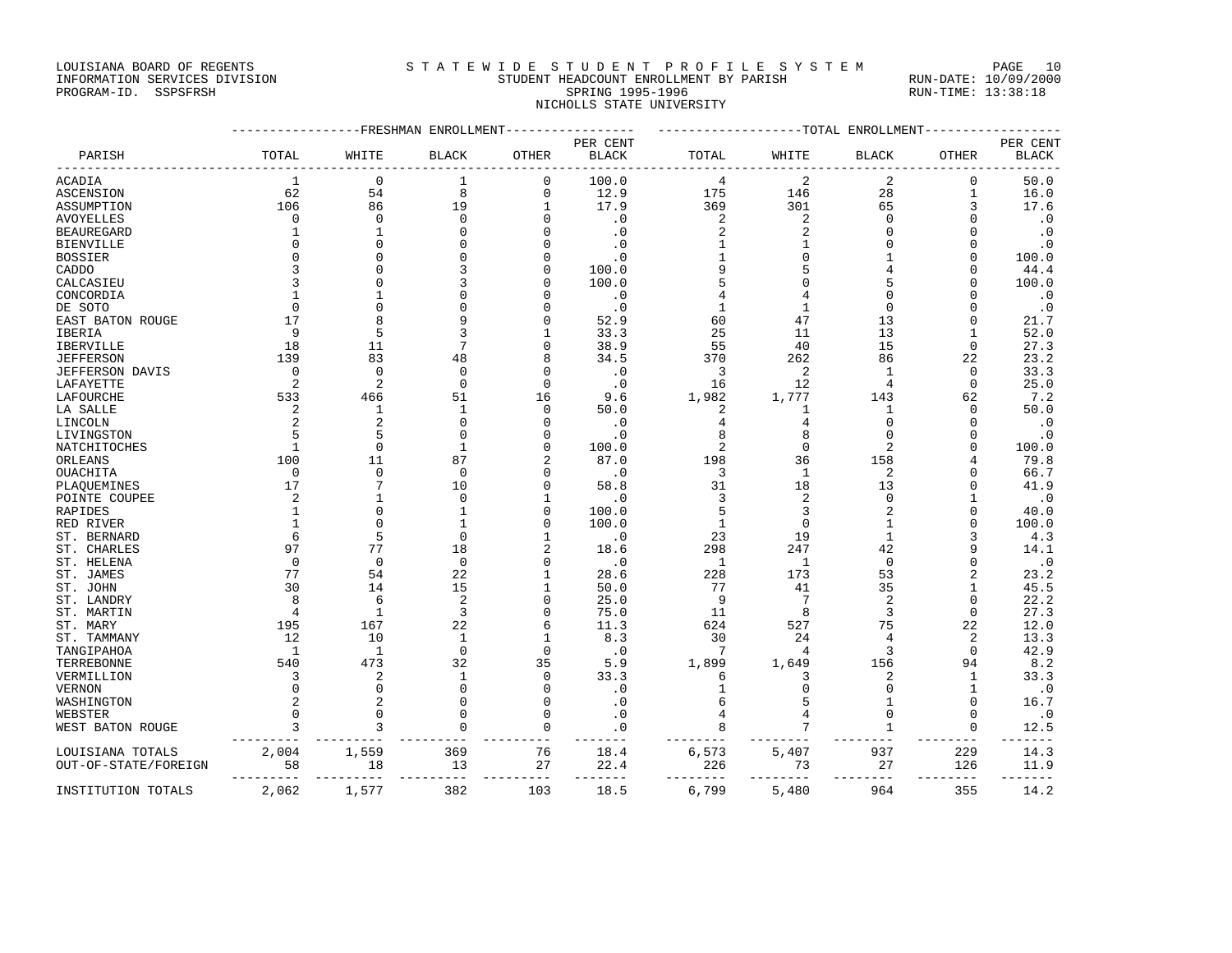## LOUISIANA BOARD OF REGENTS S T A T E W I D E S T U D E N T P R O F I L E S Y S T E M PAGE 11 INFORMATION SERVICES DIVISION STUDENT HEADCOUNT ENROLLMENT BY PARISH RUN-DATE: 10/09/2000 PROGRAM-ID. SSPSFRSH SPRING 1995-1996 SPRING 1995-1996 RUN-TIME: 13:38:18

UNIVERSITY OF LA. IN MONROE

|                   | ----------------FRESHMAN ENROLLMENT---------------- |                |                |                |                        | ------------------TOTAL ENROLLMENT----------------- |       |                 |                |              |
|-------------------|-----------------------------------------------------|----------------|----------------|----------------|------------------------|-----------------------------------------------------|-------|-----------------|----------------|--------------|
|                   |                                                     |                |                |                | PER CENT               |                                                     |       |                 |                | PER CENT     |
| PARISH            | TOTAL                                               | WHITE          | <b>BLACK</b>   | OTHER          | $\operatorname{BLACK}$ | TOTAL                                               | WHITE | <b>BLACK</b>    | OTHER          | <b>BLACK</b> |
| ACADIA            | 12                                                  | 8              | 4              | 0              | 33.3                   | 44                                                  | 37    | 7               | $\mathbf 0$    | 15.9         |
| ALLEN             | 3                                                   | 2              | $\mathbf{1}$   | 0              | 33.3                   | 13                                                  | 10    | 3               | $\mathbf 0$    | 23.1         |
| <b>ASCENSION</b>  | 10                                                  | 8              | $\mathbf{1}$   | 1              | 10.0                   | 36                                                  | 34    | $\mathbf 1$     | 1              | 2.8          |
| ASSUMPTION        | $\overline{4}$                                      | $\mathbf{1}$   | 3              | $\mathbf 0$    | 75.0                   | 15                                                  | 11    | 4               | $\Omega$       | 26.7         |
| AVOYELLES         | 12                                                  | 12             | $\mathbf 0$    | $\mathbf 0$    | $\cdot$ 0              | 61                                                  | 57    | 4               | $\Omega$       | 6.6          |
| <b>BEAUREGARD</b> | 6                                                   | $\overline{4}$ | $\overline{c}$ | $\mathbf 0$    | 33.3                   | 22                                                  | 16    | 6               | 0              | 27.3         |
| <b>BIENVILLE</b>  | 6                                                   | 3              | 3              | $\mathbf 0$    | 50.0                   | 26                                                  | 13    | 13              | 0              | 50.0         |
| BOSSIER           | 39                                                  | 25             | 14             | $\mathbf 0$    | 35.9                   | 210                                                 | 153   | 56              | 1              | 26.7         |
| CADDO             | 105                                                 | 29             | 75             | 1              | 71.4                   | 340                                                 | 141   | 188             | 11             | 55.3         |
| CALCASIEU         | 21                                                  | 9              | 12             | $\mathbf 0$    | 57.1                   | 70                                                  | 44    | 23              | 3              | 32.9         |
| CALDWELL          | 58                                                  | 55             | 2              | $\mathbf{1}$   | 3.4                    | 199                                                 | 183   | 12              | $\overline{4}$ | 6.0          |
| CAMERON           | 1                                                   | 1              | $\mathbf 0$    | $\mathbf 0$    | $\cdot$ 0              | 3                                                   | 3     | $\mathbf 0$     | $\Omega$       | $\cdot$ 0    |
| CATAHOULA         | 41                                                  | 30             | 10             | 1              | 24.4                   | 143                                                 | 122   | 17              | 4              | 11.9         |
| CLAIBORNE         | 15                                                  | 6              | 9              | $\mathbf 0$    | 60.0                   | 35                                                  | 24    | 11              | $\mathbf 0$    | 31.4         |
| CONCORDIA         | 41                                                  | 30             | 11             | $\mathbf 0$    | 26.8                   | 177                                                 | 123   | 54              | $\mathbf 0$    | 30.5         |
| DE SOTO           | 15                                                  | $\overline{2}$ | 12             | 1              | 80.0                   | 41                                                  | 16    | 24              | 1              | 58.5         |
| EAST BATON ROUGE  | 54                                                  | 34             | 6              | 14             | 11.1                   | 200                                                 | 135   | 24              | 41             | 12.0         |
| EAST CARROLL      | 29                                                  | 11             | 18             | $\mathbf 0$    | 62.1                   | 102                                                 | 52    | 49              | 1              | 48.0         |
| EAST FELICIANA    | 2                                                   | $\mathbf{2}$   | $\mathbf 0$    | $\mathbf 0$    | $\cdot$ 0              | 12                                                  | 12    | $\mathbf 0$     | $\mathbf 0$    | $\cdot$ 0    |
| EVANGELINE        | 8                                                   | $\overline{2}$ | 5              | 1              | 62.5                   | 50                                                  | 42    | $7\phantom{.0}$ | 1              | 14.0         |
| FRANKLIN          | 119                                                 | 72             | 45             | $\overline{c}$ | 37.8                   | 421                                                 | 304   | 113             | 4              | 26.8         |
| GRANT             | 12                                                  | 9              | $\mathbf{1}$   | $\overline{c}$ | 8.3                    | 38                                                  | 32    | 4               | 2              | 10.5         |
| IBERIA            | 14                                                  | 13             | $\mathbf 0$    | $\mathbf{1}$   | $\cdot$ 0              | 65                                                  | 55    | 7               | 3              | 10.8         |
| IBERVILLE         | 2                                                   | $\overline{0}$ | $\overline{c}$ | $\mathbf 0$    | 100.0                  | 13                                                  | 6     | 6               | $\mathbf{1}$   | 46.2         |
| JACKSON           | 33                                                  | 19             | 14             | $\Omega$       | 42.4                   | 88                                                  | 63    | 25              | $\mathbf 0$    | 28.4         |
| JEFFERSON         | 39                                                  | 18             | 14             |                | 35.9                   | 162                                                 | 68    | 31              | 63             | 19.1         |
| JEFFERSON DAVIS   | 4                                                   | 4              | 0              | $\Omega$       | $\cdot$ 0              | 19                                                  | 16    | 2               | 1              | 10.5         |
| LAFAYETTE         | 8                                                   | 8              | $\Omega$       | $\Omega$       | $\cdot$ 0              | 63                                                  | 51    | 6               | 6              | 9.5          |
| LAFOURCHE         | 4                                                   | $\overline{2}$ | $\Omega$       | $\overline{2}$ | $\cdot$ 0              | 32                                                  | 20    | $\Omega$        | 12             | $\cdot$ 0    |
| LA SALLE          | 24                                                  | 23             | 1              | $\mathbf 0$    | 4.2                    | 114                                                 | 110   | 3               | 1              | 2.6          |
| LINCOLN           | 37                                                  | 28             | 9              | $\mathbf 0$    | 24.3                   | 140                                                 | 108   | 31              | $\mathbf{1}$   | 22.1         |
| LIVINGSTON        | 6                                                   | 6              | $\mathbf 0$    | $\mathbf 0$    | $\cdot$ 0              | 25                                                  | 25    | $\mathbf 0$     | 0              | $\cdot$ 0    |
| MADISON           | 53                                                  | 26             | 27             | $\mathbf 0$    | 50.9                   | 175                                                 | 98    | 77              | $\Omega$       | 44.0         |
| MOREHOUSE         | 194                                                 | 118            | 76             | $\mathbf 0$    | 39.2                   | 598                                                 | 399   | 195             | 4              | 32.6         |
| NATCHITOCHES      | 8                                                   | $\overline{2}$ | 5              | 1              | 62.5                   | 52                                                  | 36    | 13              | 3              | 25.0         |
| ORLEANS           | 27                                                  | 5              | 9              | 13             | 33.3                   | 134                                                 | 42    | 38              | 54             | 28.4         |
| OUACHITA          | 1,138                                               | 770            | 349            | 19             | 30.7                   | 4,086                                               | 3,116 | 872             | 98             | 21.3         |
| PLAOUEMINES       | 3                                                   | $\Omega$       | 1              | $\overline{2}$ | 33.3                   | 14                                                  | 4     | 2               | 8              | 14.3         |
| POINTE COUPEE     | 4                                                   | 4              | $\mathbf 0$    | $\mathbf 0$    | $\cdot$ 0              | 16                                                  | 14    | 0               | 2              | $\cdot$ 0    |
| RAPIDES           | 73                                                  | 47             | 22             | 4              | 30.1                   | 313                                                 | 236   | 65              | 12             | 20.8         |
| RED RIVER         | 2                                                   | $\mathbf{1}$   | $\mathbf{1}$   | $\mathbf 0$    | 50.0                   | 12                                                  | 6     | 6               | $\mathbf 0$    | 50.0         |
| RICHLAND          | 153                                                 | 109            | 42             | $\overline{c}$ | 27.5                   | 485                                                 | 391   | 90              | 4              | 18.6         |
| SABINE            | 5                                                   | 5              | 0              | $\mathbf 0$    | $\cdot$ 0              | 12                                                  | 12    | 0               | $\Omega$       | $\cdot$ 0    |
| ST. BERNARD       | 4                                                   | 4              | 0              | $\mathbf 0$    | $\cdot$ 0              | 21                                                  | 17    | 0               | 4              | $\cdot$ 0    |
| ST. CHARLES       | 6                                                   |                | $\mathbf{1}$   | $\mathbf{1}$   | 16.7                   | 20                                                  | 16    | 2               | 2              | 10.0         |
|                   | 1                                                   | $\mathbf{1}$   | $\Omega$       | $\Omega$       | $\cdot$ 0              | 4                                                   | 2     | 2               | $\Omega$       | 50.0         |
| ST. HELENA        | $\mathbf{1}$                                        | $\mathbf{1}$   | $\Omega$       | $\Omega$       | $\cdot$ 0              | 3                                                   | 2     | $\Omega$        | $\mathbf{1}$   | $\cdot$ 0    |
| ST. JAMES         | 13                                                  | 12             | 1              | $\mathbf 0$    |                        | 35                                                  | 34    | 1               | 0              |              |
| ST. JOHN          | 6                                                   | 5              | $\mathbf{1}$   | $\Omega$       | 7.7<br>16.7            | 51                                                  | 42    | 9               | $\Omega$       | 2.9<br>17.6  |
| ST. LANDRY        |                                                     |                |                |                |                        |                                                     |       |                 |                |              |

ST. MARTIN 3 2 1 0 33.3 11 10 1 0 9.1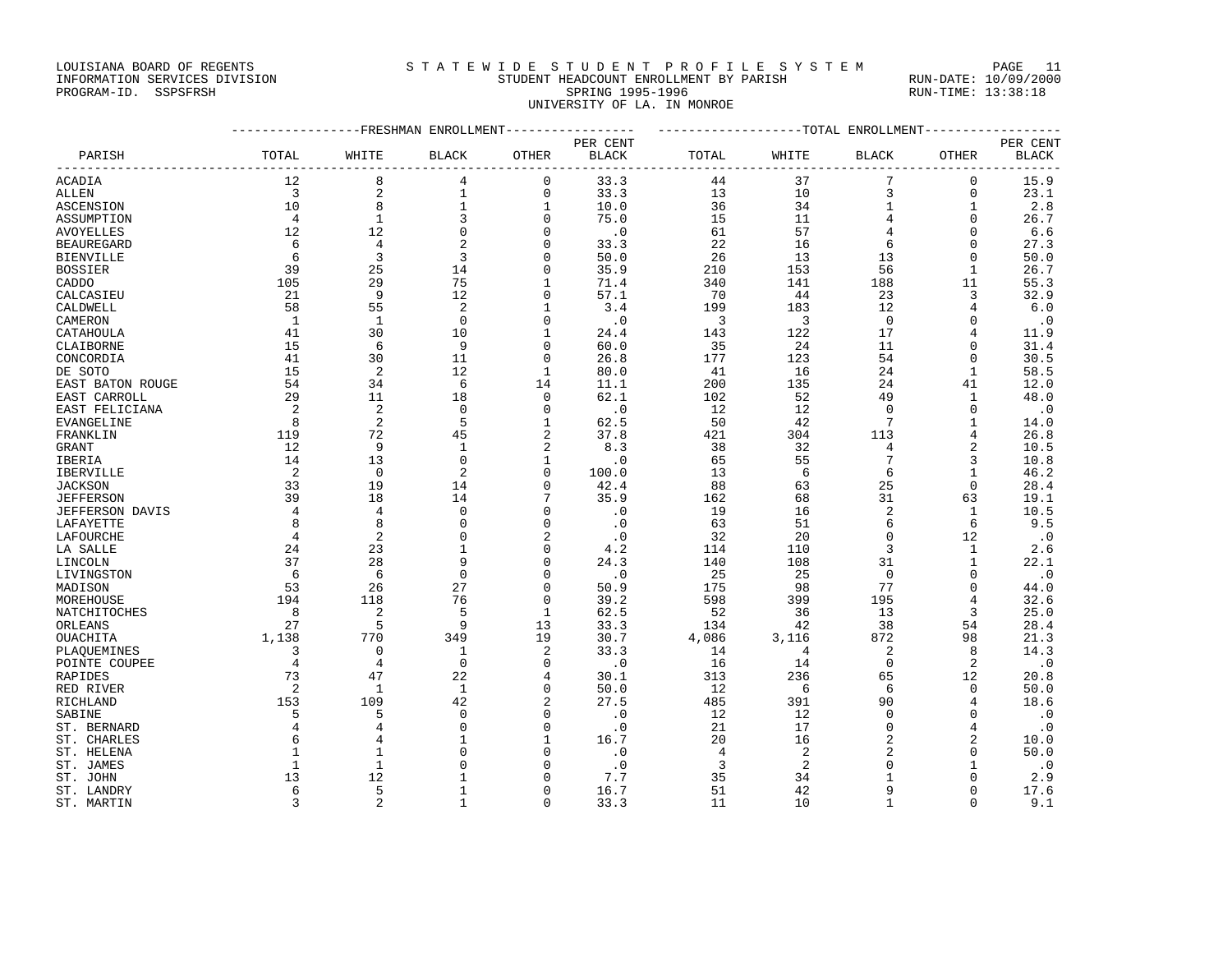## LOUISIANA BOARD OF REGENTS STATEWIDE STUDENT PROFILE SYSTEM PAGE 12 INFORMATION SERVICES DIVISION STUDENT HEADCOUNT ENROLLMENT BY PARISH RUN-DATE: 10/09/2000 PROGRAM-ID. SSPSFRSH SPRING 1995-1996 SPRING 1995-1996 RUN-TIME: 13:38:18 UNIVERSITY OF LA. IN MONROE

|                      |       |       | -FRESHMAN ENROLLMENT- |       |                          | ------------------ |       | -TOTAL ENROLLMENT- |       |                   |
|----------------------|-------|-------|-----------------------|-------|--------------------------|--------------------|-------|--------------------|-------|-------------------|
| PARISH               | TOTAL | WHITE | <b>BLACK</b>          | OTHER | PER CENT<br><b>BLACK</b> | TOTAL              | WHITE | BLACK              | OTHER | PER CENT<br>BLACK |
| ST. MARY             |       |       |                       |       | 50.0                     | 25                 | 14    |                    |       | 20.0              |
| ST. TAMMANY          | 15    | 14    |                       |       | 6.7                      | 61                 | 53    |                    |       | 8.2               |
| TANGIPAHOA           | 14    | 11    |                       |       | 21.4                     | 44                 | 33    |                    |       | 25.0              |
| TENSAS               | 39    | 20    | 18                    |       | 46.2                     | 127                | 80    | 46                 |       | 36.2              |
| TERREBONNE           |       |       |                       |       | 42.9                     | 56                 | 34    | 12                 | 10    | 21.4              |
| UNION                | 76    | 62    |                       |       | 17.1                     | 232                | 206   | 24                 |       | 10.3              |
| VERMILLION           |       |       |                       |       | $\cdot$ 0                | 43                 | 36    |                    |       | $\cdot$ 0         |
| VERNON               |       |       |                       |       | 23.1                     | 62                 | 47    |                    |       | 12.9              |
| WASHINGTON           |       |       |                       |       | $\cdot$ 0                | 29                 | 29    |                    |       | . 0               |
| WEBSTER              | 26    | 16    |                       |       | 38.5                     | 92                 | 61    |                    |       | 33.7              |
| WEST BATON ROUGE     |       |       |                       |       | 100.0                    |                    |       |                    |       | 40.0              |
| WEST CARROLL         | 62    | 51    |                       |       | 14.5                     | 226                | 200   | 23                 |       | 10.2              |
| WEST FELICIANA       |       |       |                       |       | . 0                      | 15                 | 15    |                    |       | $\cdot$ 0         |
| WINN                 | 27    | 24    |                       |       | 11.1                     | 127                | 118   |                    |       | 7.1               |
| LOUISIANA TOTALS     | 2,779 | 1,819 | 876                   | 84    | 31.5                     | 10,165             | 7,492 | 2,280              | 393   | 22.4              |
| OUT-OF-STATE/FOREIGN | 163   | 84    | 35                    | 44    | 21.5                     | 883                | 465   | 116                | 302   | 13.1              |
| INSTITUTION TOTALS   | 2,942 | 1,903 | 911                   | 128   | 31.0                     | 11,048             | 7,957 | 2,396              | 695   | 21.7              |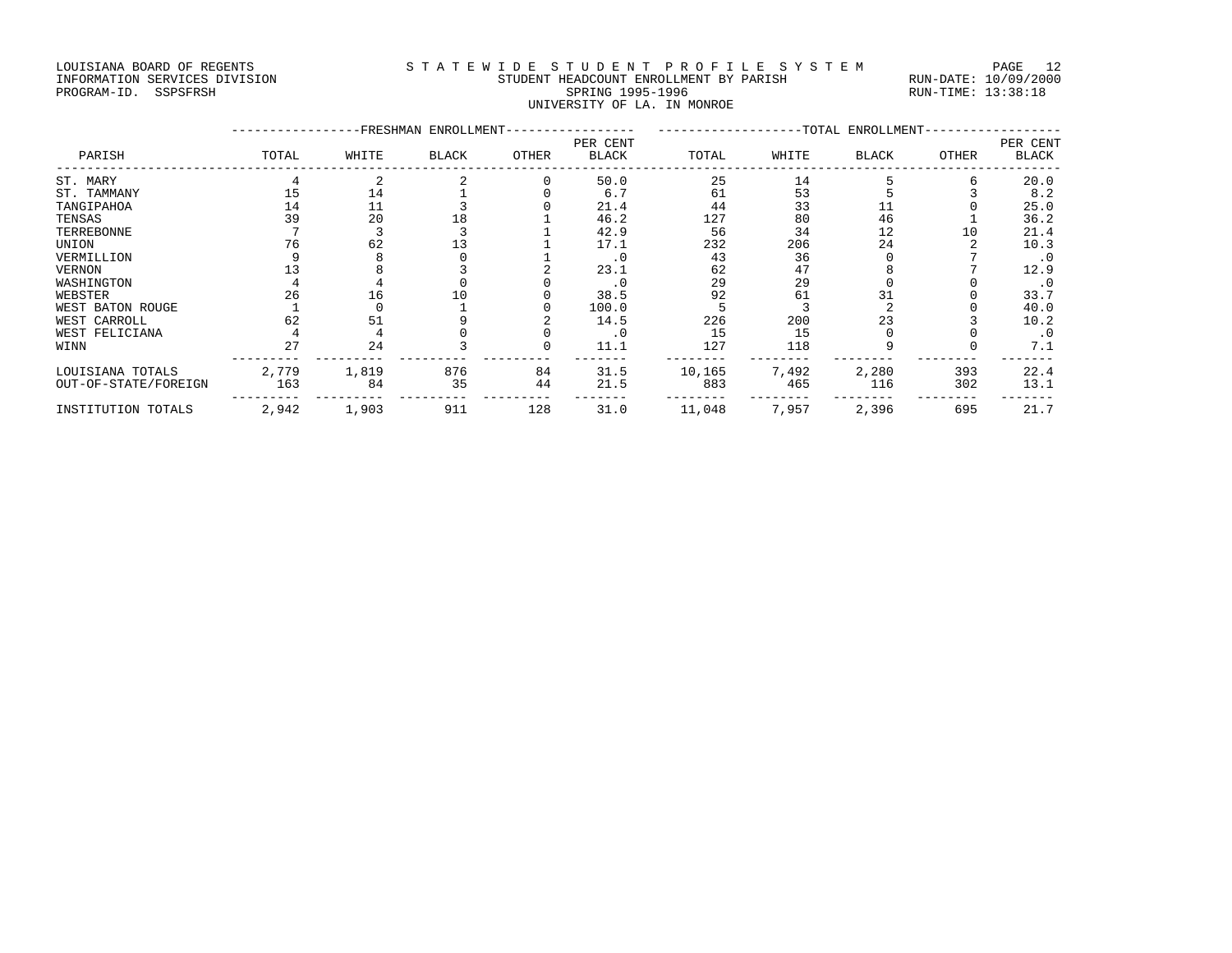LOUISIANA BOARD OF REGENTS STATEWIDE STUDENT PROFILE SYSTEM PAGE 13

## INFORMATION SERVICES DIVISION STUDENT HEADCOUNT ENROLLMENT BY PARISH RUN-DATE: 10/09/2000 PROGRAM-ID. SSPSFRSH SPRING 1995-1996 SPRING 1995-1996 RUN-TIME: 13:38:18 NORTHWESTERN STATE UNIVERSITY

|                   |                |                | --------------FRESHMAN ENROLLMENT----------------- |                | -------------------TOTAL ENROLLMENT---------------- |                 |                |                |              |              |
|-------------------|----------------|----------------|----------------------------------------------------|----------------|-----------------------------------------------------|-----------------|----------------|----------------|--------------|--------------|
|                   |                |                |                                                    |                | PER CENT                                            |                 |                |                |              | PER CENT     |
| PARISH            | TOTAL          | WHITE          | BLACK                                              | OTHER          | <b>BLACK</b><br>__________________                  | TOTAL           | WHITE          | <b>BLACK</b>   | OTHER        | <b>BLACK</b> |
| ACADIA            | 8              | 3              | 5                                                  | 0              | 62.5                                                | 22              | 15             | 7              | $\mathbf 0$  | 31.8         |
| ALLEN             | 22             | 13             | 6                                                  | 3              | 27.3                                                | 45              | 32             | $\overline{7}$ | 6            | 15.6         |
| ASCENSION         | $\overline{4}$ | $\overline{4}$ | 0                                                  | $\mathbf 0$    | $\cdot$ 0                                           | 16              | 14             | $\mathbf{1}$   | 1            | 6.3          |
| ASSUMPTION        | <sup>1</sup>   | $\Omega$       | 1                                                  | $\mathbf 0$    | 100.0                                               | $\overline{3}$  | 2              | $\mathbf{1}$   | $\Omega$     | 33.3         |
| <b>AVOYELLES</b>  | 26             | 15             | 11                                                 | $\mathbf 0$    | 42.3                                                | 89              | 66             | 18             | 5            | 20.2         |
| <b>BEAUREGARD</b> | 80             | 54             | 19                                                 | 7              | 23.8                                                | 185             | 136            | 36             | 13           | 19.5         |
| <b>BIENVILLE</b>  | 28             | 19             | 9                                                  | $\mathbf 0$    | 32.1                                                | 74              | 50             | 22             | 2            | 29.7         |
| <b>BOSSIER</b>    | 76             | 56             | 11                                                 | 9              | 14.5                                                | 359             | 288            | 44             | 27           | 12.3         |
| CADDO             | 244            | 140            | 90                                                 | 14             | 36.9                                                | 915             | 632            | 232            | 51           | 25.4         |
| CALCASIEU         | 29             | 17             | 10                                                 | 2              | 34.5                                                | 77              | 49             | 25             | 3            | 32.5         |
| CALDWELL          | 5              | $\overline{4}$ | $\mathbf 0$                                        | $\mathbf{1}$   | $\cdot$ 0                                           | 13              | 12             | $\mathbf 0$    | 1            | $\cdot$ 0    |
| CATAHOULA         | 55             | 49             | 4                                                  | 2              | 7.3                                                 | 89              | 78             | 7              | 4            | 7.9          |
| CLAIBORNE         | 10             | 9              | $\Omega$                                           | $\mathbf{1}$   | $\cdot$ 0                                           | 30              | 27             | 2              | 1            | 6.7          |
| CONCORDIA         | 17             | 10             | 5                                                  | $\overline{2}$ | 29.4                                                | 63              | 49             | 10             | 4            | 15.9         |
| DE SOTO           | 58             | 35             | 17                                                 | 6              | 29.3                                                | 248             | 157            | 70             | 21           | 28.2         |
| EAST BATON ROUGE  | 59             | 44             | 9                                                  | 6              | 15.3                                                | 164             | 121            | 32             | 11           | 19.5         |
| EAST CARROLL      | $\mathbf 0$    | $\Omega$       | $\Omega$                                           | $\Omega$       | $\cdot$ 0                                           | 5               | 2              | 3              | 0            | 60.0         |
| EAST FELICIANA    | 5              | 3              | $\mathbf 0$                                        | $\overline{2}$ | $\cdot$ 0                                           | 9               | 6              | $\mathbf 0$    | 3            | $\cdot$ 0    |
| EVANGELINE        | 8              | 8              | 0                                                  | $\mathbf 0$    | $\cdot$ 0                                           | 20              | 19             | $\mathsf 0$    | 1            | $\cdot$ 0    |
| FRANKLIN          | 8              | 6              | $\mathbf{1}$                                       | $\mathbf{1}$   | 12.5                                                | 15              | 11             | 3              | $\mathbf{1}$ | 20.0         |
| GRANT             | 46             | 32             | 8                                                  | 6              | 17.4                                                | 182             | 150            | 19             | 13           | 10.4         |
| IBERIA            | 9              | 6              | 1                                                  | 2              | 11.1                                                | 19              | 14             | 2              | 3            | 10.5         |
| IBERVILLE         | $\overline{3}$ | $\overline{2}$ | 0                                                  | $\mathbf{1}$   | $\cdot$ 0                                           | $7\phantom{.0}$ | 6              | $\mathbf 0$    | $\mathbf{1}$ | $\cdot$ 0    |
| <b>JACKSON</b>    | 24             | 17             | 6                                                  | $\mathbf{1}$   | 25.0                                                | 48              | 34             | 13             | 1            | 27.1         |
| <b>JEFFERSON</b>  | 31             | 24             | 3                                                  | 4              | 9.7                                                 | 95              | 71             | 14             | 10           | 14.7         |
| JEFFERSON DAVIS   | 7              | $\overline{c}$ | 5                                                  | $\mathbf 0$    | 71.4                                                | 10              | 5              | 5              | $\mathbf 0$  | 50.0         |
| LAFAYETTE         | 22             | 17             | $\overline{2}$                                     | 3              | 9.1                                                 | 59              | 46             | 6              | 7            | 10.2         |
| LAFOURCHE         | 10             | 9              | $\mathsf 0$                                        | $1\,$          | $\cdot$ 0                                           | 52              | 46             | $\mathbf 0$    | 6            | $\cdot$ 0    |
| LA SALLE          | 78             | 66             | 3                                                  | 9              | 3.8                                                 | 158             | 133            | 10             | 15           | 6.3          |
| LINCOLN           | 17             | 7              | 9                                                  | $\mathbf{1}$   | 52.9                                                | 39              | 17             | 20             | 2            | 51.3         |
| LIVINGSTON        | 14             | 12             | $\mathbf 0$                                        | $\overline{2}$ | $\cdot$ 0                                           | 34              | 28             | $\mathbf{1}$   | 5            | 2.9          |
| MADISON           | 0              | $\mathbf 0$    | $\mathbf 0$                                        | $\mathbf 0$    | $\cdot$ 0                                           | 2               | 1              | $\mathbf{1}$   | 0            | 50.0         |
| MOREHOUSE         | $\mathbf{1}$   | $\mathbf{1}$   | $\Omega$                                           | $\mathbf 0$    | $\cdot$ 0                                           | 8               | 2              | 6              | $\Omega$     | 75.0         |
| NATCHITOCHES      | 381            | 195            | 135                                                | 51             | 35.4                                                | 1,269           | 785            | 378            | 106          | 29.8         |
| ORLEANS           | 18             | 5              | 10                                                 | 3              | 55.6                                                | 53              | 13             | 36             | 4            | 67.9         |
| OUACHITA          | 20             | 12             | 8                                                  | $\mathbf 0$    | 40.0                                                | 57              | 43             | 13             | 1            | 22.8         |
| PLAQUEMINES       | 6              | $\overline{3}$ | $\overline{a}$                                     | $\mathbf{1}$   | 33.3                                                | 13              | 8              | $\overline{4}$ | 1            | 30.8         |
| POINTE COUPEE     | 17             | 17             | $\Omega$                                           | $\overline{0}$ | $\cdot$ 0                                           | 37              | 35             | 2              | $\mathbf 0$  | 5.4          |
| RAPIDES           | 257            | 169            | 70                                                 | 18             | 27.2                                                | 929             | 650            | 218            | 61           | 23.5         |
| RED RIVER         | 42             | 25             | 12                                                 | 5              | 28.6                                                | 144             | 94             | 41             | 9            | 28.5         |
| RICHLAND          | $\overline{3}$ | -2             | 1                                                  | $\mathbf 0$    | 33.3                                                | 9               | 6              | 3              | $\Omega$     | 33.3         |
| SABINE            | 176            | 128            | 23                                                 | 25             | 13.1                                                | 523             | 385            | 60             | 78           | 11.5         |
| ST. BERNARD       | 4              | 2              | $\Omega$                                           | $\overline{2}$ | $\cdot$ 0                                           | 16              | 13             | 1              | 2            | 6.3          |
| ST. CHARLES       | 5              | 5              | $\mathbf 0$                                        | $\mathbf 0$    | $\cdot$ 0                                           | 22              | 21             | $\mathbf{1}$   | $\mathbf 0$  | 4.5          |
| ST. HELENA        | $\mathbf 0$    | $\mathbf 0$    | 0                                                  | 0              | $\cdot$ 0                                           | 5               | 5              | 0              | 0            | $\cdot$ 0    |
| ST. JAMES         | $\Omega$       | $\Omega$       | $\Omega$                                           | $\mathbf 0$    | $\cdot$ 0                                           | 3               | $\overline{2}$ | 1              | $\mathbf 0$  | 33.3         |
| ST. JOHN          | $\overline{2}$ | 1              | $\mathbf{1}$                                       | $\mathbf 0$    | 50.0                                                | 6               | 5              | 1              | 0            | 16.7         |
| ST. LANDRY        | 24             | 18             | 6                                                  | $\Omega$       | 25.0                                                | 79              | 56             | 21             | 2            | 26.6         |
| ST. MARTIN        | 4              | $\mathbf 0$    | 3                                                  | 1              | 75.0                                                | 11              | $\overline{2}$ | 8              | $\mathbf{1}$ | 72.7         |
| ST. MARY          | 8              | 6              | $\mathbf{1}$                                       | 1              | 12.5                                                | 14              | 7              | 6              | $\mathbf{1}$ | 42.9         |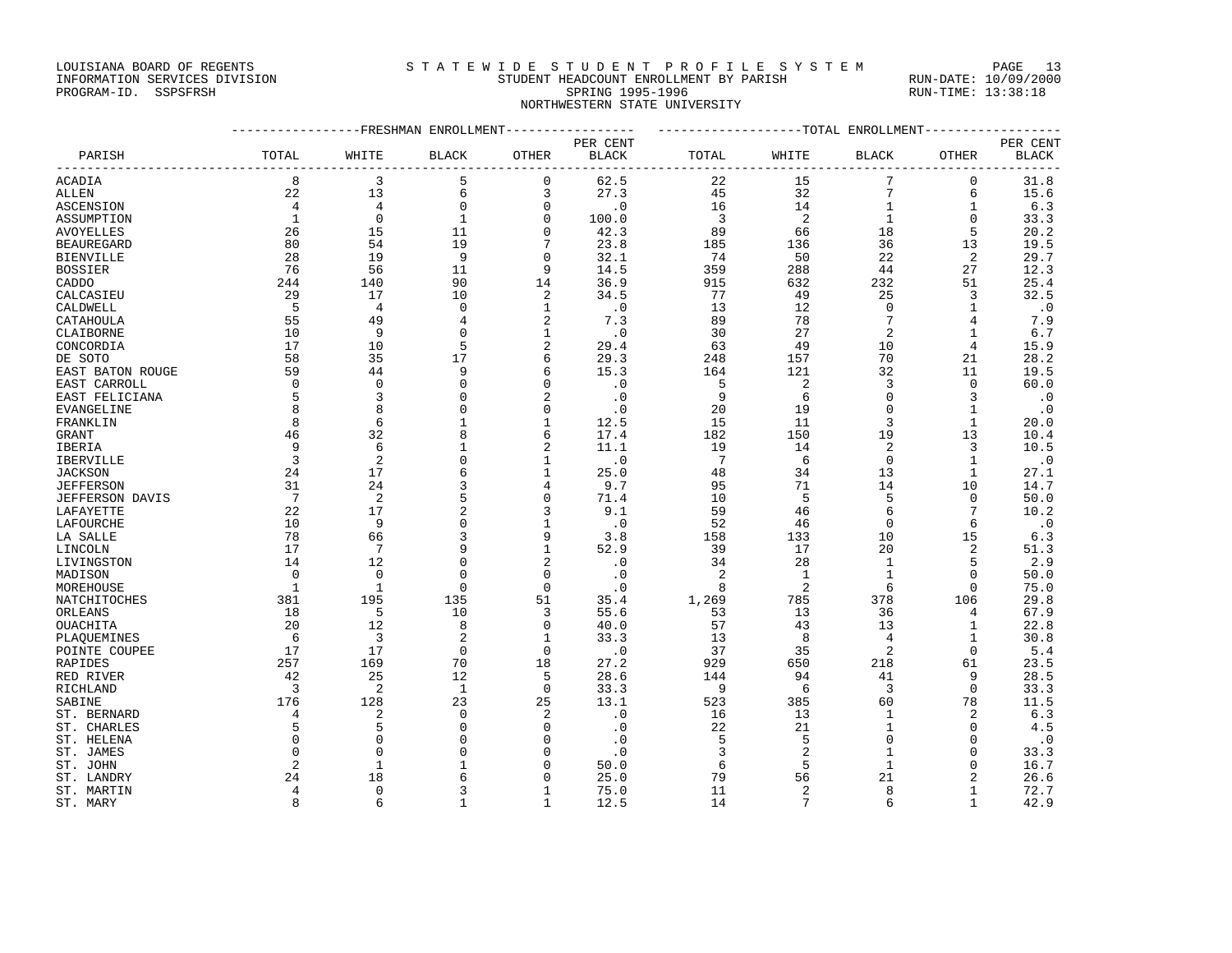## LOUISIANA BOARD OF REGENTS STATEWIDE STUDENT PROFILE SYSTEM PAGE 14 INFORMATION SERVICES DIVISION STUDENT HEADCOUNT ENROLLMENT BY PARISH RUN-DATE: 10/09/2000 PROGRAM-ID. SSPSFRSH SPRING 1995-1996 SPRING 1995-1996 RUN-TIME: 13:38:18 NORTHWESTERN STATE UNIVERSITY

|                      |       |       | -FRESHMAN ENROLLMENT- |       | -TOTAL ENROLLMENT-       |       |       |              | PER CENT |              |
|----------------------|-------|-------|-----------------------|-------|--------------------------|-------|-------|--------------|----------|--------------|
| PARISH               | TOTAL | WHITE | <b>BLACK</b>          | OTHER | PER CENT<br><b>BLACK</b> | TOTAL | WHITE | <b>BLACK</b> | OTHER    | <b>BLACK</b> |
| ST. TAMMANY          | 17    | 13    |                       |       | 5.9                      | 53    | 46    |              |          | 3.8          |
| TANGIPAHOA           |       |       |                       |       | . 0                      | 15    | 13    |              |          | 13.3         |
| TENSAS               |       |       |                       |       | . 0                      |       |       |              |          | $\cdot$ 0    |
| TERREBONNE           |       |       |                       |       | 10.0                     | 29    | 25    |              |          | 3.4          |
| UNION                |       |       |                       |       | $\cdot$ 0                |       |       |              |          | . 0          |
| VERMILLION           | 10    |       |                       |       | 40.0                     | 20    | 12    |              |          | 40.0         |
| VERNON               | 521   | 347   | 106                   | 68    | 20.3                     | 1,261 | 897   | 210          | 154      | 16.7         |
| WASHINGTON           |       |       |                       |       | 25.0                     | 11    |       |              |          | 18.2         |
| WEBSTER              |       |       | 10                    |       | 33.3                     | 83    | 60    |              |          | 22.9         |
| WEST BATON ROUGE     |       |       |                       |       | . 0                      |       |       |              |          | 12.5         |
| WEST CARROLL         |       |       |                       |       | . 0                      |       |       |              |          | 33.3         |
| WEST FELICIANA       |       |       |                       |       | . 0                      |       |       |              |          | $\cdot$ 0    |
| WINN                 | 130   | 89    | 30                    | 11    | 23.1                     | 303   | 214   | 72           | 17       | 23.8         |
| LOUISIANA TOTALS     | 2,711 | 1,772 | 661                   | 278   | 24.4                     | 8,149 | 5,752 | 1,729        | 668      | 21.2         |
| OUT-OF-STATE/FOREIGN | 124   | 75    | 24                    | 25    | 19.4                     | 551   | 371   | 100          | 80       | 18.1         |
| INSTITUTION TOTALS   | 2,835 | 1,847 | 685                   | 303   | 24.2                     | 8,700 | 6,123 | 1,829        | 748      | 21.0         |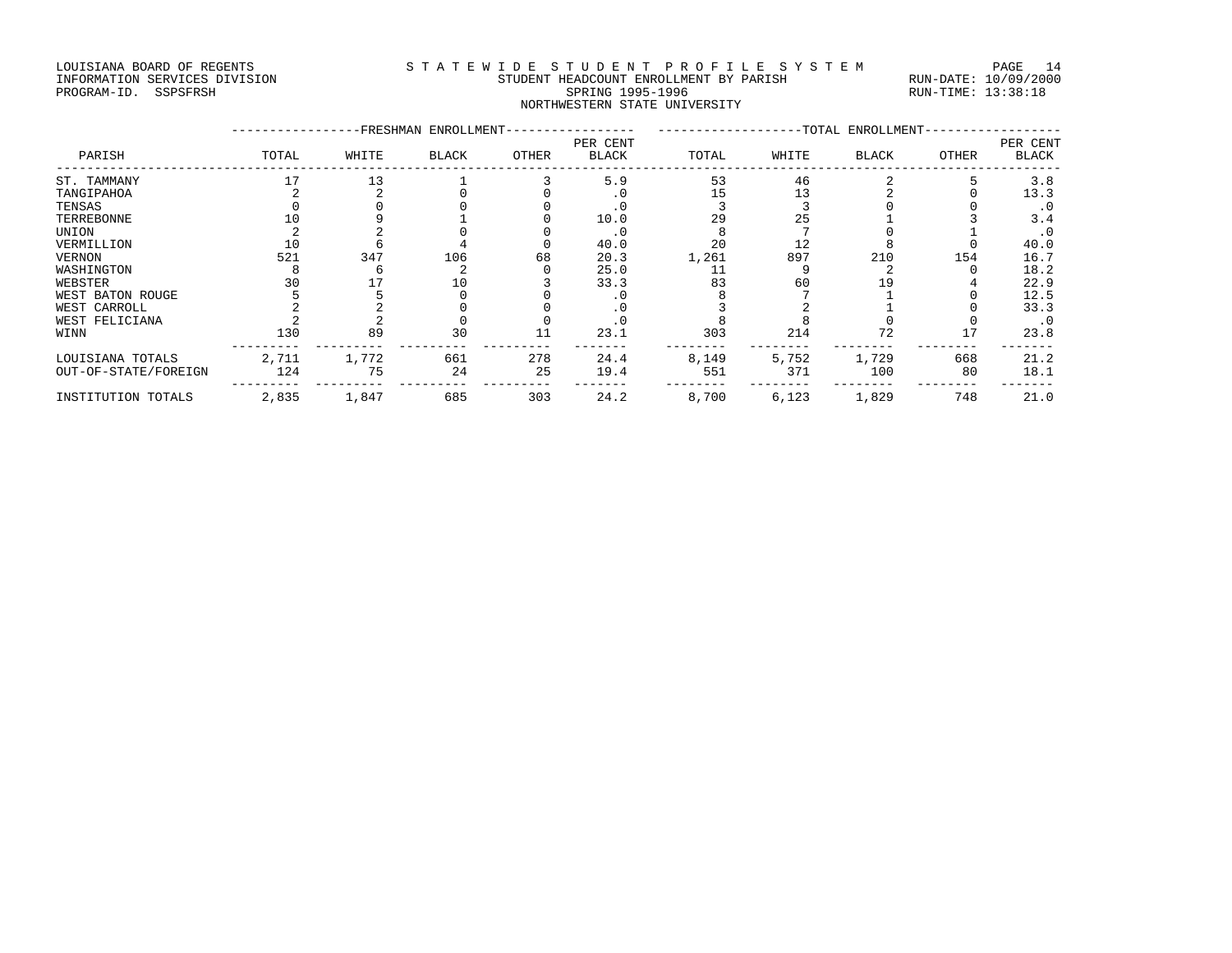LOUISIANA BOARD OF REGENTS S T A T E W I D E S T U D E N T P R O F I L E S Y S T E M PAGE 15

## INFORMATION SERVICES DIVISION STUDENT HEADCOUNT ENROLLMENT BY PARISH RUN-DATE: 10/09/2000 PROGRAM-ID. SSPSFRSH SPRING 1995-1996 SPRING 1995-1996 RUN-TIME: 13:38:18 SOUTHEASTERN LA. UNIVERSITY

|                   |                         |                | -----------FRESHMAN ENROLLMENT |                | ----------------TOTAL ENROLLMENT |                |                |              |                |                          |
|-------------------|-------------------------|----------------|--------------------------------|----------------|----------------------------------|----------------|----------------|--------------|----------------|--------------------------|
|                   |                         |                |                                |                | PER CENT                         |                |                |              |                |                          |
| PARISH            | TOTAL                   | WHITE          | BLACK                          | OTHER          | <b>BLACK</b>                     | TOTAL          | WHITE          | <b>BLACK</b> | OTHER          | PER CENT<br><b>BLACK</b> |
| ACADIA            | 1                       | 1              | 0                              | 0              | $\cdot$ 0                        | 8              | 8              | 0            | 0              | $\cdot$ 0                |
| <b>ALLEN</b>      | $\overline{2}$          | $\overline{a}$ | 0                              | $\mathbf 0$    | $\cdot$ 0                        | $\overline{2}$ | $\overline{2}$ | $\mathbf 0$  | $\mathbf{0}$   | $\cdot$ 0                |
| ASCENSION         | 181                     | 171            | 6                              | 4              | 3.3                              | 502            | 479            | 15           | 8              | 3.0                      |
| ASSUMPTION        | $\overline{\mathbf{c}}$ | $\mathbf{1}$   | $\mathbf{1}$                   | $\Omega$       | 50.0                             | 20             | 17             | 3            | $\Omega$       | 15.0                     |
| AVOYELLES         | 5                       | 4              | $\mathbf{1}$                   | $\mathbf 0$    | 20.0                             | 21             | 18             | 3            | $\Omega$       | 14.3                     |
| <b>BEAUREGARD</b> | $\Omega$                |                | $\Omega$                       | $\Omega$       | $\cdot$ 0                        | 2              | 2              | 0            | $\Omega$       | . 0                      |
| <b>BIENVILLE</b>  | $\Omega$                | $\Omega$       | $\Omega$                       | $\Omega$       | $\cdot$ 0                        | 4              | 3              |              | $\Omega$       | 25.0                     |
| <b>BOSSIER</b>    | $\overline{2}$          | $\overline{2}$ | $\Omega$                       | $\Omega$       | $\cdot$ 0                        | 3              | 3              | $\Omega$     | $\Omega$       | $\cdot$ 0                |
| CADDO             | 7                       |                | $\Omega$                       | $\mathbf 0$    | $\boldsymbol{\cdot}$ $0$         | 23             | 22             | 1            | $\Omega$       | 4.3                      |
| CALCASIEU         | 5                       | $\overline{2}$ | 2                              | 1              | 40.0                             | 25             | 16             | 8            | 1              | 32.0                     |
| CALDWELL          | $\Omega$                | $\Omega$       | $\Omega$                       | $\Omega$       | $\cdot$ 0                        | $\overline{2}$ | $\sqrt{2}$     | 0            | $\Omega$       | $\cdot$ 0                |
| CATAHOULA         | $\cap$                  | $\Omega$       | $\Omega$                       | $\Omega$       | $\cdot$ 0                        | 3              | $\overline{2}$ |              | $\Omega$       | 33.3                     |
| CONCORDIA         | -1                      |                | $\Omega$                       | $\mathbf 0$    | $\cdot$ 0                        | 4              | 4              | O            | $\Omega$       | $\cdot$ 0                |
| DE SOTO           | $\mathbf{1}$            | $\Omega$       | $\mathbf{1}$                   | $\mathbf 0$    | 100.0                            | 2              | $\mathbf{1}$   | $\mathbf{1}$ | $\Omega$       | 50.0                     |
| EAST BATON ROUGE  | 868                     | 795            | 49                             | 24             | 5.6                              | 2,750          | 2,559          | 121          | 70             | 4.4                      |
| EAST CARROLL      | $\mathbf{1}$            | $\mathbf{1}$   | 0                              | $\mathbf 0$    | $\cdot$ 0                        | 1              | $\mathbf{1}$   | $\Omega$     | $\mathbf 0$    | $\cdot$ 0                |
| EAST FELICIANA    | 32                      | 24             | 8                              | $\mathbf 0$    | 25.0                             | 94             | 79             | 15           | $\Omega$       | 16.0                     |
| EVANGELINE        | 3                       | 3              | 0                              | $\mathbf 0$    | $\cdot$ 0                        | 9              | 9              | $\Omega$     | $\Omega$       | $\cdot$ 0                |
| FRANKLIN          | $\Omega$                | $\Omega$       | $\Omega$                       | $\mathbf 0$    | $\cdot$ 0                        | 3              | 3              | 0            | $\Omega$       | .0                       |
| GRANT             | $\cap$                  | $\cap$         | $\Omega$                       | $\Omega$       | $\cdot$ 0                        | 2              | $\overline{a}$ | 0            | $\Omega$       | $\cdot$ 0                |
| IBERIA            | 6                       | 3              | 3                              | $\mathbf 0$    | 50.0                             | 16             | 13             | 3            | $\Omega$       | 18.8                     |
| <b>IBERVILLE</b>  | 22                      | 19             | $\overline{a}$                 | 1              | 9.1                              | 83             | 77             | 5            | 1              | 6.0                      |
| <b>JEFFERSON</b>  | 238                     | 215            | 9                              | 14             | 3.8                              | 894            | 806            | 43           | 45             | 4.8                      |
| JEFFERSON DAVIS   | $\mathbf{0}$            | $\mathbf{0}$   | 0                              | $\mathbf 0$    | $\cdot$ 0                        | 3              | 3              | $\mathbf 0$  | $\mathbf{0}$   | . 0                      |
| LAFAYETTE         | 8                       | 6              | $\mathbf{1}$                   | 1              | 12.5                             | 25             | 21             | 3            | 1              | 12.0                     |
| LAFOURCHE         | 16                      | 15             | $\mathbf{1}$                   | $\mathbf 0$    | 6.3                              | 41             | 37             | $\mathbf{1}$ | 3              | 2.4                      |
| LA SALLE          | $\Omega$                | $\Omega$       | 0                              | $\Omega$       | $\cdot$ 0                        | 2              | -1             | $\mathbf{1}$ | $\Omega$       | 50.0                     |
| LIVINGSTON        | 449                     | 425            | 15                             | 9              | 3.3                              | 1,281          | 1,226          | 35           | 20             | 2.7                      |
| MADISON           | 0                       | $\mathbf 0$    | 0                              | $\Omega$       | $\cdot$ 0                        | 4              | 3              | $\mathbf{1}$ | 0              | 25.0                     |
| MOREHOUSE         | $\Omega$                | $\Omega$       | $\Omega$                       | $\Omega$       | $\cdot$ 0                        | $\overline{2}$ | $\mathbf{1}$   | $\mathbf{1}$ | $\Omega$       | 50.0                     |
| NATCHITOCHES      | $\overline{2}$          | 1              | $\mathbf{1}$                   | $\Omega$       | 50.0                             | 13             | 12             | $\mathbf{1}$ | $\mathbf 0$    | 7.7                      |
| ORLEANS           | 118                     | 83             | 30                             | 5              | 25.4                             | 537            | 437            | 79           | 21             | 14.7                     |
| <b>OUACHITA</b>   | 3                       | 3              | $\Omega$                       | $\Omega$       | $\cdot$ 0                        | 12             | 12             | $\mathbf 0$  | $\mathbf 0$    | $\cdot$ 0                |
| PLAOUEMINES       | 33                      | 24             | 6                              | 3              | 18.2                             | 90             | 73             | 14           | 3              | 15.6                     |
| POINTE COUPEE     | 20                      | 18             | $\overline{a}$                 | $\Omega$       | 10.0                             | 61             | 58             | 2            | 1              | 3.3                      |
| RAPIDES           | 8                       | 6              | $\overline{2}$                 | $\mathbf 0$    | 25.0                             | 33             | 30             | 2            | 1              | 6.1                      |
| RED RIVER         | $\Omega$                | $\Omega$       | $\Omega$                       | $\Omega$       | $\cdot$ 0                        | $\mathbf{1}$   | $\mathbf{1}$   | 0            | $\Omega$       | $\cdot$ 0                |
| RICHLAND          | $\Omega$                | $\Omega$       | $\Omega$                       | $\Omega$       | $\cdot$ 0                        | $\overline{2}$ | 2              | 0            | $\Omega$       | $\cdot$ 0                |
| SABINE            | $\Omega$                | $\Omega$       | $\Omega$                       | $\Omega$       | $\cdot$ 0                        | 2              | 2              | O            | $\cap$         | $\cdot$ 0                |
| ST. BERNARD       | 52                      | 49             | $\Omega$                       | 3              | $\cdot$ 0                        | 190            | 181            | $\mathbf 0$  | 9              | $\cdot$ 0                |
| ST. CHARLES       | 45                      | 39             | 5                              | $\mathbf{1}$   | 11.1                             | 197            | 169            | 26           | $\overline{c}$ | 13.2                     |
| ST. HELENA        | 27                      | $\overline{4}$ | 21                             | $\overline{c}$ | 77.8                             | 87             | 31             | 53           | 3              | 60.9                     |
| ST. JAMES         | 12                      | 10             | 2                              | $\Omega$       | 16.7                             | 45             | 37             | 8            | $\Omega$       | 17.8                     |
| ST. JOHN          | 95                      | 84             | 7                              | 4              | 7.4                              | 316            | 280            | 28           | 8              | 8.9                      |
| ST. LANDRY        | $\Omega$                | $\mathbf 0$    | 0                              | $\Omega$       | $\cdot$ 0                        | 16             | 15             | 1            | $\Omega$       | 6.3                      |
| ST. MARTIN        | $\Omega$                | $\Omega$       | $\Omega$                       | $\Omega$       | $\cdot$ 0                        | 3              | 3              | $\Omega$     | $\Omega$       | $\cdot$ 0                |
| ST. MARY          | 2                       | 2              | 0                              | $\mathbf 0$    | $\cdot$ 0                        | 15             | 11             | 4            | $\Omega$       | 26.7                     |
| ST. TAMMANY       | 654                     | 570            | 68                             | 16             | 10.4                             | 2,363          | 2,150          | 155          | 58             | 6.6                      |
| TANGIPAHOA        | 1,131                   | 877            | 223                            | 31             | 19.7                             | 2,986          | 2,451          | 466          | 69             | 15.6                     |
| TENSAS            | $\Omega$                | $\Omega$       | $\Omega$                       | $\Omega$       | $\cdot$ 0                        | $\mathbf{1}$   | $\mathbf{1}$   | $\mathbf 0$  | $\Omega$       | $\cdot$ 0                |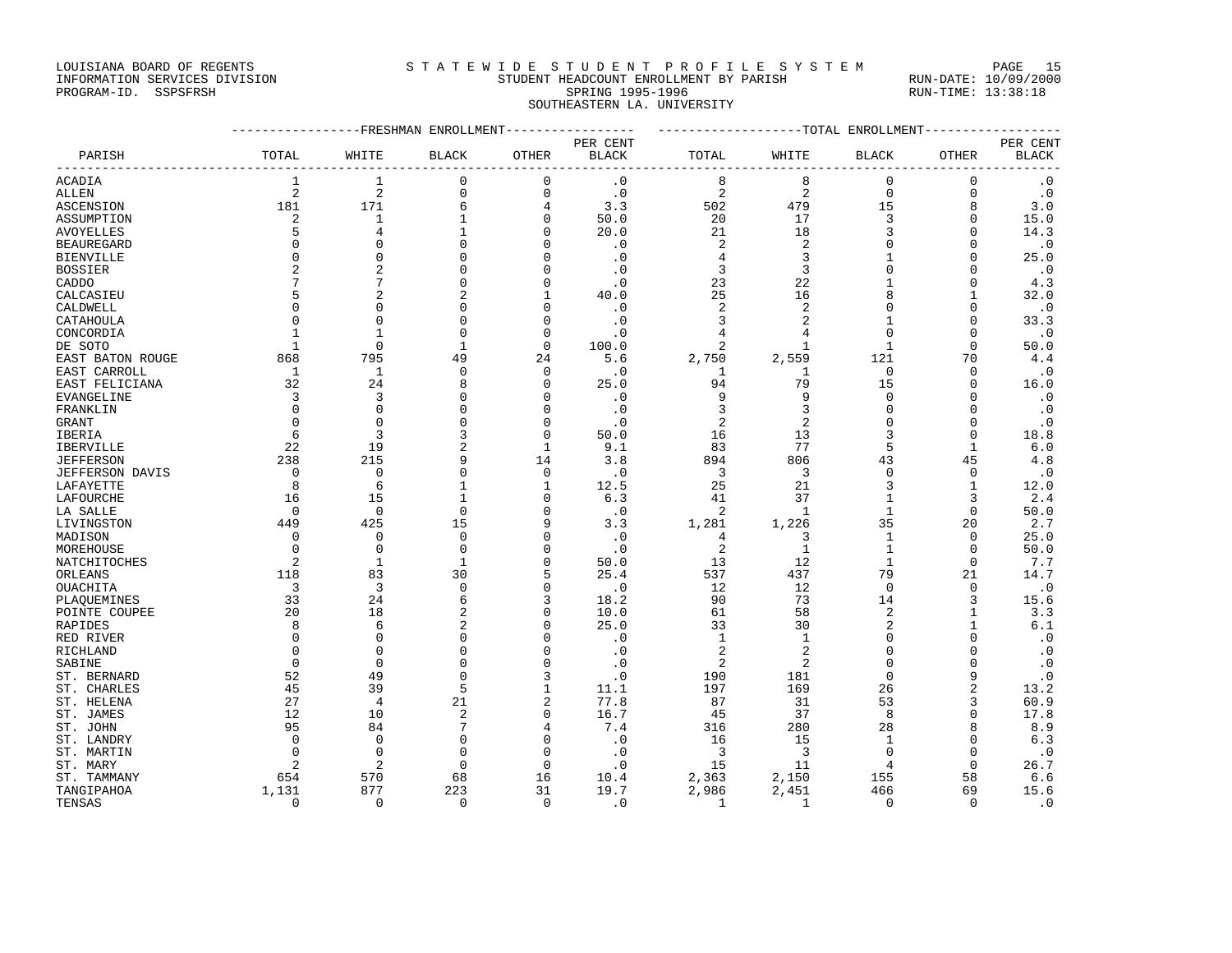## LOUISIANA BOARD OF REGENTS STATEWIDE STUDENT PROFILE SYSTEM PAGE 16 INFORMATION SERVICES DIVISION STUDENT HEADCOUNT ENROLLMENT BY PARISH RUN-DATE: 10/09/2000 PROGRAM-ID. SSPSFRSH SPRING 1995-1996 SPRING 1995-1996 RUN-TIME: 13:38:18 SOUTHEASTERN LA. UNIVERSITY

|                      |       |       | FRESHMAN ENROLLMENT | -TOTAL ENROLLMENT- |                          |        |        |              |       |                          |
|----------------------|-------|-------|---------------------|--------------------|--------------------------|--------|--------|--------------|-------|--------------------------|
| PARISH               | TOTAL | WHITE | <b>BLACK</b>        | OTHER              | PER CENT<br><b>BLACK</b> | TOTAL  | WHITE  | <b>BLACK</b> | OTHER | PER CENT<br><b>BLACK</b> |
| TERREBONNE           |       |       |                     |                    | 37.5                     | 29     | 23     |              |       | 20.7                     |
| UNION                |       |       |                     |                    | .⊍                       |        |        |              |       | . 0                      |
| VERMILLION           |       |       |                     |                    | 66.7                     |        |        |              |       | 25.0                     |
| VERNON               |       |       |                     |                    | 25.0                     |        |        |              |       | 25.0                     |
| WASHINGTON           | 150   | 98    | 50                  |                    | 33.3                     | 555    | 435    | 115          |       | 20.7                     |
| WEBSTER              |       |       |                     |                    | . U                      |        |        |              |       | 14.3                     |
| WEST BATON ROUGE     | 22    | 18    |                     |                    | 9.1                      | 83     | 74     |              |       | 7.2                      |
| WEST FELICIANA       |       | 12    |                     |                    |                          | 38     | 36     |              |       | 2.6                      |
| WINN                 |       |       |                     |                    | 100.0                    |        |        |              |       | 50.0                     |
| LOUISIANA TOTALS     | 4,255 | 3,606 | 526                 | 123                | 12.4                     | 13,539 | 11,969 | 1,236        | 334   | 9.1                      |
| OUT-OF-STATE/FOREIGN | 65    | 40    |                     | 20                 | 7.7                      | 329    | 194    | 33           | 102   | 10.0                     |
| INSTITUTION TOTALS   | 4,320 | 3,646 | 531                 | 143                | 12.3                     | 13,868 | 12,163 | 1,269        | 436   | 9.2                      |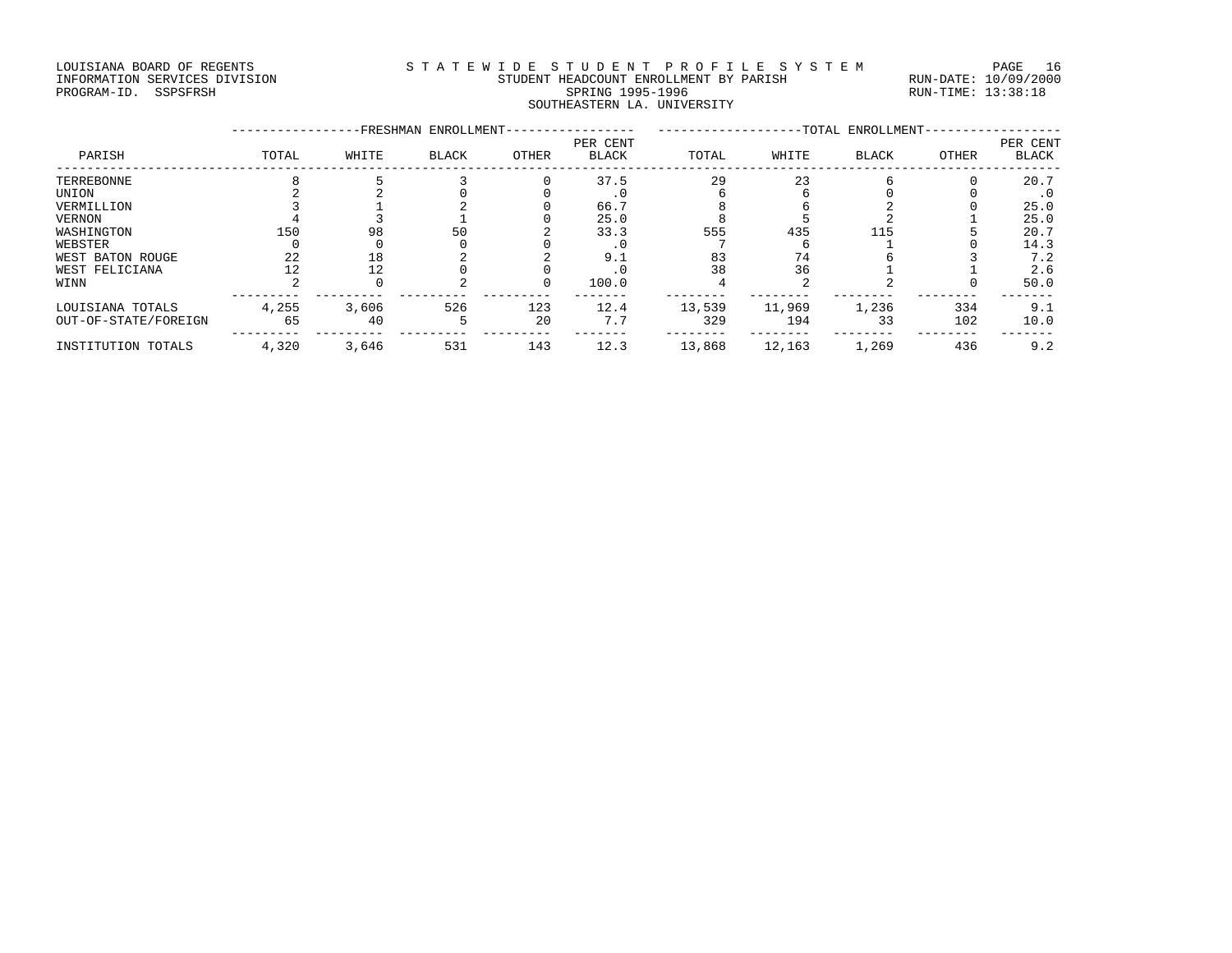## LOUISIANA BOARD OF REGENTS STATEWIDE STUDENT PROFILE SYSTEM PAGE 17 INFORMATION SERVICES DIVISION STUDENT HEADCOUNT ENROLLMENT BY PARISH RUN-DATE: 10/09/2000

PROGRAM-ID. SSPSFRSH SPRING 1995-1996 SPRING 1995-1996 RUN-TIME: 13:38:18 UNIVERSITY OF LA. IN LAFAYETTE

|                   | -------------FRESHMAN ENROLLMENT---------------- | ------------------TOTAL ENROLLMENT----------------- |                 |                |                             |                         |                 |                         |                |              |
|-------------------|--------------------------------------------------|-----------------------------------------------------|-----------------|----------------|-----------------------------|-------------------------|-----------------|-------------------------|----------------|--------------|
|                   |                                                  |                                                     |                 |                | PER CENT                    |                         |                 |                         |                | PER CENT     |
| PARISH            | TOTAL                                            | WHITE                                               | BLACK           | OTHER          | <b>BLACK</b>                | TOTAL                   | WHITE           | BLACK                   | OTHER          | <b>BLACK</b> |
| ACADIA            | 167                                              | 134                                                 | 31              | 2              | 18.6                        | 590                     | 498             | 85                      | 7              | 14.4         |
| <b>ALLEN</b>      | $\overline{\phantom{0}}^2$                       | $\overline{1}$                                      | $\mathbf{1}$    | 0              | 50.0                        | 14                      | 10              | $\overline{4}$          | $\mathbf 0$    | 28.6         |
| ASCENSION         | 25                                               | 20                                                  | $\overline{4}$  | $\mathbf{1}$   | 16.0                        | 52                      | 40              | 10                      | 2              | 19.2         |
| ASSUMPTION        | $-5$                                             | $\overline{\phantom{0}}^2$                          | 3               | $\mathbf{0}$   | 60.0                        | 11                      | $\overline{3}$  | 8                       | $\mathbf 0$    | 72.7         |
| <b>AVOYELLES</b>  | 28                                               | 20                                                  | $7\phantom{.0}$ | $\mathbf{1}$   | 25.0                        | 96                      | 74              | 21                      | $\mathbf{1}$   | 21.9         |
| <b>BEAUREGARD</b> | 8                                                | 2                                                   | 6               | $\mathbf 0$    | 75.0                        | 17                      | $7\phantom{.0}$ | 9                       | $\mathbf{1}$   | 52.9         |
| <b>BOSSIER</b>    | $\overline{4}$                                   | $\overline{2}$                                      | $\overline{2}$  | $\mathbf 0$    | 50.0                        | 14                      | $7\phantom{.0}$ | 6                       | 1              | 42.9         |
| CADDO             | 28                                               | 8                                                   | 20              | $\mathbf 0$    | 71.4                        | 68                      | 35              | 33                      | $\Omega$       | 48.5         |
| CALCASIEU         | 48                                               | 12                                                  | 36              | 0              | 75.0                        | 114                     | 46              | 68                      | 0              | 59.6         |
| CAMERON           | $\overline{3}$                                   | 3                                                   | $\mathbf 0$     | $\mathbf 0$    | $\cdot$ 0                   | 5                       | 5               | $\mathbf 0$             | $\mathbf 0$    | $\cdot$ 0    |
| CLAIBORNE         | $\mathbf 0$                                      | $\mathbf{0}$                                        | $\mathbf 0$     | $\mathbf 0$    | $\cdot$ 0                   | $\mathbf{1}$            | $\mathbf 0$     | 1                       | 0              | 100.0        |
| CONCORDIA         | $\Omega$                                         | $\Omega$                                            | $\Omega$        | $\Omega$       | $\cdot$ 0                   | 3                       | 3               | $\Omega$                | $\Omega$       | $\cdot$ 0    |
| DE SOTO           | 3                                                | $\overline{2}$                                      | $\mathbf{1}$    | $\mathbf 0$    | 33.3                        | 5                       | 4               | $\mathbf{1}$            | 0              | 20.0         |
| EAST BATON ROUGE  | 124                                              | 64                                                  | 57              | 3              | 46.0                        | 297                     | 199             | 89                      | 9              | 30.0         |
| EAST CARROLL      | $\mathbf{1}$                                     | $\mathbf{1}$                                        | $\mathbf 0$     | $\mathbf 0$    | $\cdot$ 0                   | 3                       | 2               | $\mathbf{1}$            | $\mathbf 0$    | 33.3         |
| EAST FELICIANA    | $\overline{4}$                                   | $\mathbf{1}$                                        | 3               | 0              | 75.0                        | 12                      | 5               | 7                       | 0              | 58.3         |
| EVANGELINE        | 32                                               | 20                                                  | 11              | 1              | 34.4                        | 138                     | 110             | 26                      | 2              | 18.8         |
| FRANKLIN          | $\overline{1}$                                   | 1                                                   | $\Omega$        | $\mathbf 0$    | $\cdot$ 0                   | 2                       | 2               | $\mathbf 0$             | $\mathbf 0$    | $\cdot$ 0    |
| GRANT             | 2                                                | $\mathbf{1}$                                        | $\mathbf{1}$    | $\mathbf{0}$   | 50.0                        | $7\phantom{.0}$         | 3               | 4                       | $\mathbf 0$    | 57.1         |
| IBERIA            | 436                                              | 282                                                 | 137             | 17             | 31.4                        | 1,419                   | 1,035           | 327                     | 57             | 23.0         |
| IBERVILLE         | 20                                               | 9                                                   | 9               | 2              | 45.0                        | 45                      | 24              | 19                      | $\overline{2}$ | 42.2         |
| <b>JACKSON</b>    | $\overline{\mathbf{3}}$                          | $\mathbf 0$                                         | $\overline{3}$  | 0              | 100.0                       | $\overline{\mathbf{3}}$ | $\overline{0}$  | $\overline{\mathbf{3}}$ | 0              | 100.0        |
| <b>JEFFERSON</b>  | 138                                              | 83                                                  | 40              | 15             | 29.0                        | 334                     | 231             | 76                      | 27             | 22.8         |
| JEFFERSON DAVIS   | 27                                               | 20                                                  | 7               | $\mathbf 0$    | 25.9                        | 87                      | 71              | 15                      | 1              | 17.2         |
| LAFAYETTE         | 1,647                                            | 1,237                                               | 334             | 76             | 20.3                        | 7,106                   | 5,752           | 1,058                   | 296            | 14.9         |
| LAFOURCHE         | 25                                               | 17                                                  | 8               | 0              | 32.0                        | 78                      | 60              | 17                      | 1              | 21.8         |
| LA SALLE          | 1                                                | 1                                                   | 0               | $\mathbf 0$    | $\overline{\phantom{0}}$ .0 | 1                       | 1               | 0                       | 0              | $\cdot$ 0    |
| LINCOLN           | $\mathbf{1}$                                     | $\mathbf{1}$                                        | $\mathbf 0$     | $\mathbf{0}$   | $\cdot$ 0                   | 2                       | 2               | $\mathbf 0$             | $\mathbf 0$    | $\cdot$ 0    |
| LIVINGSTON        | 11                                               | 10                                                  | $\mathbf{1}$    | $\Omega$       | 9.1                         | 20                      | 17              | 2                       | 1              | 10.0         |
| MADISON           | $\Omega$                                         | $\mathbf 0$                                         | $\mathbf 0$     | $\mathbf 0$    | $\cdot$ 0                   | $\overline{4}$          | 3               | $\mathbf 1$             | $\mathbf 0$    | 25.0         |
| MOREHOUSE         | $\mathbf 0$                                      | $\Omega$                                            | $\mathbf 0$     | $\mathbf 0$    | $\cdot$ 0                   | $\mathbf{1}$            | 1               | $\mathbf 0$             | 0              | $\cdot$ 0    |
| NATCHITOCHES      | 3                                                | $\mathbf{1}$                                        | $\overline{2}$  | $\mathbf{0}$   | 66.7                        | 18                      | 13              | 5                       | $\mathbf{0}$   | 27.8         |
| ORLEANS           | 101                                              | 20                                                  | 79              | $\overline{a}$ | 78.2                        | 238                     | 59              | 168                     | 11             | 70.6         |
| OUACHITA          | 10                                               | $\mathbf{1}$                                        | 9               | $\mathbf 0$    | 90.0                        | 23                      | 10              | 12                      | $\mathbf{1}$   | 52.2         |
| PLAQUEMINES       | 6                                                | $\mathbf{1}$                                        | 4               | 1              | 66.7                        | 15                      | 9               | 5                       | $\mathbf{1}$   | 33.3         |
| POINTE COUPEE     | 34                                               | 26                                                  | 8               | $\mathbf{0}$   | 23.5                        | 97                      | 82              | 14                      | $\mathbf{1}$   | 14.4         |
| RAPIDES           | 96                                               | 33                                                  | 62              | 1              | 64.6                        | 216                     | 111             | 100                     | 5              | 46.3         |
| RED RIVER         | $\overline{0}$                                   | $\Omega$                                            | $\mathbf 0$     | $\Omega$       | $\cdot$ 0                   | 2                       | $\mathbf{1}$    | 1                       | $\mathbf{0}$   | 50.0         |
| SABINE            | $\overline{0}$                                   | $\mathbf 0$                                         | $\mathbf 0$     | $\mathbf 0$    | $\cdot$ <sup>0</sup>        | 2                       | 2               | $\mathbf 0$             | 0              | $\cdot$ 0    |
| ST. BERNARD       | 10                                               | 9                                                   | $\mathbf{1}$    | $\mathbf 0$    | 10.0                        | 36                      | 35              | $\mathbf{1}$            | 0              | 2.8          |
| ST. CHARLES       | 14                                               | 10                                                  | 3               | 1              | 21.4                        | 47                      | 38              | 8                       | 1              | 17.0         |
| ST. HELENA        | 1                                                | $\Omega$                                            | $\mathbf{1}$    | $\Omega$       | 100.0                       | 2                       | $\mathbf 0$     | 2                       | $\Omega$       | 100.0        |
| ST. JAMES         | $\overline{3}$                                   | $\overline{2}$                                      | $\mathbf{1}$    | $\Omega$       | 33.3                        | 13                      | 9               | 4                       | $\Omega$       | 30.8         |
| ST. JOHN          | 24                                               | 12                                                  | 12              | $\Omega$       | 50.0                        | 49                      | 29              | 19                      | 1              | 38.8         |
| ST. LANDRY        | 256                                              | 149                                                 | 103             | 4              | 40.2                        | 981                     | 658             | 306                     | 17             | 31.2         |
| ST. MARTIN        | 279                                              | 187                                                 | 81              | 11             | 29.0                        | 852                     | 613             | 220                     | 19             | 25.8         |
| ST. MARY          | 131                                              | 66                                                  | 58              | 7              | 44.3                        | 402                     | 266             | 121                     | 15             | 30.1         |
| ST. TAMMANY       | 54                                               | 48                                                  | 5               | 1              | 9.3                         | 167                     | 141             | 18                      | 8              | 10.8         |
| TANGIPAHOA        | 8                                                | 5                                                   | 3               | $\mathbf 0$    | 37.5                        | 28                      | 14              | 14                      | $\mathbf{0}$   | 50.0         |
| TENSAS            | $\Omega$                                         | $\Omega$                                            | $\Omega$        | $\Omega$       | $\cdot$ 0                   | 1                       | $\mathbf{1}$    | $\mathbf 0$             | $\Omega$       | $\cdot$ 0    |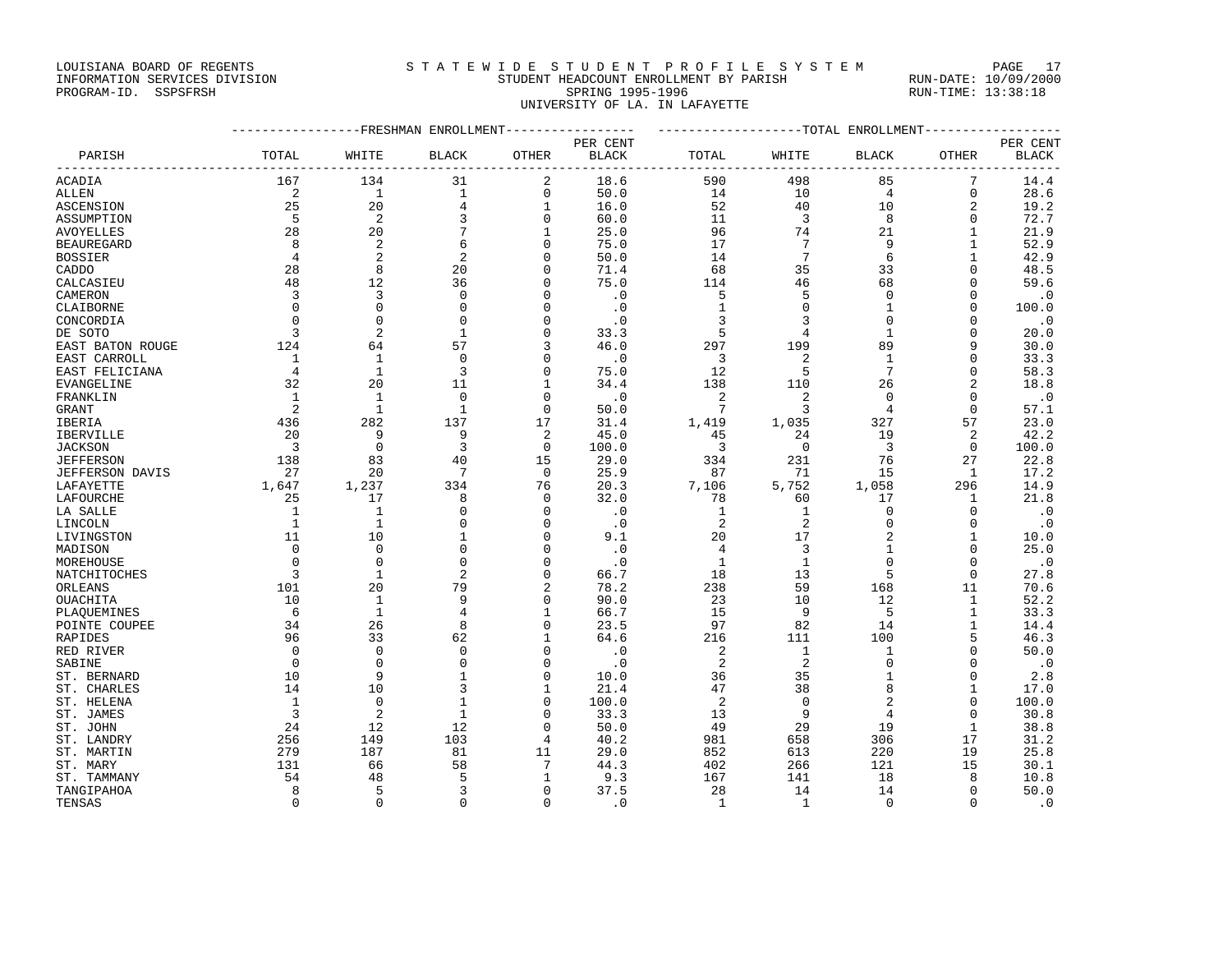## LOUISIANA BOARD OF REGENTS STATEWIDE STUDENT PROFILE SYSTEM PAGE 18 INFORMATION SERVICES DIVISION STUDENT HEADCOUNT ENROLLMENT BY PARISH RUN-DATE: 10/09/2000 PROGRAM-ID. SSPSFRSH SPRING 1995-1996 SPRING 1995-1996 RUN-TIME: 13:38:18 UNIVERSITY OF LA. IN LAFAYETTE

|                      |       |       | -FRESHMAN ENROLLMENT- |       |                   | -TOTAL ENROLLMENT- |        |              |              |                   |
|----------------------|-------|-------|-----------------------|-------|-------------------|--------------------|--------|--------------|--------------|-------------------|
| PARISH               | TOTAL | WHITE | <b>BLACK</b>          | OTHER | PER CENT<br>BLACK | TOTAL              | WHITE  | <b>BLACK</b> | <b>OTHER</b> | PER CENT<br>BLACK |
| TERREBONNE           | 80    | 30    | 48                    |       | 60.0              | 169                | 102    | 62           |              | 36.7              |
| VERMILLION           | 288   | 240   | 33                    | 15    | 11.5              | 977                | 846    | 87           | 44           | 8.9               |
| VERNON               |       |       |                       |       | 37.5              | 20                 | 10     |              |              | 35.0              |
| WASHINGTON           |       |       |                       |       | 100.0             | 12                 |        |              |              | 66.7              |
| WEBSTER              |       |       |                       |       | 33.3              |                    |        |              |              | 60.0              |
| WEST BATON ROUGE     |       |       |                       |       | 20.0              | 32                 | 26     |              |              | 18.8              |
| WEST CARROLL         |       |       |                       |       | $\cdot$ 0         |                    |        |              |              | . 0               |
| WEST FELICIANA       |       |       |                       |       | 50.0              | 10                 |        |              |              | 40.0              |
| WINN                 |       |       |                       |       | 50.0              |                    |        |              |              | 50.0              |
| LOUISIANA TOTALS     | 4,226 | 2,816 | 1,247                 | 163   | 29.5              | 14,968             | 11,338 | 3,088        | 542          | 20.6              |
| OUT-OF-STATE/FOREIGN | 109   | 54    |                       | 38    | 15.6              | 807                | 258    | 70           | 479          | 8.7               |
| INSTITUTION TOTALS   | 4,335 | 2,870 | 1,264                 | 201   | 29.2              | 15,775             | 11,596 | 3,158        | 1,021        | 20.0              |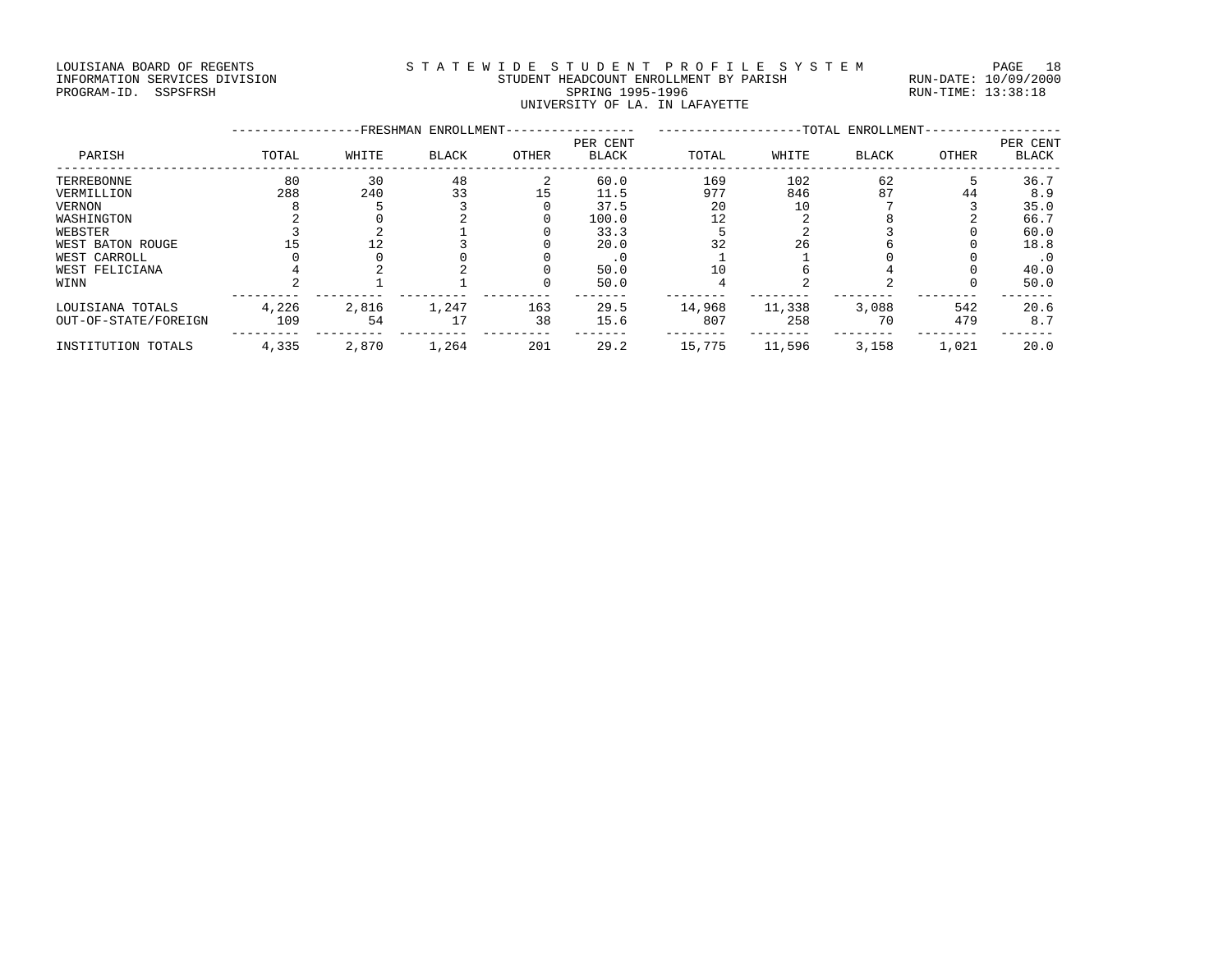LOUISIANA BOARD OF REGENTS S T A T E W I D E S T U D E N T P R O F I L E S Y S T E M PAGE 19

## INFORMATION SERVICES DIVISION STUDENT HEADCOUNT ENROLLMENT BY PARISH RUN-DATE: 10/09/2000 PROGRAM-ID. SSPSFRSH SPRING 1995-1996 SPRING 1995-1996 RUN-TIME: 13:38:18 L.S.U. AT ALEXANDRIA

|                             |                | -----------FRESHMAN ENROLLMENT |                | -----------   |                        | ------------------TOTAL ENROLLMENT- |                |                |               | ----------------- |
|-----------------------------|----------------|--------------------------------|----------------|---------------|------------------------|-------------------------------------|----------------|----------------|---------------|-------------------|
|                             |                |                                |                |               | PER CENT               |                                     |                |                |               | PER CENT          |
| PARISH                      | TOTAL          | WHITE                          | <b>BLACK</b>   | OTHER         | <b>BLACK</b>           | TOTAL                               | WHITE          | <b>BLACK</b>   | OTHER         | <b>BLACK</b>      |
| ACADIA                      | 1              | 1                              | 0              | 0             | $\cdot$ 0              | 7                                   | 7              | 0              | $\Omega$      | $\cdot$ 0         |
| ALLEN                       | 33             | 28                             | 5              | $\mathbf 0$   | 15.2                   | 50                                  | 45             | 5              | $\mathbf 0$   | 10.0              |
| ASCENSION                   | $\mathbf{1}$   | 1                              | $\mathbf 0$    | $\mathbf 0$   | $\cdot$ 0              | 1                                   | $\mathbf{1}$   | $\Omega$       | $\Omega$      | $\cdot$ 0         |
| <b>AVOYELLES</b>            | 301            | 256                            | 38             | 7             | 12.6                   | 384                                 | 330            | 47             |               | 12.2              |
| <b>BEAUREGARD</b>           | 4              | 4                              | $\Omega$       | $\Omega$      | $\cdot$ 0              | 7                                   | 7              | $\Omega$       | $\Omega$      | $\cdot$ 0         |
| <b>BOSSIER</b>              | 2              | 2                              | $\mathbf 0$    | $\Omega$      | $\cdot$ 0              | $\overline{4}$                      | 4              | 0              | n             | $\cdot$ 0         |
| CADDO                       | 10             | 9                              | 1              | $\Omega$      | 10.0                   | 12                                  | 11             | 1              | 0             | 8.3               |
| CALCASIEU                   | 7              | 6                              | $\mathbf{1}$   | $\Omega$      | 14.3                   | 13                                  | 11             | 2              | $\Omega$      | 15.4              |
| CALDWELL                    | 8              | 8                              | $\Omega$       | $\Omega$      | $\cdot$ 0              | 10                                  | 10             | 0              | 0             | $\cdot$ 0         |
| CATAHOULA                   | 42             | 41                             |                | $\cap$        | 2.4                    | 50                                  | 48             | 2              | $\Omega$      | 4.0               |
| CONCORDIA                   | 11             | 10                             | $\Omega$       |               | $\cdot$ 0              | 21                                  | 19             | 1              |               | 4.8               |
| EAST BATON ROUGE            | 13             | 13                             | $\Omega$       | $\cap$        | $\cdot$ 0              | 16                                  | 16             | O              | $\Omega$      | $\cdot$ 0         |
| EAST CARROLL                | -1             | $\mathbf{1}$                   | $\Omega$       | $\Omega$      | $\cdot$ 0              | 1                                   | $\mathbf{1}$   | 0              | 0             | $\cdot$ 0         |
| EVANGELINE                  | 71             | 69                             |                |               | 1.4                    | 103                                 | 99             | 3              |               | 2.9               |
| FRANKLIN                    | 0              | $\mathbf 0$                    | $\Omega$       | $\Omega$      | $\cdot$ 0              | 1                                   | $\mathbf{1}$   | O              | $\Omega$      | $\cdot$ 0         |
| GRANT                       | 95             | 86                             | 6              | 3             | 6.3                    | 122                                 | 112            |                | 3             | 5.7               |
| IBERIA                      | 3              | 3                              | $\Omega$       | $\Omega$      | $\cdot$ 0              | 3                                   | 3              | O              | $\Omega$      | $\cdot$ 0         |
| JACKSON                     | $\overline{c}$ | $\mathbf{1}$                   | 1              | $\Omega$      | 50.0                   | $\overline{2}$                      |                |                | $\Omega$      | 50.0              |
| <b>JEFFERSON</b>            |                |                                | $\Omega$       | 2             | $\cdot$ 0              |                                     |                | O              | 2             | $\cdot$ 0         |
| JEFFERSON DAVIS             |                | -1                             | 0              | $\Omega$      | $\cdot$ 0              | 3                                   |                |                | 0             | $\cdot$ 0         |
| LAFAYETTE                   | 5              | $\overline{4}$                 | $\Omega$       | $\mathbf{1}$  | $\cdot$ 0              | 8                                   |                |                |               | $\cdot$ 0         |
| LAFOURCHE                   | 1              | 1                              | 0              | $\Omega$      | $\cdot$ 0              | 1                                   | 1              | 0              | U             | $\cdot$ 0         |
| LA SALLE                    | 41             | 41                             | $\Omega$       | $\Omega$      | $\cdot$ 0              | 57                                  | 56             | U              |               | $\cdot$ 0         |
| LIVINGSTON                  | 2              | $\overline{2}$                 | $\Omega$       | $\cap$        | $\cdot$ 0              | 2                                   | 2              | U              |               | $\cdot$ 0         |
| MADISON                     | ∩              | $\cap$                         | $\Omega$       | $\cap$        | $\cdot$ 0              | -1                                  |                | U              |               | $\cdot$ 0         |
| MOREHOUSE                   | <sup>0</sup>   | $\Omega$                       | $\Omega$       | $\Omega$      | $\cdot$ 0              | 1                                   |                | 0              | C             | $\cdot$ 0         |
| NATCHITOCHES                |                |                                | $\Omega$       | $\Omega$      | $\cdot$ 0              | 6                                   | 5              | 1              | 0             | 16.7              |
| ORLEANS                     |                |                                | 1              | 1             | 14.3                   | 8                                   |                | $\overline{2}$ | $\mathbf{1}$  | 25.0              |
| OUACHITA                    |                | 5                              | $\mathbf{1}$   | $\Omega$      | 16.7                   | 10                                  | 8              | 1              | $\mathbf{1}$  | 10.0              |
| POINTE COUPEE               | 4              | $\overline{4}$                 | $\Omega$       | $\mathbf 0$   | $\cdot$ 0              | 5                                   | 5              | 0              | $\Omega$      | $\cdot$ 0         |
| RAPIDES                     | 1,024          | 817                            | 169            | 38            | 16.5                   | 1,318                               | 1,068          | 202            | 48            | 15.3              |
| RICHLAND                    | 2              | $\overline{2}$                 | $\mathbf 0$    | $\mathbf 0$   | $\cdot$ 0              | $\overline{2}$                      | 2              | 0              | $\Omega$      | $\cdot$ 0         |
| SABINE                      | 5              | 5                              | $\Omega$       | $\Omega$      | $\cdot$ 0              | 7                                   | 6              | 0              | $\mathbf{1}$  | $\cdot$ 0         |
| ST. BERNARD                 | $\overline{c}$ | $\mathbf{1}$                   | $\mathbf{1}$   | $\mathbf 0$   | 50.0                   | 3                                   | 2              |                | $\Omega$      | 33.3              |
| ST. LANDRY                  | 19             | 16                             | $\overline{2}$ | 1             | 10.5                   | 32                                  | 26             | 5              | 1             | 15.6              |
| ST. MARTIN                  | $\mathbf{1}$   | $\mathbf{1}$                   | $\Omega$       | $\Omega$      | $\cdot$ 0              | 1                                   | $\mathbf{1}$   | $\Omega$       | $\Omega$      | $\cdot$ 0         |
| ST. MARY                    |                | $\mathbf{1}$                   | $\Omega$       | $\cap$        | $\cdot$ 0              | $\overline{2}$                      | 2              | O              |               | $\cdot$ 0         |
| ST. TAMMANY                 |                |                                | $\Omega$       | $\cap$        | $\cdot$ 0              | 2                                   |                |                | n             | $\cdot$ 0         |
| TANGIPAHOA                  |                | 1<br>-1                        | $\Omega$<br>O  | $\Omega$<br>n | . 0                    | 1<br>-1                             | 1              | U<br>U         |               | $\cdot$ 0         |
| TENSAS                      |                |                                | $\Omega$       | $\Omega$      | $\cdot$ 0              | 4                                   |                | O              | O<br>$\Omega$ | $\cdot$ 0         |
| TERREBONNE                  |                | $\Omega$                       | 1              | $\Omega$      | $\cdot$ 0<br>100.0     | 3                                   | 4<br>2         |                | $\Omega$      | $\cdot$ 0         |
| UNION                       | 30             | 29                             | $\Omega$       | -1            |                        |                                     | 42             | 1              | -1            | 33.3<br>2.3       |
| VERNON<br>WASHINGTON        | 2              | $\overline{2}$                 | $\Omega$       | $\Omega$      | $\cdot$ 0<br>$\cdot$ 0 | 44<br>2                             | $\overline{c}$ | O              | $\Omega$      | . 0               |
|                             | 1              | $\mathbf{1}$                   | $\Omega$       | $\Omega$      | $\cdot$ 0              | 1                                   | 1              | 0              | $\Omega$      | $\cdot$ 0         |
| WEBSTER<br>WEST BATON ROUGE | 2              | 2                              | $\Omega$       | $\Omega$      | $\cdot$ 0              | 3                                   | 3              | $\Omega$       | $\Omega$      | $\cdot$ 0         |
| WEST FELICIANA              | 2              | $\overline{2}$                 | $\Omega$       | $\Omega$      | $\cdot$ 0              | 4                                   | 4              | 0              | $\Omega$      | $\cdot$ 0         |
| WINN                        | 7              | 5                              | $\overline{2}$ | $\mathbf 0$   | 28.6                   | 14                                  | 12             | 2              | $\Omega$      | 14.3              |
|                             | 1,787          | 1,500                          | 231            | 56            | ----<br>12.9           | 2,360                               | 2,006          | 285            | 69            | 12.1              |
| LOUISIANA TOTALS            |                |                                |                |               |                        |                                     |                |                |               |                   |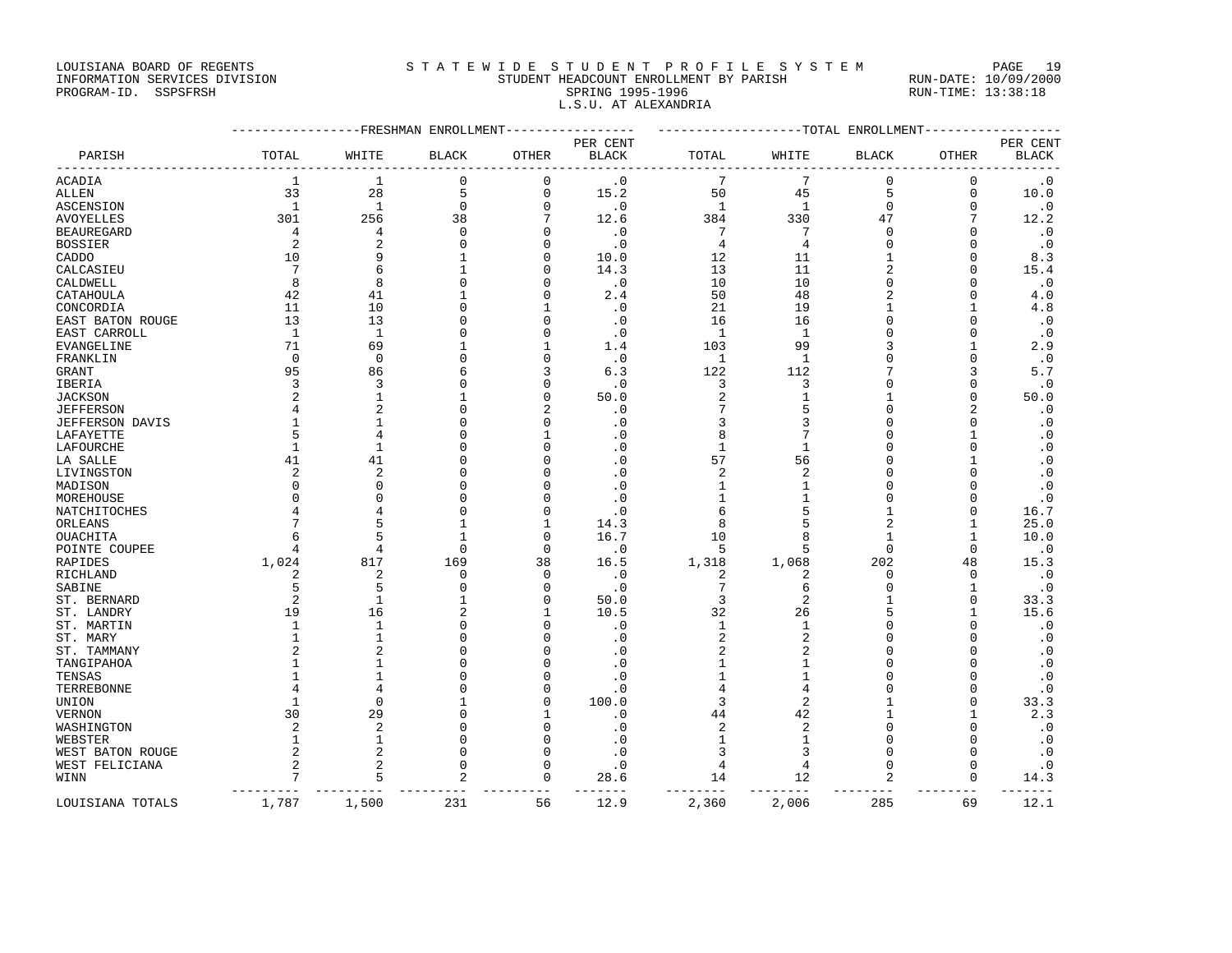### LOUISIANA BOARD OF REGENTS STATEWIDE STUDENT PROFILE SYSTEM PAGE 20 INFORMATION SERVICES DIVISION STUDENT HEADCOUNT ENROLLMENT BY PARISH RUN-DATE: 10/09/2000 PROGRAM-ID. SSPSFRSH SPRING 1995-1996 SPRING 1995-1996 RUN-TIME: 13:38:18 L.S.U. AT ALEXANDRIA

|                      |       |       | -FRESHMAN ENROLLMENT-- |       |              |       | TOTAL | ENROLLMENT-- |       |              |
|----------------------|-------|-------|------------------------|-------|--------------|-------|-------|--------------|-------|--------------|
|                      |       |       |                        |       | PER CENT     |       |       |              |       | PER CENT     |
| PARISH               | TOTAL | WHITE | BLACK                  | OTHER | <b>BLACK</b> | TOTAL | WHITE | BLACK        | OTHER | <b>BLACK</b> |
| OUT-OF-STATE/FOREIGN | 14    |       |                        |       |              |       |       |              |       |              |
| INSTITUTION TOTALS   | ,801  | 1,51. | 232                    | 58    |              | 2,377 | 2,018 | 287          |       |              |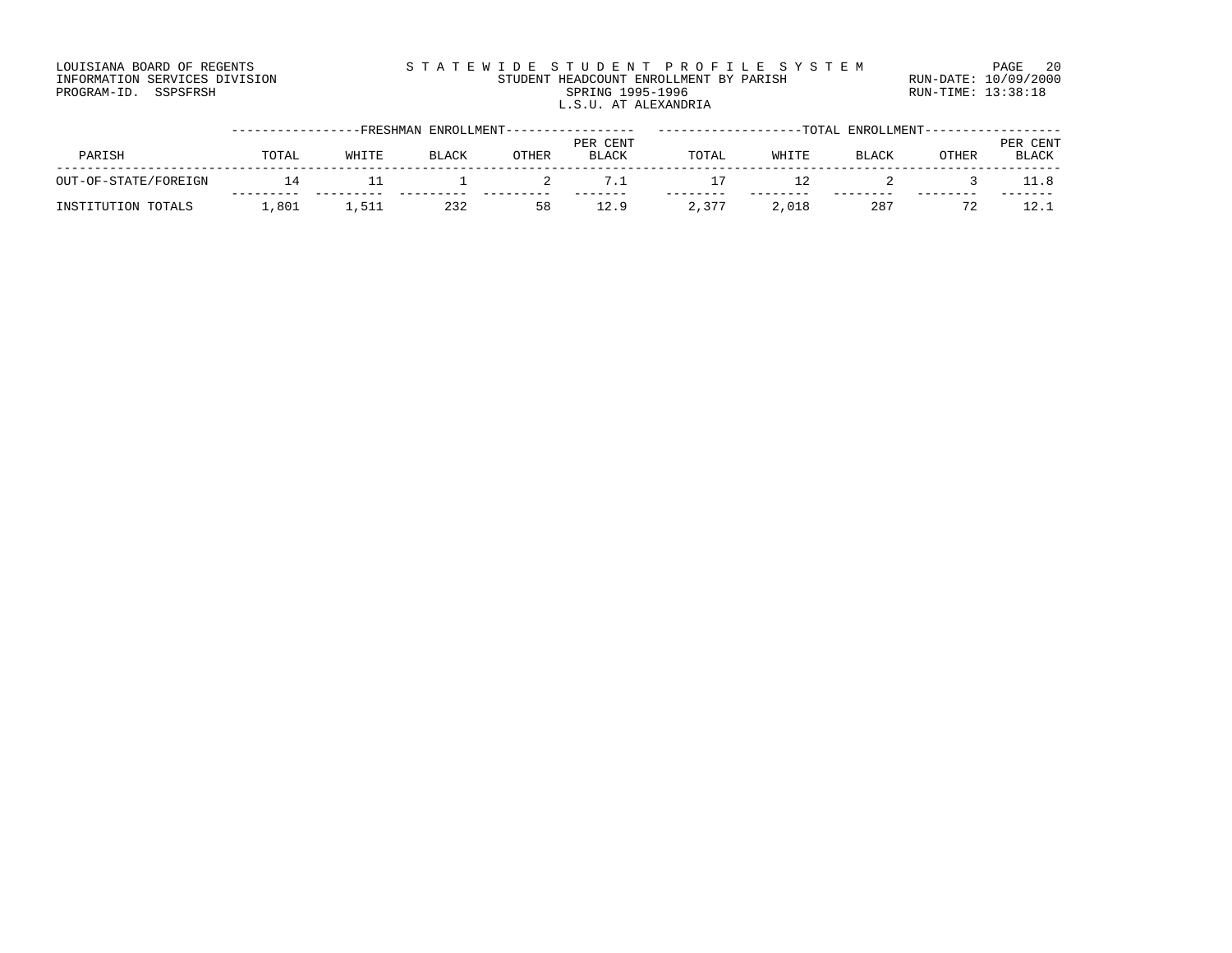LOUISIANA BOARD OF REGENTS STATEWIDE STUDENT PROFILE SYSTEM PAGE 21

## INFORMATION SERVICES DIVISION STUDENT HEADCOUNT ENROLLMENT BY PARISH RUN-DATE: 10/09/2000 PROGRAM-ID. SSPSFRSH SPRING 1995-1996 SPRING 1995-1996 RUN-TIME: 13:38:18 L.S.U. IN BATON ROUGE

|                   | ----------------FRESHMAN ENROLLMENT---------------- | -------------------TOTAL ENROLLMENT--------------- |                     |                      |                   |       |                 |                 |                         |                          |
|-------------------|-----------------------------------------------------|----------------------------------------------------|---------------------|----------------------|-------------------|-------|-----------------|-----------------|-------------------------|--------------------------|
| PARISH            | TOTAL                                               | WHITE                                              | <b>BLACK</b>        | OTHER                | PER CENT<br>BLACK | TOTAL | WHITE           | <b>BLACK</b>    | OTHER                   | PER CENT<br><b>BLACK</b> |
| <b>ACADIA</b>     | 13                                                  | 13                                                 | $\mathbf 0$         | 0                    | $\cdot$ 0         | 88    | 82              | 5               | 1                       | 5.7                      |
| ALLEN             | 6                                                   | $\overline{4}$                                     | $\sqrt{2}$          | 0                    | 33.3              | 36    | 28              | 6               | 2                       | 16.7                     |
| ASCENSION         | 128                                                 | 112                                                | 13                  | 3                    | 10.2              | 581   | 520             | 41              | 20                      | 7.1                      |
| ASSUMPTION        | 17                                                  | 16                                                 | $\mathbf{1}$        | $\Omega$             | 5.9               | 72    | 64              | 6               | 2                       | 8.3                      |
| AVOYELLES         | 18                                                  | 15                                                 | $\mathbf 0$         | 3                    | $\cdot$ 0         | 124   | 110             | $7\phantom{.0}$ | $7\phantom{.0}$         | 5.6                      |
| <b>BEAUREGARD</b> | 20                                                  | 16                                                 | $\overline{4}$      | $\Omega$             | 20.0              | 100   | 82              | 10              | 8                       | 10.0                     |
| BIENVILLE         | $\overline{0}$                                      | $\overline{0}$                                     | $\mathbf 0$         | $\mathbf 0$          | $\cdot$ 0         | 2     | 2               | $\overline{0}$  | $\Omega$                | $\cdot$ 0                |
| <b>BOSSIER</b>    | 25                                                  | 20                                                 | $\overline{4}$      | 1                    | 16.0              | 122   | 109             | 10              | 3                       | 8.2                      |
| CADDO             | 74                                                  | 61                                                 | 11                  | 2                    | 14.9              | 360   | 305             | 46              | 9                       | 12.8                     |
| CALCASIEU         | 83                                                  | 74                                                 | 8                   | 1                    | 9.6               | 371   | 311             | 41              | 19                      | 11.1                     |
| CALDWELL          | 2                                                   | 2                                                  | $\mathbf 0$         | $\mathbf 0$          | $\cdot$ 0         | 6     | 5               | $\mathbf{1}$    | 0                       | 16.7                     |
| CAMERON           | 8                                                   | 6                                                  | $\mathbf{1}$        | $\mathbf{1}$         | 12.5              | 33    | 28              | 3               | 2                       | 9.1                      |
| CATAHOULA         | 2                                                   | $\overline{2}$                                     | $\mathbf 0$         | 0                    | $\cdot$ 0         | 11    | 10              | $\Omega$        |                         | $\cdot$ 0                |
| CLAIBORNE         | $\mathbf{1}$                                        | 1                                                  | $\Omega$            | $\Omega$             | $\cdot$ 0         | 13    | 12              | $\mathbf{1}$    | $\Omega$                | 7.7                      |
| CONCORDIA         | 13                                                  | 11                                                 | $\Omega$            | $\overline{a}$       | $\cdot$ 0         | 68    | 61              | 4               | 3                       | 5.9                      |
| DE SOTO           | 4                                                   | $\overline{c}$                                     | $\overline{2}$      | $\mathbf 0$          | 50.0              | 30    | 20              | 9               | 1                       | 30.0                     |
| EAST BATON ROUGE  | 1,359                                               | 1,153                                              | 96                  | 110                  | 7.1               | 7,201 | 5,966           | 629             | 606                     | 8.7                      |
| EAST CARROLL      | 7                                                   | 6                                                  | $\mathbf{1}$        | 0                    | 14.3              | 19    | 15              | 2               | 2                       | 10.5                     |
| EAST FELICIANA    | 20                                                  | 9                                                  | 10                  | 1                    | 50.0              | 92    | 67              | 20              | 5                       | 21.7                     |
| EVANGELINE        | 17                                                  | 16                                                 | $\mathbf{1}$        | $\Omega$             | 5.9               | 88    | 80              | 6               | 2                       | 6.8                      |
| FRANKLIN          | 5                                                   | 3                                                  | $\overline{2}$      | 0                    | 40.0              | 20    | 13              | $7\phantom{.0}$ | $\mathbf 0$             | 35.0                     |
| GRANT             | $\mathbf{1}$                                        | 1                                                  | $\mathbf{0}$        | $\Omega$             | $\cdot$ 0         | 12    | 9               | 3               | $\mathbf 0$             | 25.0                     |
| IBERIA            | 58                                                  | 52                                                 | 4                   | $\overline{a}$       | 6.9               | 211   | 179             | 26              | 6                       | 12.3                     |
| IBERVILLE         | 46                                                  | 39                                                 | 4                   | 3                    | 8.7               | 225   | 179             | 35              | 11                      | 15.6                     |
| <b>JACKSON</b>    | 1                                                   | $\mathbf{1}$                                       | $\Omega$            | $\Omega$             | $\cdot$ 0         | 15    | 13              | 2               | 0                       | 13.3                     |
| <b>JEFFERSON</b>  | 318                                                 | 238                                                | 21                  | 59                   | 6.6               | 1,565 | 1,158           | 104             | 303                     | 6.6                      |
| JEFFERSON DAVIS   | 17                                                  | 17                                                 | $\mathbf 0$         | $\Omega$             | $\cdot$ 0         | 66    | 63              | 2               | -1                      | 3.0                      |
| LAFAYETTE         | 153                                                 | 126                                                | 19                  | 8                    | 12.4              | 620   | 524             | 64              | 32                      | 10.3                     |
| LAFOURCHE         | 67                                                  | 58                                                 | $\mathbf{1}$        | 8                    | 1.5               | 295   | 263             | 10              | 22                      | 3.4                      |
| LA SALLE          | - 5                                                 | - 5                                                | $\Omega$            | $\Omega$             | $\cdot$ 0         | 24    | 24              | $\Omega$        | $\Omega$                | $\cdot$ 0                |
| LINCOLN           | 17                                                  | 17                                                 | $\mathbf 0$         | $\Omega$             | $\cdot$ 0         | 54    | 47              | 6               | 1                       | 11.1                     |
| LIVINGSTON        | 121                                                 | 110                                                | 7                   | 4                    | 5.8               | 499   | 462             | 21              | 16                      | 4.2                      |
| MADISON           | 15                                                  | 12                                                 | $\overline{a}$      | 1                    | 13.3              | 74    | 64              | 6               | 4                       | 8.1                      |
| MOREHOUSE         | $\overline{2}$                                      | -2                                                 | $\mathbf 0$         | $\Omega$             | $\cdot$ 0         | 14    | $7\phantom{.0}$ | $7\phantom{.0}$ | $\Omega$                | 50.0                     |
| NATCHITOCHES      | 44                                                  | 36                                                 | $\overline{2}$      | 6                    | 4.5               | 301   | 247             | 21              | 33                      | 7.0                      |
| ORLEANS           | 467                                                 | 330                                                | 75                  | 62                   | 16.1              | 2,033 | 1,518           | 279             | 236                     | 13.7                     |
| OUACHITA          | 36                                                  | 28                                                 | 7                   | 1                    | 19.4              | 185   | 150             | 26              | 9                       | 14.1                     |
| PLAQUEMINES       | 19                                                  | 14                                                 | 3                   | 2                    | 15.8              | 82    | 64              | 13              | 5                       | 15.9                     |
| POINTE COUPEE     | 72                                                  | 61                                                 | 5                   | 6                    | 6.9               | 275   | 234             | 23              | 18                      | 8.4                      |
| RAPIDES           | 63                                                  | 57                                                 | 5                   | $\mathbf{1}$         | 7.9               | 320   | 273             | 33              | 14                      | 10.3                     |
| RED RIVER         | $\mathbf 0$                                         | $\overline{0}$                                     | $\Omega$            | $\Omega$             | $\cdot$ 0         | 9     | 8               | $\mathbf 1$     | $\mathbf 0$             | 11.1                     |
| RICHLAND          | 13                                                  | 12                                                 | $\mathbf{1}$        | $\Omega$             | 7.7               | 55    | 42              | 6               | 7                       | 10.9                     |
| SABINE            | 5                                                   | 4                                                  | $\mathbf{0}$        | 1                    | $\cdot$ 0         | 22    | 20              | $\Omega$        | 2                       | $\cdot$ 0                |
| ST. BERNARD       | 29                                                  | 28                                                 | $\Omega$            | $\mathbf{1}$         | $\cdot$ 0         | 132   | 125             | 3               | $\overline{4}$          | 2.3                      |
| ST. CHARLES       | 52                                                  | 42                                                 | $\overline{4}$      | 6                    | 7.7               | 186   | 145             | 18              | 23                      | 9.7                      |
| ST. HELENA        | 1                                                   | 1                                                  | $\Omega$            | $\Omega$<br>$\Omega$ | $\cdot$ 0         | 9     | $\overline{3}$  | 6               | $\mathbf 0$<br>$\Omega$ | 66.7                     |
| ST. JAMES         | 11<br>39                                            | 10                                                 | 1<br>$\overline{a}$ |                      | 9.1               | 67    | 61              | 6<br>9          |                         | 9.0                      |
| ST. JOHN          | 44                                                  | 35<br>31                                           | 9                   | 4                    | 5.1               | 174   | 154<br>192      | 35              | 11<br>13                | 5.2                      |
| ST. LANDRY        |                                                     |                                                    |                     |                      | 20.5              | 240   |                 |                 |                         | 14.6                     |

ST. MARTIN 16 7 3 6 18.8 86 66 10 10 11.6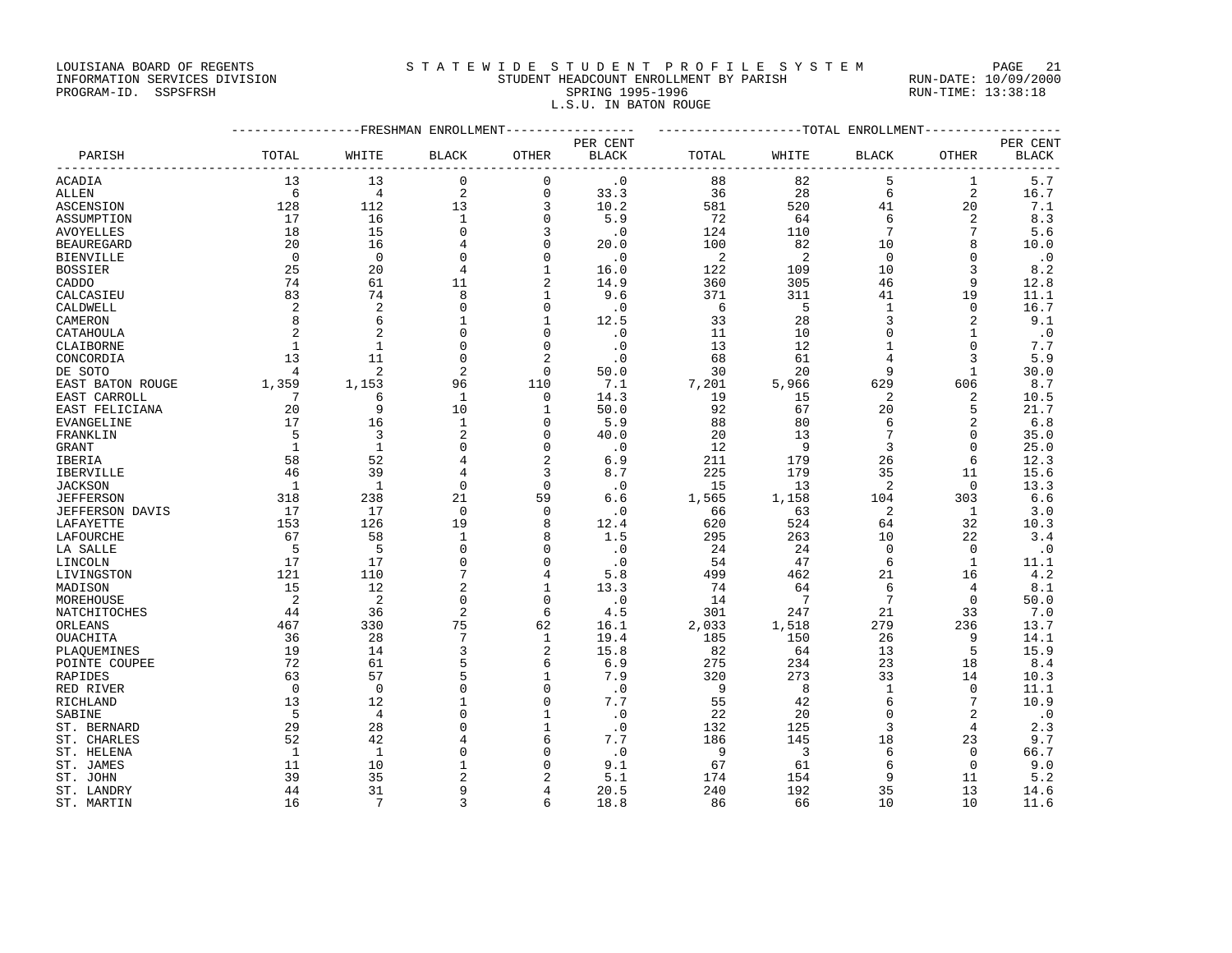### LOUISIANA BOARD OF REGENTS STATEWIDE STUDENT PROFILE SYSTEM PAGE 22 INFORMATION SERVICES DIVISION STUDENT HEADCOUNT ENROLLMENT BY PARISH RUN-DATE: 10/09/2000 PROGRAM-ID. SSPSFRSH SPRING 1995-1996 SPRING 1995-1996 RUN-TIME: 13:38:18 L.S.U. IN BATON ROUGE

|                      |       | -TOTAL ENROLLMENT- |       |       |                          |        |        |              |       |                          |
|----------------------|-------|--------------------|-------|-------|--------------------------|--------|--------|--------------|-------|--------------------------|
| PARISH               | TOTAL | WHITE              | BLACK | OTHER | PER CENT<br><b>BLACK</b> | TOTAL  | WHITE  | <b>BLACK</b> | OTHER | PER CENT<br><b>BLACK</b> |
| ST. MARY             | 60    | 49                 |       |       | 8.3                      | 227    | 180    | 24           | 23    | 10.6                     |
| ST. TAMMANY          | 243   | 212                | 15    | 16    | 6.2                      | 1,077  | 961    | 54           | 62    | 5.0                      |
| TANGIPAHOA           | 50    | 46                 |       |       | 6.0                      | 212    | 182    | 21           |       | 9.9                      |
| TENSAS               |       |                    |       |       | 100.0                    |        |        |              |       | 25.0                     |
| TERREBONNE           |       | 59                 |       |       | 7.0                      | 297    | 259    |              | 21    | 5.7                      |
| UNION                |       |                    |       |       | 33.3                     | 11     | 10     |              |       | 9.1                      |
| VERMILLION           | 46    | 37                 |       |       | 4.3                      | 119    | 95     |              | 18    | 5.0                      |
| VERNON               | 16    |                    |       |       | 18.8                     | 41     | 29     |              |       | 9.8                      |
| WASHINGTON           | 19    | 12                 |       |       | 36.8                     | 100    | 75     | 24           |       | 24.0                     |
| WEBSTER              |       |                    |       |       | 16.7                     | 33     | 32     |              |       | 3.0                      |
| WEST BATON ROUGE     | 49    | 44                 |       |       | 6.1                      | 194    | 176    |              |       | 5.7                      |
| WEST CARROLL         |       |                    |       |       | 50.0                     | 16     | 14     |              |       | 12.5                     |
| WEST FELICIANA       |       |                    |       |       | . 0                      | 48     | 45     |              |       | 4.2                      |
| WINN                 |       |                    |       |       | $\cdot$ 0                | 14     | 14     |              |       | $\cdot$ 0                |
| LOUISIANA TOTALS     | 4,134 | 3,408              | 378   | 348   | 9.1                      | 19,680 | 16,259 | 1,797        | 1,624 | 9.1                      |
| OUT-OF-STATE/FOREIGN | 505   | 341                | 48    | 116   | 9.5                      | 4,673  | 2,473  | 302          | 1,898 | 6.5                      |
| INSTITUTION TOTALS   | 4,639 | 3,749              | 426   | 464   | 9.2                      | 24,353 | 18,732 | 2,099        | 3,522 | 8.6                      |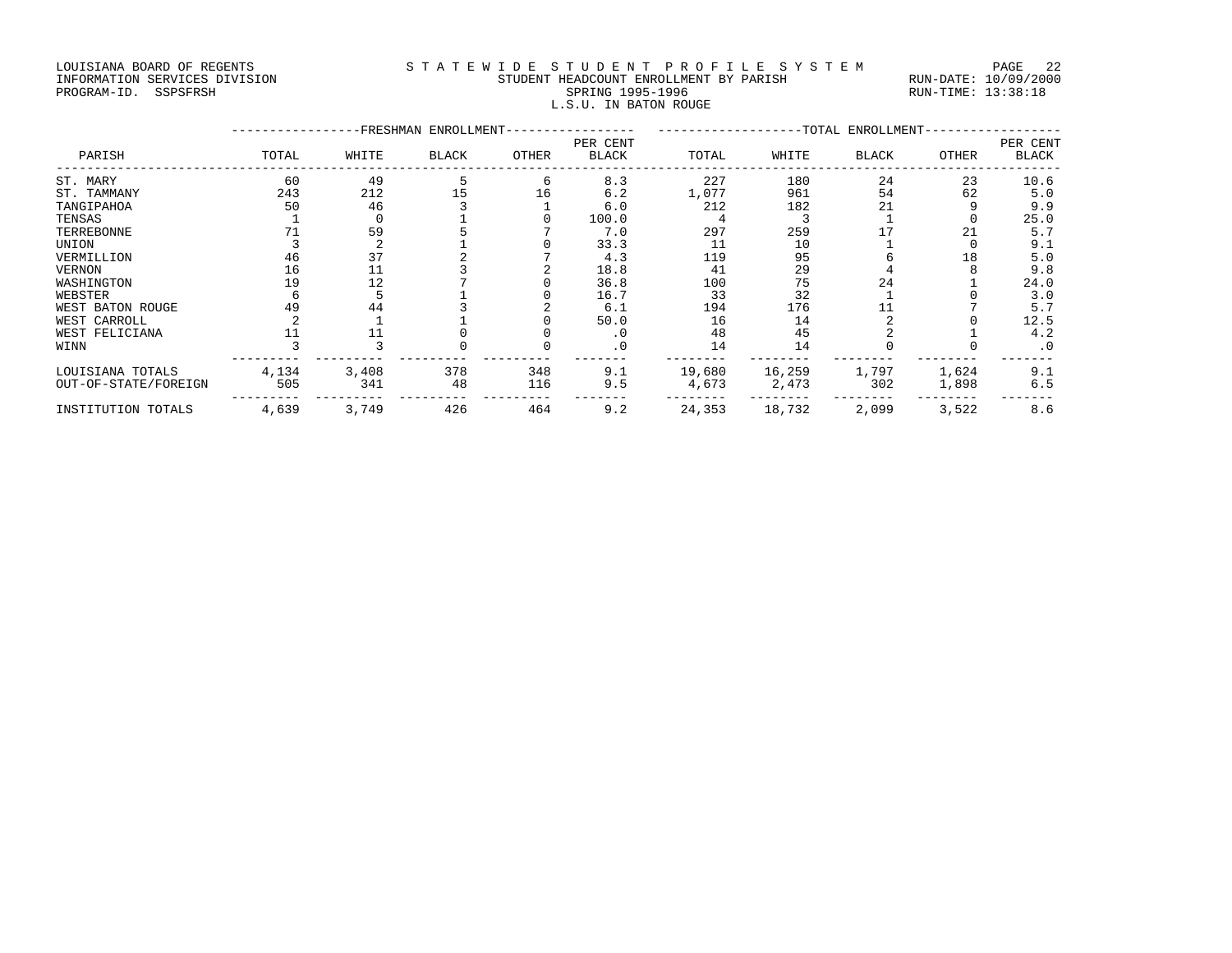LOUISIANA BOARD OF REGENTS STATEWIDE STUDE NT PROFILE SYSTEM PAGE 23<br>STUDENT HEADCOUNT ENROLLMENT BY PARISH RUN-DATE: 10/09/2000

PROGRAM-ID. SSPSFRSH

| auulutumi punuu ul nauaniu    |                                        | -----<br>__         |
|-------------------------------|----------------------------------------|---------------------|
| INFORMATION SERVICES DIVISION | STUDENT HEADCOUNT ENROLLMENT BY PARISH | RUN-DATE: 10/09/200 |
| PROGRAM-ID. SSPSFRSH          | SPRING 1995-1996                       | RUN-TIME: 13:38:18  |
|                               | L.S.U. AT EUNICE                       |                     |

|                      |          | -------------FRESHMAN ENROLLMENT |              | -------------------TOTAL<br>ENROLLMENT |                          |                |                |              |              |                          |
|----------------------|----------|----------------------------------|--------------|----------------------------------------|--------------------------|----------------|----------------|--------------|--------------|--------------------------|
| PARISH               | TOTAL    | WHITE                            | <b>BLACK</b> | <b>OTHER</b>                           | PER CENT<br><b>BLACK</b> | TOTAL          | WHITE          | <b>BLACK</b> | <b>OTHER</b> | PER CENT<br><b>BLACK</b> |
| ACADIA               | 283      | 262                              | 18           | 3                                      | 6.4                      | 475            | 439            | 29           |              | 6.1                      |
| ALLEN                | 36       | 26                               | 5            | 5                                      | 13.9                     | 60             | 44             | 7            | 9            | 11.7                     |
| ASSUMPTION           | $\Omega$ | $\Omega$                         | $\Omega$     |                                        | $\cdot$ 0                |                | 1              |              | $\Omega$     | $\cdot$ 0                |
| <b>AVOYELLES</b>     |          |                                  |              |                                        | $\cdot$ 0                |                | 3              |              |              | $\cdot$ 0                |
| <b>BEAUREGARD</b>    |          |                                  |              |                                        | $\cdot$ 0                |                | 9              |              |              | $\cdot$ 0                |
| <b>BOSSIER</b>       |          |                                  |              |                                        | 100.0                    | $\overline{2}$ | $\mathbf{1}$   |              |              | 50.0                     |
| CADDO                |          |                                  |              |                                        | $\cdot$ 0                | 14             | 12             |              | U            | 14.3                     |
| CALCASIEU            | 34       | 32                               |              |                                        | 5.9                      | 56             | 50             |              | U            | 10.7                     |
| CAMERON              | $\Omega$ | $\Omega$                         |              |                                        | $\cdot$ 0                |                | $\mathbf{1}$   |              |              | . 0                      |
| DE SOTO              | -1       |                                  |              |                                        | $\cdot$ 0                | 2              | $\overline{2}$ |              |              | $\cdot$ 0                |
| EAST BATON ROUGE     | 12       | 11                               |              |                                        | 8.3                      | 32             | 25             |              |              | 18.8                     |
| EAST FELICIANA       | -1       | 1                                | $\Omega$     |                                        | $\cdot$ 0                | $\mathbf{1}$   | $\mathbf{1}$   |              |              | $\cdot$ 0                |
| <b>EVANGELINE</b>    | 221      | 171                              | 48           |                                        | 21.7                     | 364            | 299            | 60           |              | 16.5                     |
| IBERIA               | 18       | 10                               | 8            |                                        | 44.4                     | 39             | 24             | 15           | U            | 38.5                     |
| IBERVILLE            | 5        | 5                                | $\Omega$     |                                        | $\cdot$ 0                | 6              | 6              | $\Omega$     |              | $\cdot$ 0                |
| JEFFERSON            |          | 3                                | <sup>0</sup> |                                        | $\cdot$ 0                | 6              | 5              |              |              | 16.7                     |
| JEFFERSON DAVIS      | 52       | 43                               | 5            |                                        | 9.6                      | 85             | 70             |              |              | 10.6                     |
| LAFAYETTE            | 102      | 75                               | 24           |                                        | 23.5                     | 222            | 177            | 39           |              | 17.6                     |
| LAFOURCHE            | 3        | २                                | $\Omega$     |                                        | $\cdot$ 0                | 4              | 4              |              |              | $\cdot$ 0                |
| LIVINGSTON           | $\Omega$ | $\Omega$                         |              |                                        | $\cdot$ 0                | 3              | 3              |              |              | $\cdot$ 0                |
| <b>OUACHITA</b>      | 12       | 11                               |              |                                        | 8.3                      | 27             | 18             |              |              | 33.3                     |
| PLAQUEMINES          |          |                                  |              |                                        | $\cdot$ 0                | $\mathbf{1}$   | -1             |              | U            | $\cdot$ 0                |
| POINTE COUPEE        | 6        |                                  |              |                                        | $\cdot$ 0                | 10             | 10             |              | U            | $\cdot$ 0                |
| RAPIDES              | 10       |                                  |              |                                        | 20.0                     | 20             | 16             |              | 2            | 10.0                     |
| SABINE               | $\Omega$ |                                  | $\Omega$     |                                        | $\cdot$ 0                | $\mathbf{1}$   | 1              |              |              | $\cdot$ 0                |
| ST. JOHN             | $\Omega$ | $\cap$                           | $\Omega$     |                                        | $\cdot$ 0                | $\mathbf{1}$   | 1              |              |              | $\cdot$ 0                |
| ST. LANDRY           | 448      | 341                              | 106          |                                        | 23.7                     | 833            | 656            | 170          |              | 20.4                     |
| ST. MARTIN           | 18       | 15                               | 3            |                                        | 16.7                     | 35             | 28             |              | U            | 20.0                     |
| ST. TAMMANY          |          |                                  |              |                                        | $\cdot$ 0                | 2              | $\overline{2}$ |              | U            | $\cdot$ 0                |
| TERREBONNE           |          |                                  |              |                                        | $\cdot$ 0                |                | $\overline{a}$ |              | U            | $\cdot$ 0                |
| UNION                |          |                                  |              |                                        | $\cdot$ 0                |                | $\mathbf{1}$   |              | U            | $\cdot$ 0                |
| VERMILLION           | 62       | 58                               |              |                                        | 3.2                      | 106            | 102            |              | 2            | 1.9                      |
| <b>VERNON</b>        |          | $\overline{a}$                   |              |                                        | $\cdot$ 0                | 3              | 3              |              |              | $\cdot$ 0                |
| WASHINGTON           |          |                                  |              |                                        | $\cdot$ 0                |                |                |              |              | $\cdot$ 0                |
| WEST BATON ROUGE     |          |                                  | $\Omega$     |                                        | $\cdot$ 0                |                |                |              | U            | $\cdot$ 0                |
| WEST FELICIANA       |          |                                  |              |                                        | $\cdot$ 0                |                | 1              |              |              | $\cdot$ 0                |
| WINN                 |          |                                  |              |                                        | . 0                      | 10             |                |              |              | 10.0                     |
| LOUISIANA TOTALS     | 1,350    | 1,102                            | 226          | 22                                     | 16.7                     | 2,440          | 2,028          | 366          | 46           | 15.0                     |
| OUT-OF-STATE/FOREIGN | 1        | 1                                | $\Omega$     | $\mathbf 0$                            | $\cdot$ 0                | 4              | 4              | $\Omega$     | 0            | $\cdot$ 0                |
| INSTITUTION TOTALS   | 1,351    | 1,103                            | 226          | 22                                     | 16.7                     | 2,444          | 2,032          | 366          | 46           | 15.0                     |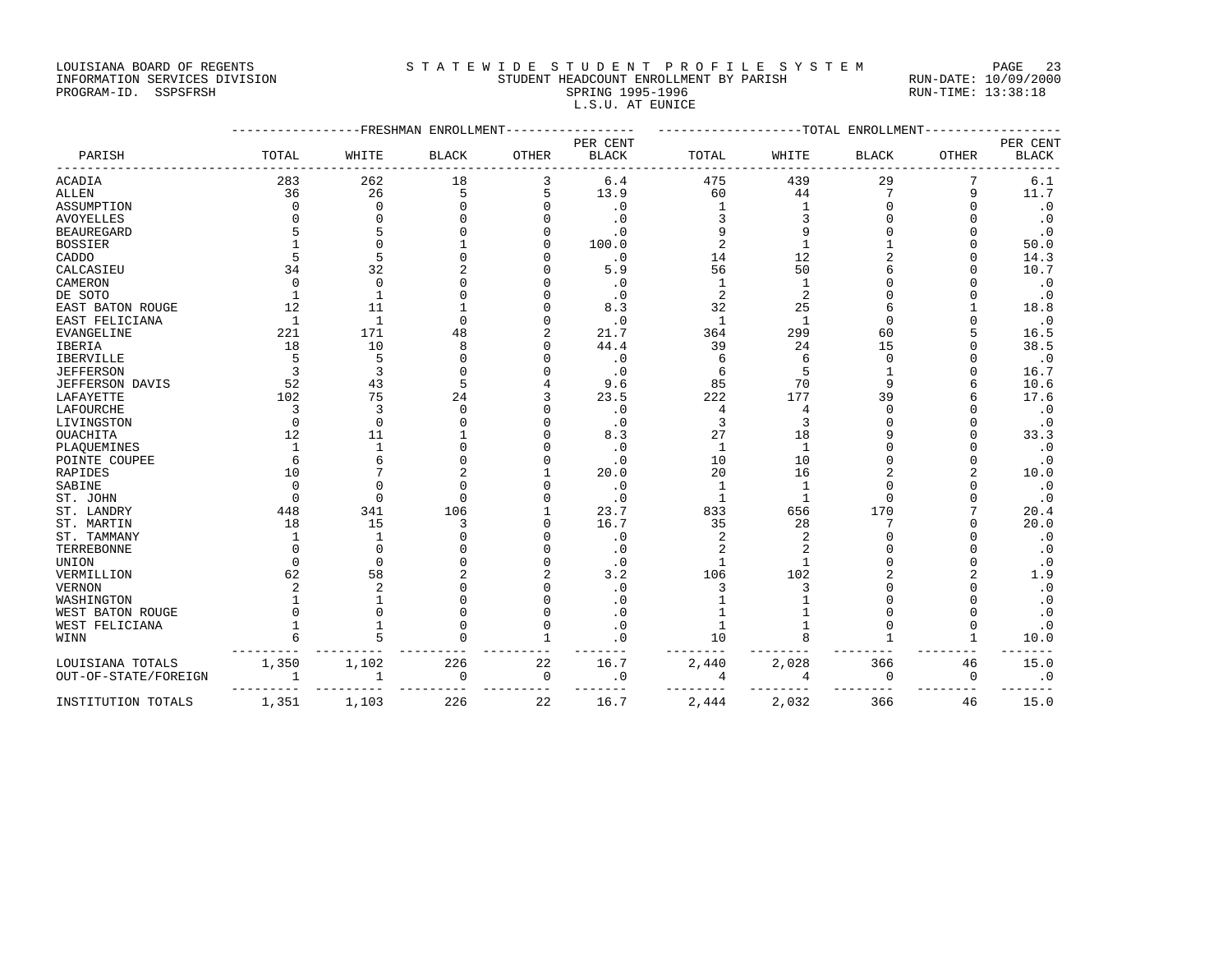LOUISIANA BOARD OF REGENTS STATEWIDE STUDENT PROFILE SYSTEM PAGE 24

## INFORMATION SERVICES DIVISION STUDENT HEADCOUNT ENROLLMENT BY PARISH RUN-DATE: 10/09/2000 PROGRAM-ID. SSPSFRSH SPRING 1995-1996 SPRING 1995-1996 RUN-TIME: 13:38:18 L.S.U. IN SHREVEPORT

|                   |                |                | ------------FRESHMAN ENROLLMENT----------------- |              |              | ------------------TOTAL ENROLLMENT-------------- |                  |                |              |              |
|-------------------|----------------|----------------|--------------------------------------------------|--------------|--------------|--------------------------------------------------|------------------|----------------|--------------|--------------|
|                   |                |                |                                                  |              | PER CENT     |                                                  |                  |                |              | PER CENT     |
| PARISH            | TOTAL          | WHITE          | <b>BLACK</b>                                     | OTHER        | <b>BLACK</b> | TOTAL                                            | WHITE            | <b>BLACK</b>   | OTHER        | <b>BLACK</b> |
| <b>ACADIA</b>     | $\mathbf 0$    | $\mathbf 0$    | $\mathbf 0$                                      | $\mathbf 0$  | $\cdot$ 0    | 6                                                | 5                | 1              | $\mathbf 0$  | 16.7         |
| ALLEN             | $\mathbf 1$    | $1\,$          | $\mathsf 0$                                      | $\mathbf 0$  | $\cdot$ 0    | 3                                                | 3                | $\mathbf 0$    | $\mathbf 0$  | $\cdot$ 0    |
| ASCENSION         | $\mathbf 0$    | $\mathbf 0$    | $\mathsf 0$                                      | $\mathbf 0$  | $\cdot$ 0    | $1\,$                                            | $\mathbf{1}$     | $\mathsf 0$    | $\mathbf 0$  | $\cdot$ 0    |
| ASSUMPTION        | 3              |                | $\sqrt{2}$                                       | $\mathbf 0$  | 66.7         | 3                                                | $\mathbf{1}$     | $\sqrt{2}$     | 0            | 66.7         |
| AVOYELLES         | $\Omega$       | $\mathbf 0$    | $\mathbf 0$                                      | $\Omega$     | $\cdot$ 0    | $\overline{2}$                                   | 2                | $\mathbf 0$    | $\Omega$     | $\cdot$ 0    |
| <b>BEAUREGARD</b> | $\Omega$       | $\Omega$       | $\Omega$                                         | $\Omega$     | $\cdot$ 0    | 5                                                | $\overline{4}$   | 1              | $\Omega$     | 20.0         |
| <b>BIENVILLE</b>  | 3              | $\mathbf{1}$   | $\overline{2}$                                   | 0            | 66.7         | 16                                               | 13               | 3              | $\mathbf 0$  | 18.8         |
| <b>BOSSIER</b>    | 129            | 99             | 13                                               | 17           | 10.1         | 783                                              | 680              | 59             | 44           | 7.5          |
| CADDO             | 525            | 383            | 124                                              | 18           | 23.6         | 2,337                                            | 1,839            | 413            | 85           | 17.7         |
| CALCASIEU         | 1              | -1             | 0                                                | $\mathbf 0$  | $\cdot$ 0    | 13                                               | 12               | 0              | 1            | $\cdot$ 0    |
| CALDWELL          | 0              | $\Omega$       | $\Omega$                                         | O            | $\cdot$ 0    | $\mathbf{1}$                                     | 1                | $\Omega$       | $\Omega$     | $\cdot$ 0    |
| CAMERON           | $\Omega$       | $\mathbf 0$    | $\mathbf 0$                                      | 0            | $\cdot$ 0    | $\sqrt{2}$                                       | $\boldsymbol{2}$ | 0              | 0            | $\cdot$ 0    |
| CATAHOULA         | $\Omega$       | $\Omega$       | $\Omega$                                         | O            | $\cdot$ 0    | 4                                                | 3                | $\mathbf{1}$   | $\Omega$     | 25.0         |
| CLAIBORNE         | 0              | $\Omega$       | 0                                                | O            | $\cdot$ 0    | 13                                               | 10               | $\Omega$       |              | $\cdot$ 0    |
| CONCORDIA         | 3              | 3              | $\mathbf 0$                                      | O            | $\cdot$ 0    | $\overline{4}$                                   | 4                | $\mathbf 0$    |              | $\cdot$ 0    |
| DE SOTO           | 24             | 19             | 5                                                | $\Omega$     | 20.8         | 126                                              | 98               | 25             | 3            | 19.8         |
| EAST BATON ROUGE  | 4              | $\overline{2}$ | $\mathbf{1}$                                     | 1            | 25.0         | 28                                               | 18               | $\overline{4}$ | 6            | 14.3         |
| EAST CARROLL      | $\mathbf{0}$   | $\Omega$       | $\Omega$                                         | O            | $\cdot$ 0    | $\mathbf{1}$                                     | 1                | $\Omega$       | $\Omega$     | $\cdot$ 0    |
| EVANGELINE        | $\Omega$       | $\Omega$       | $\mathbf 0$                                      | $\Omega$     | $\cdot$ 0    | $\mathbf{1}$                                     | $\mathbf{1}$     | $\Omega$       | $\Omega$     | $\cdot$ 0    |
| FRANKLIN          | $\Omega$       | $\Omega$       | 0                                                | O            | . 0          | $\overline{2}$                                   | -1               | 1              | U            | 50.0         |
| GRANT             | $\Omega$       | $\Omega$       | $\Omega$                                         | O            | $\cdot$ 0    | 1                                                | -1               | $\Omega$       | <sup>n</sup> | $\cdot$ 0    |
| IBERIA            | $\Omega$       | $\Omega$       | $\mathbf 0$                                      | 0            | $\cdot$ 0    | 3                                                | 3                | $\Omega$       | $\Omega$     | $\cdot$ 0    |
| IBERVILLE         |                |                | $\mathbf 0$                                      | 0            | $\cdot$ 0    | 1                                                |                  | $\Omega$       | 0            | $\cdot$ 0    |
| <b>JACKSON</b>    | $\Omega$       | $\Omega$       | $\Omega$                                         | $\Omega$     | $\cdot$ 0    | 5                                                | 4                | $\mathbf{1}$   | $\Omega$     | 20.0         |
| <b>JEFFERSON</b>  | 4              |                | 3                                                | O            | 75.0         | 13                                               | 8                | 4              | $\mathbf{1}$ | 30.8         |
| LAFAYETTE         | 1              |                | $\mathbf 0$                                      | O            | $\cdot$ 0    | 6                                                | 6                | $\Omega$       | $\Omega$     | $\cdot$ 0    |
| LAFOURCHE         | $\overline{c}$ | $\overline{a}$ | $\Omega$                                         | $\Omega$     | $\cdot$ 0    | 9                                                | 9                | $\Omega$       | $\Omega$     | $\cdot$ 0    |
| LA SALLE          | $\Omega$       | $\Omega$       | $\mathbf 0$                                      | O            | $\cdot$ 0    | $\overline{4}$                                   | $\overline{4}$   | $\Omega$       | 0            | $\cdot$ 0    |
| LINCOLN           |                |                | $\mathbf 0$                                      | O            | $\cdot$ 0    | 14                                               | 13               | 1              | $\Omega$     | 7.1          |
| LIVINGSTON        | $\Omega$       | $\Omega$       | 0                                                | O            | $\cdot$ 0    | 4                                                | 4                | $\Omega$       | $\Omega$     | $\cdot$ 0    |
| MOREHOUSE         | $\Omega$       | $\Omega$       | $\mathbf 0$                                      | O            | $\cdot$ 0    | $\mathbf{1}$                                     | 1                | $\Omega$       | 0            | $\cdot$ 0    |
| NATCHITOCHES      | 3              | 3              | $\Omega$                                         | O            | $\cdot$ 0    | 33                                               | 26               | $\overline{2}$ | 5            | 6.1          |
| ORLEANS           |                | 3              | $\mathbf 0$                                      |              | $\cdot$ 0    | 21                                               | 11               | 7              | 3            | 33.3         |
| OUACHITA          |                | 7              | $\mathbf 0$                                      | 0            | $\cdot$ 0    | 41                                               | 37               | 3              | $\mathbf{1}$ | 7.3          |
| PLAQUEMINES       | $\Omega$       | $\Omega$       | $\Omega$                                         | O            | $\cdot$ 0    | 2                                                | 2                | $\Omega$       | <sup>0</sup> | $\cdot$ 0    |
| POINTE COUPEE     | $\Omega$       | $\Omega$       | $\mathbf 0$                                      | O            | $\cdot$ 0    | $\mathbf{1}$                                     | $\mathbf{1}$     | $\mathbf 0$    | $\Omega$     | $\cdot$ 0    |
| RAPIDES           | 7              | $\overline{2}$ | 5                                                | $\Omega$     | 71.4         | 39                                               | 28               | 11             | 0            | 28.2         |
| RED RIVER         | 8              | 6              | $\overline{a}$                                   | 0            | 25.0         | 28                                               | 22               | 6              | $\Omega$     | 21.4         |
| RICHLAND          | $\Omega$       | $\Omega$       | $\mathbf 0$                                      | 0            | $\cdot$ 0    | 5                                                | $\overline{4}$   | 1              | 0            | 20.0         |
| SABINE            | ζ              |                | 1                                                | $\mathbf{1}$ | 33.3         | 18                                               | 15               | $\mathbf{1}$   |              | 5.6          |
| ST. BERNARD       | $\Omega$       | $\Omega$       | $\Omega$                                         | $\Omega$     | $\cdot$ 0    | $\mathbf{1}$                                     | 1                | $\Omega$       | $\Omega$     | $\cdot$ 0    |
| ST. CHARLES       | $\Omega$       | $\Omega$       | $\Omega$                                         | $\Omega$     | $\cdot$ 0    | $\mathbf{1}$                                     | 1                | $\Omega$       | $\Omega$     | $\cdot$ 0    |
| ST. JOHN          | $\Omega$       | $\Omega$       | $\mathbf 0$                                      | 0            | $\cdot$ 0    | 1                                                | 1                | $\Omega$       | $\Omega$     | $\cdot$ 0    |
| ST. MARTIN        |                |                | $\mathbf 0$                                      | $\Omega$     | $\cdot$ 0    | 4                                                | 3                | $\Omega$       | $\mathbf{1}$ | $\cdot$ 0    |
| ST. MARY          |                | $\Omega$       | $\mathbf{1}$                                     | $\Omega$     | 100.0        |                                                  | $\overline{2}$   |                | $\mathbf 0$  | 33.3         |
| ST. TAMMANY       |                | 2              | $\Omega$                                         | Ω            | $\cdot$ 0    |                                                  | 6                | 1              | $\Omega$     | 14.3         |
| TERREBONNE        | 3              | 2              | $\Omega$                                         |              | $\cdot$ 0    | 9                                                | 8                | $\Omega$       | 1            | $\cdot$ 0    |
| UNION             | $\Omega$       | $\mathbf 0$    | 0                                                | O            | $\cdot$ 0    | 1                                                |                  | $\Omega$       | 0            | $\cdot$ 0    |
| VERMILLION        | $\mathbf{1}$   | $\mathbf{1}$   | $\Omega$                                         | $\Omega$     | $\cdot$ 0    | 3                                                | 3                | $\Omega$       | $\Omega$     | $\cdot$ 0    |

VERNON 5 5 0 0 .0 21 19 1 1 4.8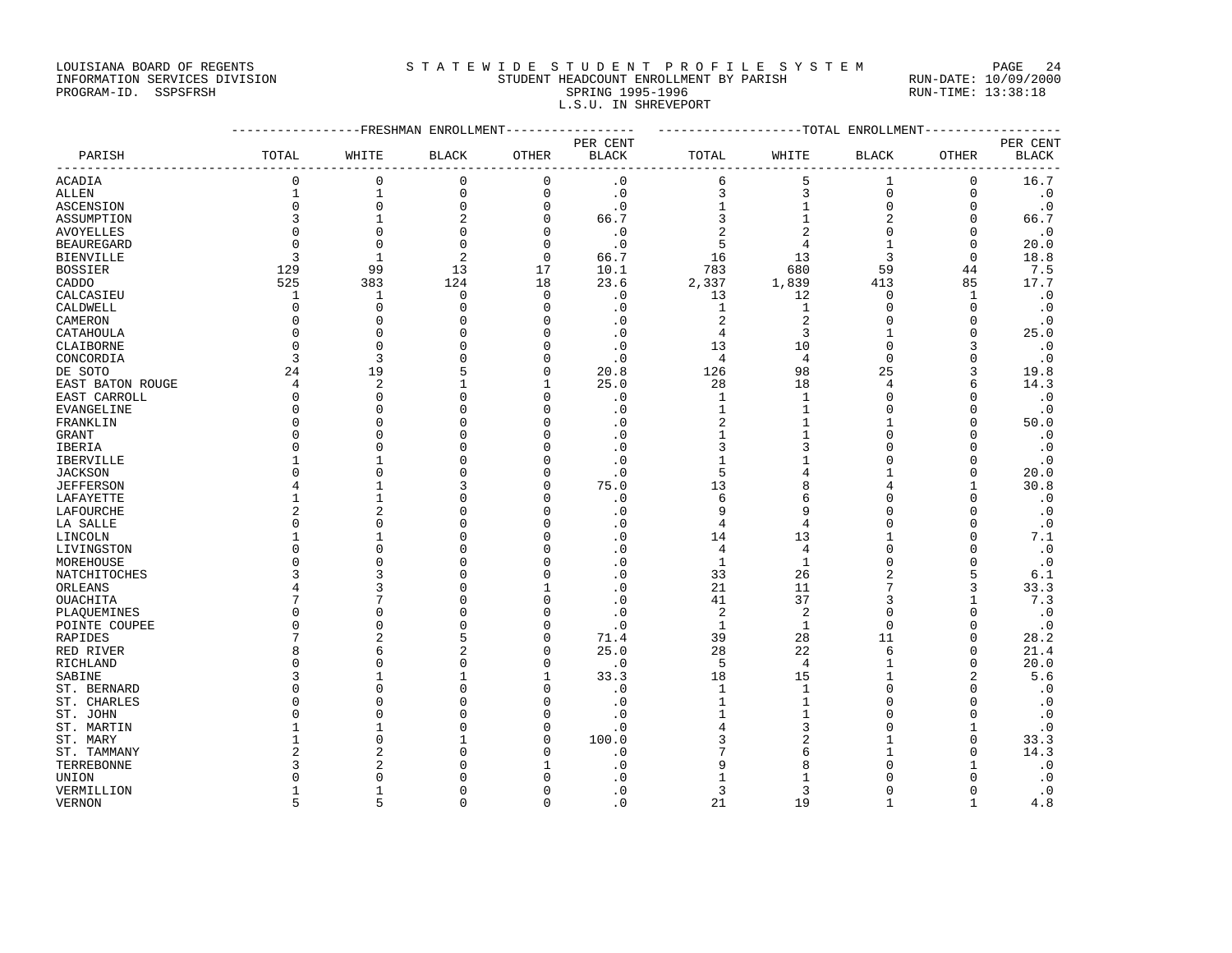### LOUISIANA BOARD OF REGENTS S T A T E W I D E S T U D E N T P R O F I L E S Y S T E M PAGE 25 INFORMATION SERVICES DIVISION STUDENT HEADCOUNT ENROLLMENT BY PARISH RUN-DATE: 10/09/2000 PROGRAM-ID. SSPSFRSH SPRING 1995-1996 SPRING 1995-1996 RUN-TIME: 13:38:18 L.S.U. IN SHREVEPORT

|                      |       |       | -FRESHMAN ENROLLMENT- |       |                          |       |       | -TOTAL ENROLLMENT- |              |                          |
|----------------------|-------|-------|-----------------------|-------|--------------------------|-------|-------|--------------------|--------------|--------------------------|
| PARISH               | TOTAL | WHITE | <b>BLACK</b>          | OTHER | PER CENT<br><b>BLACK</b> | TOTAL | WHITE | <b>BLACK</b>       | <b>OTHER</b> | PER CENT<br><b>BLACK</b> |
| WASHINGTON           |       |       |                       |       | . 0                      |       |       |                    |              | . 0                      |
| WEBSTER              | 2.4   | 21    |                       |       | 8.3                      | 114   | 94    | 18                 |              | 15.8                     |
| WEST BATON ROUGE     |       |       |                       |       |                          |       |       |                    |              | $\cdot$ 0                |
| WEST CARROLL         |       |       |                       |       |                          |       |       |                    |              |                          |
| WEST FELICIANA       |       |       |                       |       |                          |       |       |                    |              | . 0                      |
| WINN                 |       |       |                       |       | 33.3                     |       |       |                    |              | 14.3                     |
| LOUISIANA TOTALS     | 774   | 572   | 162                   | 40    | 20.9                     | 3,780 | 3,052 | 569                | 159          | 15.1                     |
| OUT-OF-STATE/FOREIGN | 22    | 16    |                       |       | 22.7                     | 100   | 78    |                    | 14           | 8.0                      |
| INSTITUTION TOTALS   | 796   | 588   | 167                   | 41    | 21.0                     | 3,880 | 3,130 | 577                | 173          | 14.9                     |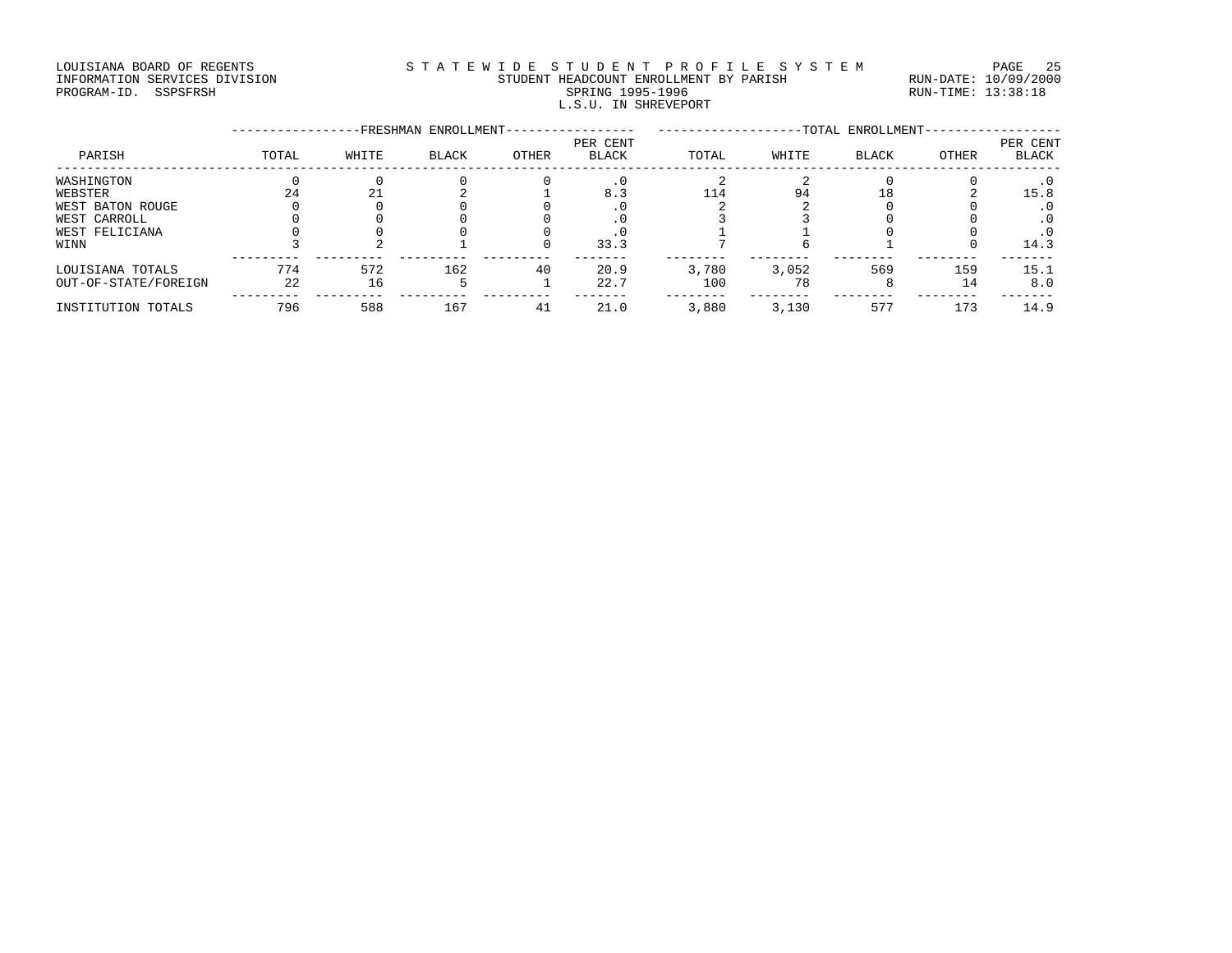## LOUISIANA BOARD OF REGENTS STATEWIDE STUDENT PROFILE SYSTEM PAGE 26 INFORMATION SERVICES DIVISION STUDENT HEADCOUNT ENROLLMENT BY PARISH RUN-DATE: 10/09/2000 PROGRAM-ID. SSPSFRSH SPRING 1995-1996 SPRING 1995-1996 RUN-TIME: 13:38:18 UNIVERSITY OF NEW ORLEANS

|                        |                | ------------FRESHMAN ENROLLMENT----------------- |                                |                      |               | ------------------TOTAL ENROLLMENT---------------- |                |                     |                              |                   |
|------------------------|----------------|--------------------------------------------------|--------------------------------|----------------------|---------------|----------------------------------------------------|----------------|---------------------|------------------------------|-------------------|
|                        |                |                                                  |                                |                      | PER CENT      |                                                    |                |                     |                              | PER CENT          |
| PARISH                 | TOTAL          | WHITE                                            | <b>BLACK</b>                   | OTHER                | BLACK         | TOTAL                                              | WHITE          | BLACK               | OTHER                        | <b>BLACK</b>      |
| <b>ACADIA</b>          | 1              | $\mathbf 0$                                      | 1                              | 0                    | 100.0         | 15                                                 | 8              | 7                   | 0                            | 46.7              |
| ALLEN                  | $\mathbf{1}$   | $\mathbf 1$                                      | $\mathbf{0}$                   | $\mathbf 0$          | $\cdot$ 0     | 3                                                  | $\mathbf{1}$   | $\sqrt{2}$          | $\mathbf 0$                  | 66.7              |
| ASCENSION              | 9              | $\overline{2}$                                   | 5                              | 2                    | 55.6          | 25                                                 | 15             | 7                   | 3                            | 28.0              |
| ASSUMPTION             | $\overline{1}$ | $\mathbf{0}$                                     | $\mathbf{1}$                   | 0                    | 100.0         | 6                                                  | 4              | $\overline{2}$      | 0                            | 33.3              |
| AVOYELLES              |                | $\Omega$                                         | $\overline{2}$                 | $\Omega$             | 100.0         | 9                                                  | 7              | $\overline{2}$      | $\Omega$                     | 22.2              |
| <b>BEAUREGARD</b>      | $\Omega$       | $\Omega$                                         | $\mathbf 0$                    | O                    | $\cdot$ 0     | 2                                                  | $\mathbf{1}$   | $\mathsf 0$         | $\mathbf{1}$                 | $\cdot$ 0         |
| <b>BIENVILLE</b>       | $\Omega$       | $\Omega$                                         | $\Omega$                       | $\Omega$             | $\cdot$ 0     | $\mathbf{1}$                                       | $\mathbf{1}$   | $\Omega$            | $\Omega$                     | $\cdot$ 0         |
| <b>BOSSIER</b>         | $\overline{c}$ | $\overline{a}$                                   | $\mathbf{0}$                   | $\Omega$             | $\cdot$ 0     | 13                                                 | 11             | $\mathbf 1$         | $\mathbf{1}$                 | 7.7               |
| CADDO                  | 12             | 4                                                | 8                              | $\mathbf 0$          | 66.7          | 50                                                 | 23             | 26                  | $\mathbf{1}$                 | 52.0              |
| CALCASIEU              | $\overline{3}$ | $\overline{a}$                                   | $\Omega$                       | $\mathbf{1}$         | $\cdot$ 0     | 20                                                 | 14             | 5                   | $\mathbf{1}$                 | 25.0              |
| CALDWELL               | $\Omega$       | $\cap$                                           | $\mathbf{0}$                   | 0                    | $\cdot$ 0     | 1                                                  | 1              | $\mathbf 0$         | $\mathbf 0$                  | $\cdot$ 0         |
| CATAHOULA              | $\Omega$       | $\cap$                                           | $\Omega$                       | O                    | $\cdot$ 0     | $\mathbf{1}$                                       | $\Omega$       | $\mathbf{1}$        | $\Omega$                     | 100.0             |
| CLAIBORNE              |                |                                                  | $\mathbf 0$                    | O                    | $\cdot$ 0     | $\overline{2}$                                     | 2              | $\mathbf 0$         | $\Omega$                     | $\cdot$ 0         |
| CONCORDIA              | $\Omega$       | $\cap$                                           | $\Omega$                       |                      | $\cdot$ 0     | 2                                                  | -1             | 1                   | $\bigcap$                    | 50.0              |
| DE SOTO                | $\mathbf{1}$   |                                                  | $\mathbf 0$                    | O                    | $\cdot$ 0     | 3                                                  | 3              | $\mathbf 0$         | $\Omega$                     | $\cdot$ 0         |
| EAST BATON ROUGE       | 21             | q                                                | 8                              | 4                    | 38.1          | 123                                                | 77             | 29                  | 17                           | 23.6              |
| EAST FELICIANA         | $\mathbf 0$    | $\Omega$                                         | $\Omega$                       | O                    | $\cdot$ 0     | 1                                                  | $\mathbf{0}$   | $\mathbf{1}$        | $\mathbf 0$                  | 100.0             |
| EVANGELINE             | $\Omega$       | $\cap$                                           | $\Omega$                       | O                    | $\cdot$ 0     | 6                                                  | 5              | $\mathbf 1$         | $\Omega$                     | 16.7              |
| FRANKLIN               | $\Omega$       | $\Omega$                                         | $\Omega$                       | $\Omega$             | $\cdot$ 0     | $\mathbf{1}$                                       | $\mathbf{0}$   | $\mathbf 1$         | $\mathbf 0$                  | 100.0             |
| <b>GRANT</b>           | $\Omega$       | $\cap$                                           | $\Omega$                       | $\mathbf 0$          | $\cdot$ 0     | $\mathbf{1}$                                       |                | $\mathbf 0$         | $\Omega$                     | $\cdot$ 0         |
| IBERIA                 | 14             | $\mathbf{1}$                                     | 11                             | $\overline{a}$       | 78.6          | 32                                                 | 8              | 21                  | 3                            | 65.6              |
| IBERVILLE              | 2              | 1                                                | 1                              | 0                    | 50.0          | 4                                                  | $\overline{2}$ | 2                   | 0                            | 50.0              |
| <b>JACKSON</b>         | $\Omega$       | $\Omega$                                         | $\Omega$                       | $\Omega$             | $\cdot$ 0     | $\mathbf{1}$                                       | $\mathbf{1}$   | $\Omega$            | $\Omega$                     | $\cdot$ 0         |
| <b>JEFFERSON</b>       | 1,113          | 778                                              | 87                             | 248                  | 7.8           | 4,838                                              | 3,763          | 296                 | 779                          | 6.1               |
| <b>JEFFERSON DAVIS</b> | 3              | 3                                                | $\Omega$                       | $\Omega$             | $\cdot$ 0     | 10                                                 | 7              | 2                   | $\mathbf{1}$                 | 20.0              |
| LAFAYETTE              | 9              | 5                                                | $\overline{2}$                 | 2                    | 22.2          | 53                                                 | 36             | 8                   | 9                            | 15.1              |
| LAFOURCHE              | 15             | 11                                               | 3                              | 1                    | 20.0          | 71                                                 | 60             | 6                   | 5                            | 8.5               |
| LA SALLE               | $\mathbf 0$    | $\mathbf{0}$                                     | $\mathbf 0$                    | $\mathbf{0}$         | $\cdot$ 0     | $\mathbf{1}$                                       | $\mathbf{1}$   | $\mathbf 0$         | $\Omega$                     | $\cdot$ 0         |
| LINCOLN                | $\mathbf{1}$   | $\Omega$                                         | $\mathbf{1}$                   | $\Omega$             | 100.0         | 3                                                  | $\mathbf{1}$   | 1                   | 1                            | 33.3              |
| LIVINGSTON             | 6              | 4                                                | $\mathbf{1}$                   | $\mathbf{1}$         | 16.7          | 17                                                 | 15             | $\mathbf{1}$        | $\mathbf{1}$                 | 5.9               |
| MADISON                | $\cap$         | $\Omega$                                         | $\mathbf{0}$                   | $\Omega$             | $\cdot$ 0     | 3                                                  | $\mathbf{1}$   | $\overline{a}$      | $\Omega$                     | 66.7              |
| MOREHOUSE              | $\Omega$       | $\Omega$                                         | $\Omega$                       | $\Omega$             | $\cdot$ 0     | 2                                                  | $\mathbf{2}$   | $\mathbf 0$         | $\Omega$                     | $\cdot$ 0         |
| NATCHITOCHES           | 7              | 5                                                | $\mathbf{1}$                   | -1                   | 14.3          | 21                                                 | 18             | $\mathbf{1}$        | 2                            | 4.8               |
| ORLEANS                | 1,255          | 558                                              | 495                            | 202                  | 39.4          | 5,960                                              | 3,655          | 1,611               | 694                          | 27.0              |
| OUACHITA               | 1              | 1                                                | 0                              | 0                    | $\cdot$ 0     | 15                                                 | 11             | 3                   | 1                            | 20.0              |
| PLAQUEMINES            | 31             | 23                                               | 6                              | 2                    | 19.4          | 146                                                | 115            | 21                  | 10                           | 14.4              |
| POINTE COUPEE          | $\mathbf{1}$   | $\mathbf{0}$                                     | $\mathbf{1}$                   | $\mathbf 0$          | 100.0         | 4                                                  | 3              | $\mathbf{1}$        | $\mathbf 0$                  | 25.0              |
| RAPIDES                | 5<br>2         | 4<br>$\Omega$                                    | $\mathbf{1}$<br>$\overline{a}$ | $\Omega$<br>$\Omega$ | 20.0<br>100.0 | 24<br>3                                            | 16<br>0        | 7<br>$\overline{2}$ | $\mathbf{1}$<br>$\mathbf{1}$ | 29.2              |
| RED RIVER              | $\Omega$       | $\Omega$                                         | $\mathbf 0$                    | $\Omega$             | $\cdot$ 0     | 2                                                  | $\overline{2}$ | 0                   | $\Omega$                     | 66.7<br>$\cdot$ 0 |
| RICHLAND               | $\mathbf{1}$   | $\mathbf{1}$                                     | $\mathbf{0}$                   | $\Omega$             | $\cdot$ 0     | $\mathbf{1}$                                       | $\mathbf{1}$   | $\mathbf 0$         | $\mathbf 0$                  | $\cdot$ 0         |
| SABINE<br>ST. BERNARD  | 99             | 83                                               | $\overline{2}$                 | 14                   | 2.0           | 503                                                | 438            | 10                  | 55                           | 2.0               |
| ST. CHARLES            | 47             | 34                                               | 11                             | 2                    | 23.4          | 226                                                | 170            | 30                  | 26                           | 13.3              |
| ST. HELENA             | $\mathbf{1}$   | $\Omega$                                         | $\mathbf{1}$                   | $\Omega$             | 100.0         | 1                                                  | $\Omega$       | $\mathbf{1}$        | $\Omega$                     | 100.0             |
| ST. JAMES              | 7              | $\overline{2}$                                   | 5                              | 0                    | 71.4          | 19                                                 | 6              | 12                  | 1                            | 63.2              |
| ST. JOHN               | 54             | 35                                               | 9                              | 10                   | 16.7          | 168                                                | 122            | 25                  | 21                           | 14.9              |
| ST. LANDRY             | 5              | $\overline{2}$                                   | 3                              | $\Omega$             | 60.0          | 19                                                 | 9              | 10                  | $\Omega$                     | 52.6              |
| ST. MARTIN             | ∩              | $\Omega$                                         | $\Omega$                       | $\Omega$             | $\cdot$ 0     | 5                                                  | 3              | 2                   | $\Omega$                     | 40.0              |
| ST. MARY               | 3              | $\overline{2}$                                   | 1                              | $\Omega$             | 33.3          | 25                                                 | 13             | 8                   | 4                            | 32.0              |
| ST. TAMMANY            | 156            | 120                                              | 9                              | 27                   | 5.8           | 925                                                | 803            | 32                  | 90                           | 3.5               |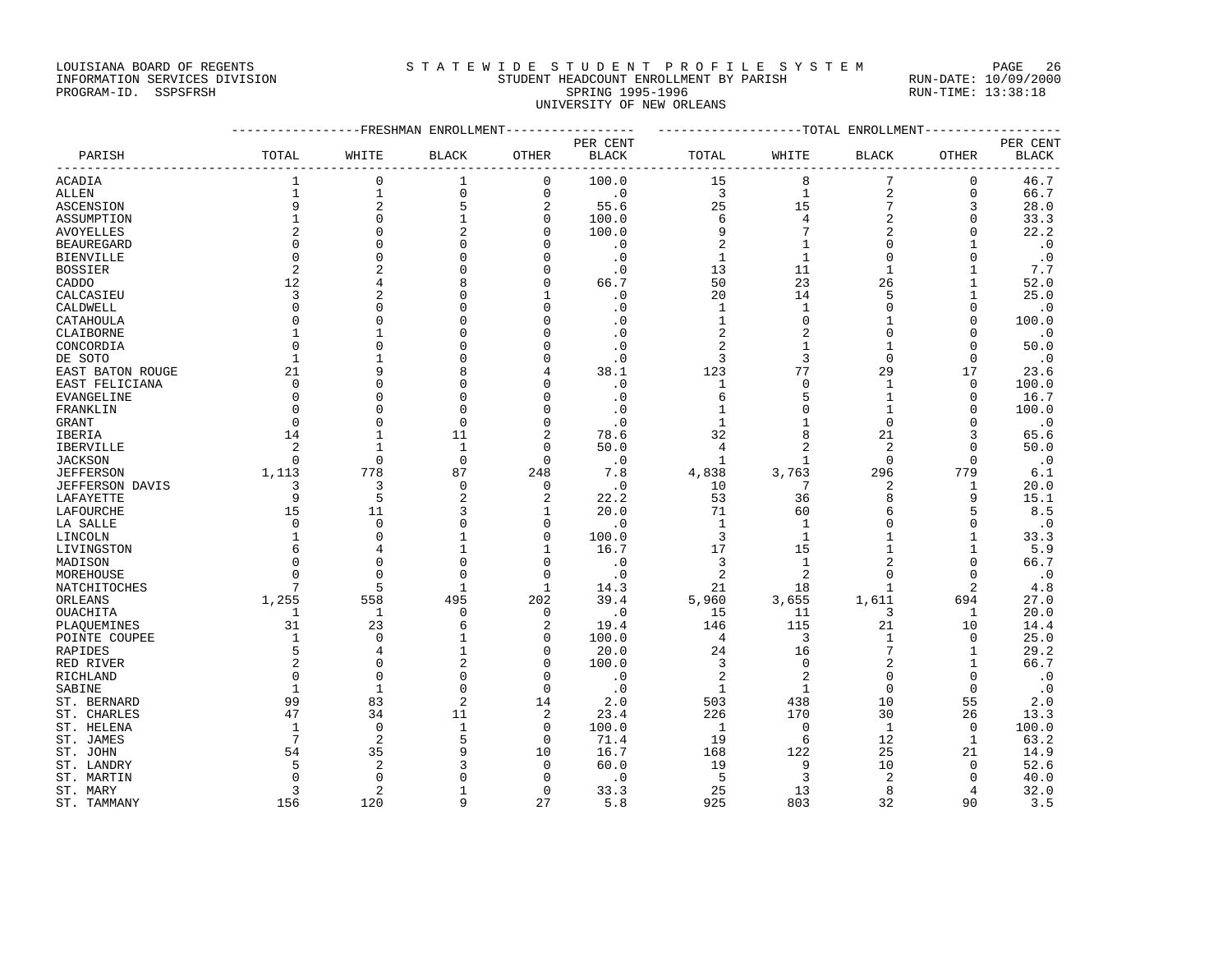### LOUISIANA BOARD OF REGENTS STATEWIDE STUDENT PROFILE SYSTEM PAGE 27 INFORMATION SERVICES DIVISION STUDENT HEADCOUNT ENROLLMENT BY PARISH RUN-DATE: 10/09/2000 PROGRAM-ID. SSPSFRSH SPRING 1995-1996 SPRING 1995-1996 RUN-TIME: 13:38:18 UNIVERSITY OF NEW ORLEANS

|                      |       | <b>FRESHMAN</b> | ENROLLMENT-  |       |                          | -TOTAL ENROLLMENT- |       |              |       |                   |
|----------------------|-------|-----------------|--------------|-------|--------------------------|--------------------|-------|--------------|-------|-------------------|
| PARISH               | TOTAL | WHITE           | <b>BLACK</b> | OTHER | PER CENT<br><b>BLACK</b> | TOTAL              | WHITE | <b>BLACK</b> | OTHER | PER CENT<br>BLACK |
| TANGIPAHOA           |       |                 |              |       | 28.6                     | 41                 | 28    |              |       | 26.8              |
| TENSAS               |       |                 |              |       | . 0                      |                    |       |              |       | 100.0             |
| TERREBONNE           |       |                 |              |       | 21.4                     |                    | 55    |              |       | 9.3               |
| UNION                |       |                 |              |       |                          |                    |       |              |       | . 0               |
| VERMILLION           |       |                 |              |       | . 0                      |                    |       |              |       | 11.1              |
| <b>VERNON</b>        |       |                 |              |       |                          |                    |       |              |       | 12.5              |
| WASHINGTON           |       |                 |              |       | 60.0                     |                    |       |              |       | 42.9              |
| WEBSTER              |       |                 |              |       |                          |                    |       |              |       | 100.0             |
| WEST BATON ROUGE     |       |                 |              |       |                          |                    |       |              |       | 100.0             |
| WEST CARROLL         |       |                 |              |       |                          |                    |       |              |       | . 0               |
| WEST FELICIANA       |       |                 |              |       | . 0                      |                    |       |              |       | $\cdot$ 0         |
| LOUISIANA TOTALS     | 2,921 | 1,714           | 686          | 521   | 23.5                     | 13,550             | 9,570 | 2,233        | 1,747 | 16.5              |
| OUT-OF-STATE/FOREIGN | 145   | 48              | 14           | 83    | 9.7                      | 1,187              | 384   | 93           | 710   | 7.8               |
| INSTITUTION TOTALS   | 3,066 | 1,762           | 700          | 604   | 22.8                     | 14,737             | 9,954 | 2,326        | 2,457 | 15.8              |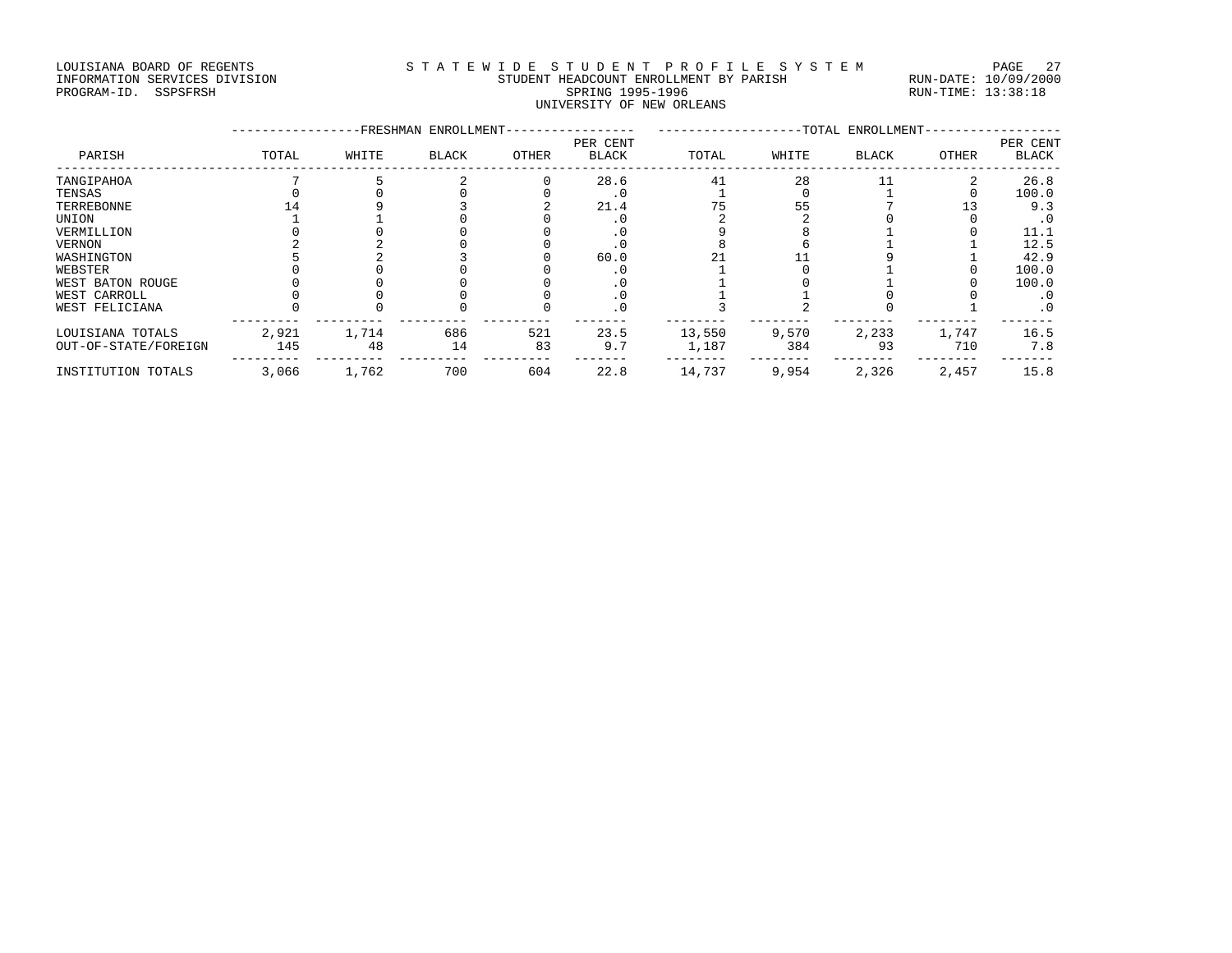LOUISIANA BOARD OF REGENTS STATEWIDE STUDENT PROFILE SYSTEM PAGE 28

## INFORMATION SERVICES DIVISION STUDENT HEADCOUNT ENROLLMENT BY PARISH RUN-DATE: 10/09/2000 PROGRAM-ID. SSPSFRSH SPRING 1995-1996 SPRING 1995-1996 RUN-TIME: 13:38:18 L.S.U. LAW CENTER

|                        |              |             | ------------FRESHMAN ENROLLMENT |             | -------------------TOTAL ENROLLMENT- |                  |                     |              |              |              |
|------------------------|--------------|-------------|---------------------------------|-------------|--------------------------------------|------------------|---------------------|--------------|--------------|--------------|
|                        |              |             |                                 |             | PER CENT                             |                  |                     |              |              | PER CENT     |
| PARISH                 | TOTAL        | WHITE       | <b>BLACK</b>                    | OTHER       | <b>BLACK</b><br>$---$                | TOTAL<br>$- - -$ | WHITE               | <b>BLACK</b> | OTHER        | <b>BLACK</b> |
| ACADIA                 | $\mathbf 0$  | $\mathbf 0$ | $\mathbf 0$                     | $\mathbf 0$ | $\cdot$ 0                            | 5                | 5                   | 0            | 0            | $\cdot$ 0    |
| ALLEN                  | $\mathsf 0$  | $\mathbf 0$ | $\mathbf 0$                     | $\mathsf 0$ | $\cdot$ 0                            | $\overline{2}$   | $\overline{2}$      | 0            | 0            | $\cdot$ 0    |
| <b>ASCENSION</b>       | $\mathbf 0$  | $\mathbf 0$ | $\mathsf 0$                     | $\Omega$    | $\cdot$ 0                            | 11               | 11                  | 0            | 0            | $\cdot$ 0    |
| ASSUMPTION             | $\Omega$     | $\Omega$    | $\Omega$                        | $\Omega$    | $\cdot$ 0                            | $\mathbf 1$      | $1\,$               | $\Omega$     | 0            | $\cdot$ 0    |
| AVOYELLES              | $\Omega$     | $\Omega$    | $\Omega$                        | ∩           | $\cdot$ 0                            | 4                | 4                   | $\Omega$     | 0            | $\cdot$ 0    |
| <b>BEAUREGARD</b>      | $\Omega$     | $\Omega$    | $\Omega$                        | ∩           | $\cdot$ 0                            | 3                | 3                   | $\Omega$     | $\Omega$     | $\cdot$ 0    |
| <b>BIENVILLE</b>       | $\Omega$     | $\Omega$    | $\Omega$                        | ∩           | $\cdot$ 0                            |                  | $\mathbf{1}$        | $\Omega$     | $\Omega$     | $\cdot$ 0    |
| <b>BOSSIER</b>         | $\Omega$     | $\Omega$    | $\Omega$                        | O           | $\cdot$ 0                            | 6                | 6                   | $\Omega$     | 0            | $\cdot$ 0    |
| CADDO                  | $\Omega$     | $\Omega$    | $\Omega$                        | O           | $\cdot$ 0                            | 28               | 26                  | 2            | 0            | 7.1          |
| CALCASIEU              | $\Omega$     | $\Omega$    | $\Omega$                        | $\Omega$    | $\cdot$ 0                            | 12               | 12                  | $\Omega$     | 0            | $\cdot$ 0    |
| CALDWELL               | $\Omega$     | $\Omega$    | $\Omega$                        | ∩           | $\cdot$ 0                            | $\mathbf{1}$     | $\mathbf{1}$        | $\Omega$     | $\Omega$     | $\cdot$ 0    |
| CAMERON                | $\Omega$     | $\cap$      | $\Omega$                        | n           | $\cdot$ 0                            | 4                | 4                   | $\Omega$     | $\Omega$     | $\cdot$ 0    |
| CATAHOULA              | $\Omega$     | $\Omega$    | $\Omega$                        | ∩           | $\cdot$ 0                            | 1                | $\mathbf{1}$        | $\Omega$     | $\Omega$     | $\cdot$ 0    |
| CONCORDIA              | $\Omega$     | $\Omega$    | $\Omega$                        | ∩           | $\cdot$ 0                            | 1                | $\mathbf{1}$        | $\Omega$     | $\Omega$     | $\cdot$ 0    |
| DE SOTO                | $\Omega$     | $\Omega$    | $\Omega$                        | $\Omega$    | $\cdot$ 0                            | $\overline{2}$   | $\overline{2}$      | $\Omega$     | 0            | $\cdot$ 0    |
| EAST BATON ROUGE       | $\Omega$     | $\Omega$    | $\Omega$                        | $\Omega$    | $\cdot$ 0                            | 195              | 175                 | 14           | 6            | 7.2          |
| EAST FELICIANA         | $\Omega$     | $\Omega$    | $\Omega$                        | ∩           | $\cdot$ 0                            | 2                | $\overline{c}$      | 0            | $\Omega$     | $\cdot$ 0    |
| EVANGELINE             | $\mathbf 0$  | $\Omega$    | $\Omega$                        | O           | $\cdot$ 0                            | 2                | $\overline{2}$      | $\Omega$     | $\Omega$     | $\cdot$ 0    |
| FRANKLIN               | $\Omega$     | $\Omega$    | $\Omega$                        | ∩           | $\cdot$ 0                            | 1                | $1\,$               | $\Omega$     | 0            | $\cdot$ 0    |
| GRANT                  | $\Omega$     | $\Omega$    | $\Omega$                        |             | $\cdot$ 0                            | 2                | 2                   | $\Omega$     | 0            | $\cdot$ 0    |
| IBERIA                 | $\Omega$     | $\Omega$    | $\Omega$                        | O           | $\cdot$ 0                            | 8                | 7                   |              | $\Omega$     | 12.5         |
| IBERVILLE              | $\Omega$     | $\Omega$    | $\Omega$                        | ∩           | $\cdot$ 0                            | 3                | $\overline{c}$      | 1            | 0            | 33.3         |
| <b>JACKSON</b>         | $\Omega$     | $\Omega$    | $\Omega$                        | ∩           | $\cdot$ 0                            | $\sqrt{2}$       | $\overline{c}$      | $\Omega$     | $\Omega$     | $\cdot$ 0    |
| <b>JEFFERSON</b>       | $\Omega$     | $\Omega$    | $\Omega$                        | $\Omega$    | $\cdot$ 0                            | 50               | 45                  | 2            | 3            | 4.0          |
|                        | $\Omega$     | $\Omega$    | $\Omega$                        | O           | $\cdot$ 0                            | 3                | 3                   | $\Omega$     | 0            | $\cdot$ 0    |
| JEFFERSON DAVIS        | $\Omega$     | $\Omega$    | $\Omega$                        | ∩           | $\cdot$ 0                            | 33               | 31                  | 2            | 0            | 6.1          |
| LAFAYETTE<br>LAFOURCHE | $\Omega$     | $\Omega$    | $\Omega$                        | ∩           | $\cdot$ 0                            | 4                | 3                   | $\mathbf{1}$ | 0            | 25.0         |
|                        | $\Omega$     | $\Omega$    | $\Omega$                        | ∩           | $\cdot$ 0                            | 9                | 8                   | 1            | 0            | 11.1         |
| LINCOLN                | $\Omega$     | $\Omega$    | $\Omega$                        |             |                                      |                  |                     | $\Omega$     | $\Omega$     |              |
| LIVINGSTON             | $\Omega$     | $\Omega$    | $\Omega$                        | O           | $\cdot$ 0                            | 6                | 6<br>$\overline{2}$ | $\Omega$     |              | $\cdot$ 0    |
| MOREHOUSE              | $\Omega$     | $\Omega$    |                                 | ∩           | $\cdot$ 0                            | 2                |                     | O            | 0            | $\cdot$ 0    |
| NATCHITOCHES           | $\Omega$     | $\Omega$    | $\Omega$<br>$\Omega$            | ∩           | $\cdot$ 0                            | 6                | 6                   | $\Omega$     | 0            | $\cdot$ 0    |
| ORLEANS                |              |             |                                 |             | $\cdot$ 0                            | 28               | 28                  |              | 0            | $\cdot$ 0    |
| OUACHITA               | $\Omega$     | $\Omega$    | $\Omega$                        | ∩           | $\cdot$ 0                            | 18               | 17                  | 1            | $\Omega$     | 5.6          |
| PLAOUEMINES            | $\Omega$     | $\cap$      | $\Omega$                        | ∩           | $\cdot$ 0                            | 4                | 4                   | $\Omega$     | 0            | $\cdot$ 0    |
| POINTE COUPEE          | $\mathbf 0$  | $\Omega$    | $\Omega$                        | O           | $\cdot$ 0                            | $\mathbf 1$      | $\mathbf{1}$        | $\Omega$     | $\Omega$     | $\cdot$ 0    |
| RAPIDES                | $\Omega$     | $\Omega$    | $\Omega$                        | O           | $\cdot$ 0                            | 15               | 14                  | $\Omega$     | $\mathbf{1}$ | $\cdot$ 0    |
| RICHLAND               | $\Omega$     | $\Omega$    | $\Omega$                        | ∩           | $\cdot$ 0                            | $\sqrt{2}$       | $\overline{a}$      | $\Omega$     | 0            | $\cdot$ 0    |
| SABINE                 | $\Omega$     | $\Omega$    | $\Omega$                        | ∩           | $\cdot$ 0                            | 2                | $\mathbf{1}$        | $\Omega$     | $\mathbf{1}$ | $\cdot$ 0    |
| ST. BERNARD            | $\Omega$     | $\cap$      | $\Omega$                        | ∩           | $\cdot$ 0                            | 5                | 5                   | U            | 0            | $\cdot$ 0    |
| ST. CHARLES            | $\Omega$     | $\Omega$    | $\Omega$                        | ∩           | $\cdot$ 0                            | 2                | $\overline{2}$      | $\cap$       | $\Omega$     | $\cdot$ 0    |
| ST. JOHN               | $\Omega$     | $\Omega$    | $\Omega$                        | O           | $\cdot$ 0                            | $\mathbf{1}$     | $\mathbf 1$         | $\Omega$     | $\Omega$     | $\cdot$ 0    |
| ST. LANDRY             | $\Omega$     | $\Omega$    | $\Omega$                        | O           | $\cdot$ 0                            | 7                | 6                   | 1            | 0            | 14.3         |
| ST. MARTIN             | $\Omega$     | $\Omega$    | $\Omega$                        | ∩           | $\cdot$ 0                            | 3                | 3                   | $\Omega$     | $\Omega$     | $\cdot$ 0    |
| ST. MARY               | $\Omega$     | $\Omega$    | $\Omega$                        | $\cap$      | $\cdot$ 0                            | 2                | $\overline{2}$      | $\Omega$     | 0            | $\cdot$ 0    |
| ST. TAMMANY            | <sup>0</sup> | $\cap$      | <sup>0</sup>                    |             | $\cdot$ 0                            | 21               | 21                  | U            | $\Omega$     | $\cdot$ 0    |
| TANGIPAHOA             | C            | $\cap$      | $\Omega$                        |             | $\cdot$ 0                            | 13               | 13                  | U            | $\cap$       | $\cdot$ 0    |
| TERREBONNE             | C            | $\Omega$    | $\Omega$                        |             | $\cdot$ 0                            | 11               | 11                  | $\Omega$     | $\Omega$     | $\cdot$ 0    |
| UNION                  | $\Omega$     | $\Omega$    | $\Omega$                        |             | $\cdot$ 0                            | $\mathbf 1$      | $\mathbf{1}$        | $\Omega$     | 0            | $\cdot$ 0    |
| VERMILLION             | $\Omega$     | $\Omega$    | $\Omega$                        | $\Omega$    | $\cdot$ 0                            | 5                | 5                   | $\Omega$     | $\Omega$     | $\cdot$ 0    |

VERNON 0 0 0 0 .0 4 3 1 0 25.0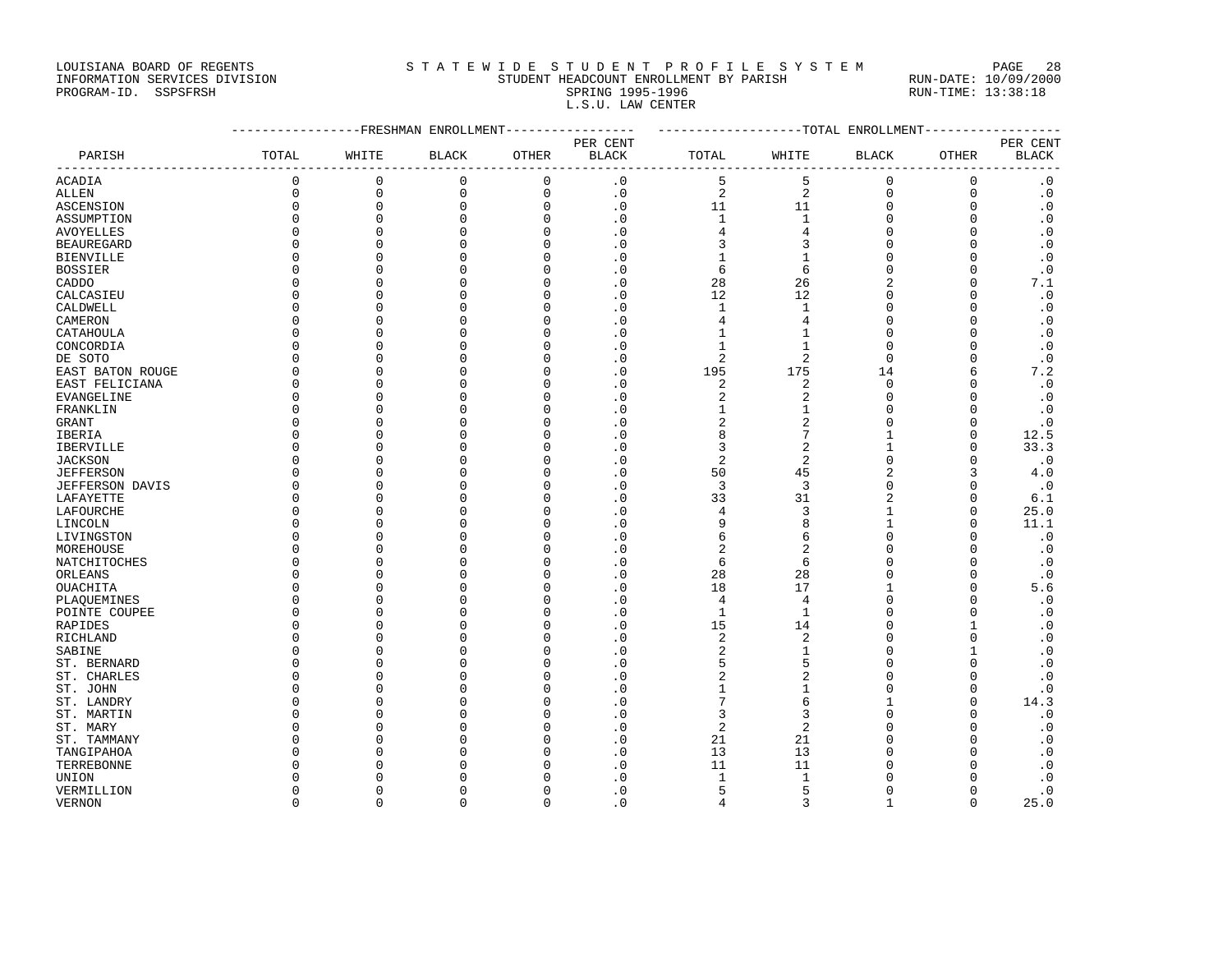### LOUISIANA BOARD OF REGENTS STA TEWIDE STUDENT PROFILE SYSTEM PAGE 29 INFORMATION SERVICES DIVISION STUDENT HEADCOUNT ENROLLMENT BY PARISH RUN-DATE: 10/09/2000 PROGRAM-ID. SSPSFRSH SPRING 1995-1996 SPRING 1995-1996 RUN-TIME: 13:38:18 L.S.U. LAW CENTER

|                      |       |       | -FRESHMAN ENROLLMENT- |       |                   | -TOTAL ENROLLMENT- |       |              |       |                          |  |
|----------------------|-------|-------|-----------------------|-------|-------------------|--------------------|-------|--------------|-------|--------------------------|--|
| PARISH               | TOTAL | WHITE | <b>BLACK</b>          | OTHER | PER CENT<br>BLACK | TOTAL              | WHITE | <b>BLACK</b> | OTHER | PER CENT<br><b>BLACK</b> |  |
| WASHINGTON           |       |       |                       |       |                   |                    |       |              |       |                          |  |
| WEST CARROLL         |       |       |                       |       |                   |                    |       |              |       |                          |  |
| WEST FELICIANA       |       |       |                       |       |                   |                    |       |              |       |                          |  |
| WINN                 |       |       |                       |       |                   |                    |       |              |       |                          |  |
| LOUISIANA TOTALS     |       |       |                       |       | . 0               | 562                | 524   |              |       | 4.8                      |  |
| OUT-OF-STATE/FOREIGN |       |       |                       |       | $\cdot$ 0         | 75                 | 56    |              | 10    | 12.0                     |  |
| INSTITUTION TOTALS   |       |       |                       |       |                   | 637                | 580   | 36           | ′ገ    | 5.                       |  |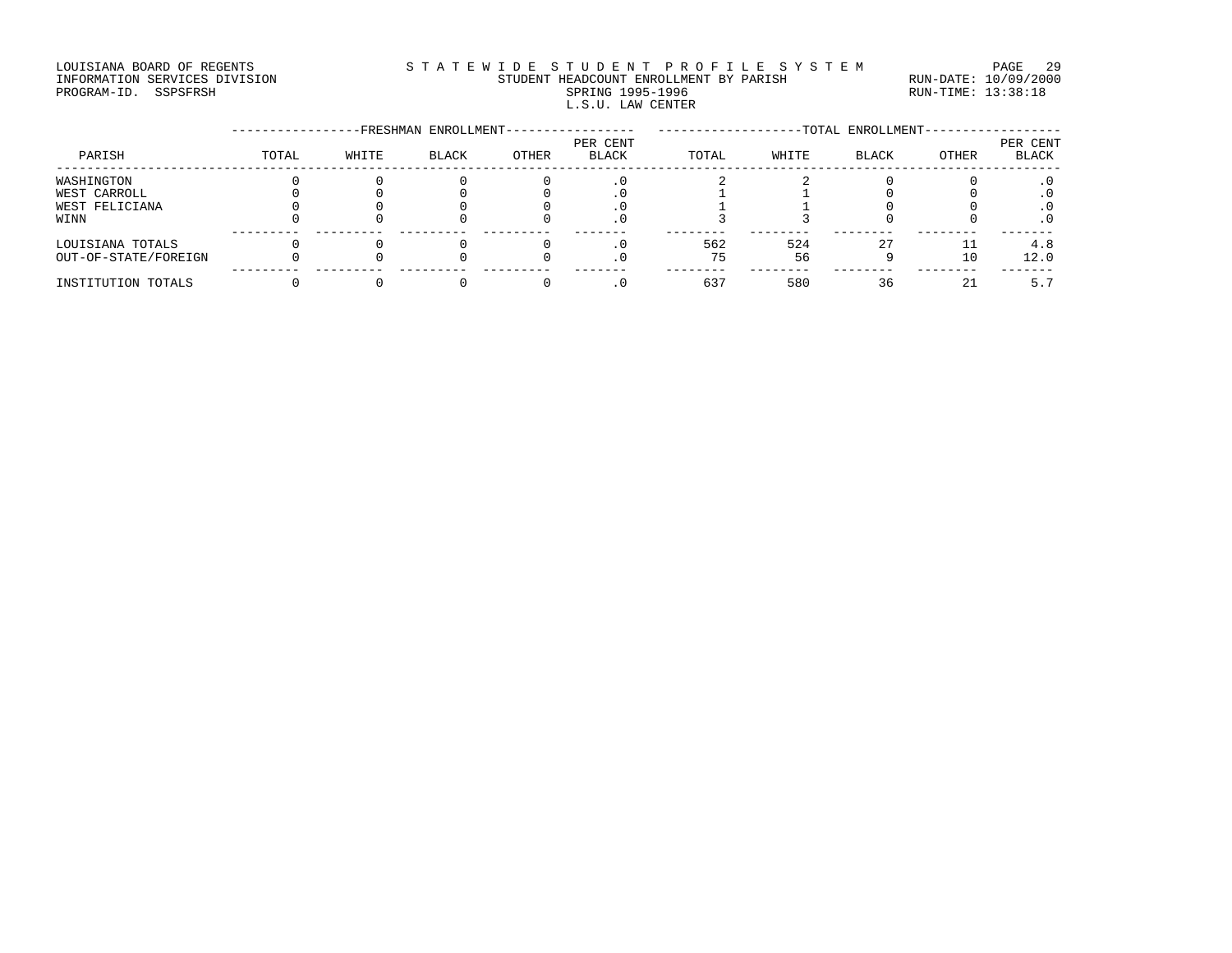## LOUISIANA BOARD OF REGENTS STATEWIDE STUDENT PROFILE SYSTEM PAGE 30 INFORMATION SERVICES DIVISION STUDENT HEADCOUNT ENROLLMENT BY PARISH RUN-DATE: 10/09/2000

# PROGRAM-ID. SSPSFRSH SPRING 1995-1996 SPRING 1995-1996 RUN-TIME: 13:38:18 SOUTHERN U. IN BATON ROUGE

|                              |                 |                              | -----------FRESHMAN ENROLLMENT |                         |              |           |                   | -------------TOTAL ENROLLMENT |                |              |
|------------------------------|-----------------|------------------------------|--------------------------------|-------------------------|--------------|-----------|-------------------|-------------------------------|----------------|--------------|
|                              |                 |                              |                                |                         | PER CENT     |           |                   |                               |                | PER CENT     |
| PARISH                       | TOTAL           | WHITE                        | <b>BLACK</b>                   | OTHER                   | <b>BLACK</b> | TOTAL     | WHITE             | <b>BLACK</b>                  | OTHER          | <b>BLACK</b> |
| ACADIA                       | 11              | 1                            | 10                             | 0                       | 90.9         | 34        | $\overline{c}$    | 31                            | 1              | 91.2         |
| <b>ALLEN</b>                 | 6               | $\mathbf 0$                  | 6                              | $\mathbf 0$             | 100.0        | 20        | $1\,$             | 19                            | $\mathbf 0$    | 95.0         |
| ASCENSION                    | 51              | $\mathbf 0$                  | 51                             | 0                       | 100.0        | 176       | $\,8\,$           | 168                           | $\mathbf 0$    | 95.5         |
| ASSUMPTION                   | 8               | $\mathbf{1}$                 | $7\phantom{.0}$                | $\Omega$                | 87.5         | 45        | $\overline{2}$    | 42                            | $\mathbf{1}$   | 93.3         |
| <b>AVOYELLES</b>             | 6               | $\mathbf{1}$                 | 5                              | $\mathbf 0$             | 83.3         | 39        | $\overline{7}$    | 32                            | $\mathbf 0$    | 82.1         |
| <b>BEAUREGARD</b>            | 5               | $\mathbf{0}$                 | 5                              | 0                       | 100.0        | 20        | $\overline{2}$    | 18                            | $\mathbf 0$    | 90.0         |
| <b>BIENVILLE</b>             |                 | $\Omega$                     | $\mathbf{1}$                   | $\Omega$                | 100.0        | 5         | $\mathbf 0$       | 5                             | $\Omega$       | 100.0        |
| <b>BOSSIER</b>               | 4               | $\Omega$                     | 4                              | $\Omega$                | 100.0        | 20        | $1\,$             | 19                            | $\Omega$       | 95.0         |
| CADDO                        | 57              | $\Omega$                     | 56                             | $\mathbf{1}$            | 98.2         | 231       | 6                 | 224                           | $\mathbf{1}$   | 97.0         |
| CALCASIEU                    | 40              | $\Omega$                     | 40                             | $\mathbf 0$             | 100.0        | 130       | 8                 | 121                           | $\mathbf{1}$   | 93.1         |
| CALDWELL                     | 3               | $\Omega$                     | 3                              | 0                       | 100.0        | 15        | $\Omega$          | 15                            | $\Omega$       | 100.0        |
| CAMERON                      | $1\,$           | $\Omega$                     | $\mathbf{1}$                   | $\Omega$                | 100.0        | 3         | $\mathbf{1}$      | 2                             | $\Omega$       | 66.7         |
| CATAHOULA                    | 10              | $\Omega$                     | 10                             | $\mathbf 0$             | 100.0        | 21        | $\Omega$          | 21                            | $\mathbf 0$    | 100.0        |
| CLAIBORNE                    | $\overline{4}$  | $\Omega$                     | 4                              | 0                       | 100.0        | 8         | $\mathbf{1}$      | $7\phantom{.0}$               | $\Omega$       | 87.5         |
| CONCORDIA                    | 15              | $\Omega$                     | 15                             | $\mathbf 0$             | 100.0        | 44        | $\mathbf{1}$      | 43                            | $\Omega$       | 97.7         |
| DE SOTO                      | 10              | $\Omega$                     | 10                             | 0                       | 100.0        | 29        | $\mathbf{1}$      | 27                            | $\mathbf{1}$   | 93.1         |
| EAST BATON ROUGE             | 908             | 28                           | 870                            | 10                      | 95.8         | 3,064     | 152               | 2,880                         | 32             | 94.0         |
| EAST CARROLL                 | 6               | $\mathbf{0}$                 | 6                              | 0                       | 100.0        | 29        | 0                 | 29                            | $\mathbf 0$    | 100.0        |
| EAST FELICIANA               | 35              | $\overline{2}$               | 33                             | $\Omega$                | 94.3         | 123       | 8                 | 114                           | $\mathbf{1}$   | 92.7         |
| <b>EVANGELINE</b>            | 14              | $\mathbf{1}$                 | 13                             | 0                       | 92.9         | 57        | 16                | 40                            | $\mathbf{1}$   | 70.2         |
| FRANKLIN                     | 11              | $\Omega$                     | 11                             | 0                       | 100.0        | 34        | $\mathbf{0}$      | 34                            | $\Omega$       | 100.0        |
| <b>GRANT</b>                 | 5               | $\mathbf{0}$                 | 5                              | 0                       | 100.0        | 7         | $\mathbf 0$       | $7\phantom{.0}$               | $\Omega$       | 100.0        |
| IBERIA                       | 27              | $\mathbf{0}$                 | 26                             | 1                       | 96.3         | 101       | 5                 | 95                            | $\mathbf{1}$   | 94.1         |
| <b>IBERVILLE</b>             | 83              | $\overline{2}$               | 81                             | $\mathbf 0$             | 97.6         | 289       | 10                | 279                           | $\Omega$       | 96.5         |
| <b>JACKSON</b>               | $\mathbf{1}$    | $\Omega$                     | $\mathbf{1}$                   | $\mathbf 0$             | 100.0        | 13        | $\overline{c}$    | 11                            | $\Omega$       | 84.6         |
| <b>JEFFERSON</b>             | 43              | 3                            | 39                             | $\mathbf{1}$            | 90.7         | 123       | 10                | 109                           | 4              | 88.6         |
| <b>JEFFERSON DAVIS</b>       | $7\phantom{.0}$ | $\Omega$                     | 7                              | $\mathbf 0$             | 100.0        | 19        | $\mathbf{1}$      | 18                            | $\Omega$       | 94.7         |
| LAFAYETTE                    | 39              | $\Omega$                     | 38                             | 1                       | 97.4         | 123       | 8                 | 114                           | $\mathbf{1}$   | 92.7         |
| LAFOURCHE                    | 9               | $\Omega$                     | 9                              | 0                       | 100.0        | 35        | 6                 | 29                            | $\Omega$       | 82.9         |
| LA SALLE                     | $\overline{2}$  | $\Omega$                     | $\overline{2}$                 | $\mathbf 0$             | 100.0        | 6         | $\mathbf 0$       | 6                             | $\Omega$       | 100.0        |
| LINCOLN                      | $\overline{2}$  | $\Omega$                     | $\overline{2}$                 | $\Omega$                | 100.0        | 10        | $\Omega$          | 10                            | $\Omega$       | 100.0        |
| LIVINGSTON                   | 9               | $\Omega$                     | 8                              | $\mathbf{1}$            | 88.9         | 39        | 5                 | 33                            | 1              | 84.6         |
| MADISON                      | 11              | $\Omega$                     | 11                             | 0                       | 100.0        | 24        | $\overline{c}$    | 22                            | $\Omega$       | 91.7         |
| MOREHOUSE                    | $7\phantom{.0}$ | $\Omega$                     | 7                              | $\Omega$                | 100.0        | 30        | $\Omega$          | 30                            | $\Omega$       | 100.0        |
| NATCHITOCHES                 | 9               | $\mathbf{1}$                 | 8                              | 0                       | 88.9         | 43        | 5                 | 38                            | $\Omega$       | 88.4         |
| ORLEANS                      | 185<br>38       | 6                            | 179<br>37                      | O                       | 96.8         | 595       | 17                | 575<br>105                    | 3<br>$\Omega$  | 96.6         |
| OUACHITA                     | 10              | $\mathbf{1}$<br>$\mathbf{1}$ | 9                              | $\mathbf 0$<br>$\Omega$ | 97.4<br>90.0 | 113<br>30 | 8<br>$\mathbf{1}$ | 29                            | $\Omega$       | 92.9         |
| PLAOUEMINES<br>POINTE COUPEE | 38              | $\mathbf{1}$                 | 37                             | $\mathbf 0$             | 97.4         | 136       | 15                | 121                           | $\Omega$       | 96.7<br>89.0 |
| RAPIDES                      | 41              | $\mathbf{0}$                 | 40                             | 1                       | 97.6         | 160       | 10                | 148                           | $\overline{2}$ | 92.5         |
| RED RIVER                    | $\mathbf{1}$    | $\Omega$                     | $\mathbf{1}$                   | $\Omega$                | 100.0        | 9         | $\Omega$          | 9                             | $\Omega$       | 100.0        |
| RICHLAND                     | 5               | $\Omega$                     | 5                              | $\mathbf 0$             | 100.0        | 9         | $\mathbf{1}$      | 8                             | $\Omega$       | 88.9         |
| SABINE                       | $\overline{2}$  | $\Omega$                     | $\overline{2}$                 | $\Omega$                | 100.0        | 7         | $\Omega$          | 7                             | $\Omega$       | 100.0        |
| ST. BERNARD                  | $\overline{3}$  | $\mathbf{1}$                 | $\overline{2}$                 | 0                       | 66.7         | 9         | $\overline{2}$    | $7\phantom{.0}$               | $\Omega$       | 77.8         |
| ST. CHARLES                  | 5               | $\Omega$                     | 5                              | 0                       | 100.0        | 21        | $1\,$             | 20                            | $\Omega$       | 95.2         |
| ST. HELENA                   | 19              | $\Omega$                     | 19                             | $\Omega$                | 100.0        | 77        | $\Omega$          | 77                            | $\Omega$       | 100.0        |
| ST. JAMES                    | 31              | $\Omega$                     | 29                             | 2                       | 93.5         | 125       | $\Omega$          | 122                           | 3              | 97.6         |
| ST. JOHN                     | 25              | $\Omega$                     | 25                             | O                       | 100.0        | 67        | $\Omega$          | 67                            | $\Omega$       | 100.0        |
| ST. LANDRY                   | 61              | $\overline{2}$               | 59                             | $\Omega$                | 96.7         | 316       | 18                | 297                           | 1              | 94.0         |
| ST. MARTIN                   | 16              | $\Omega$                     | 16                             | $\mathbf 0$             | 100.0        | 52        | $\mathbf{1}$      | 51                            | $\Omega$       | 98.1         |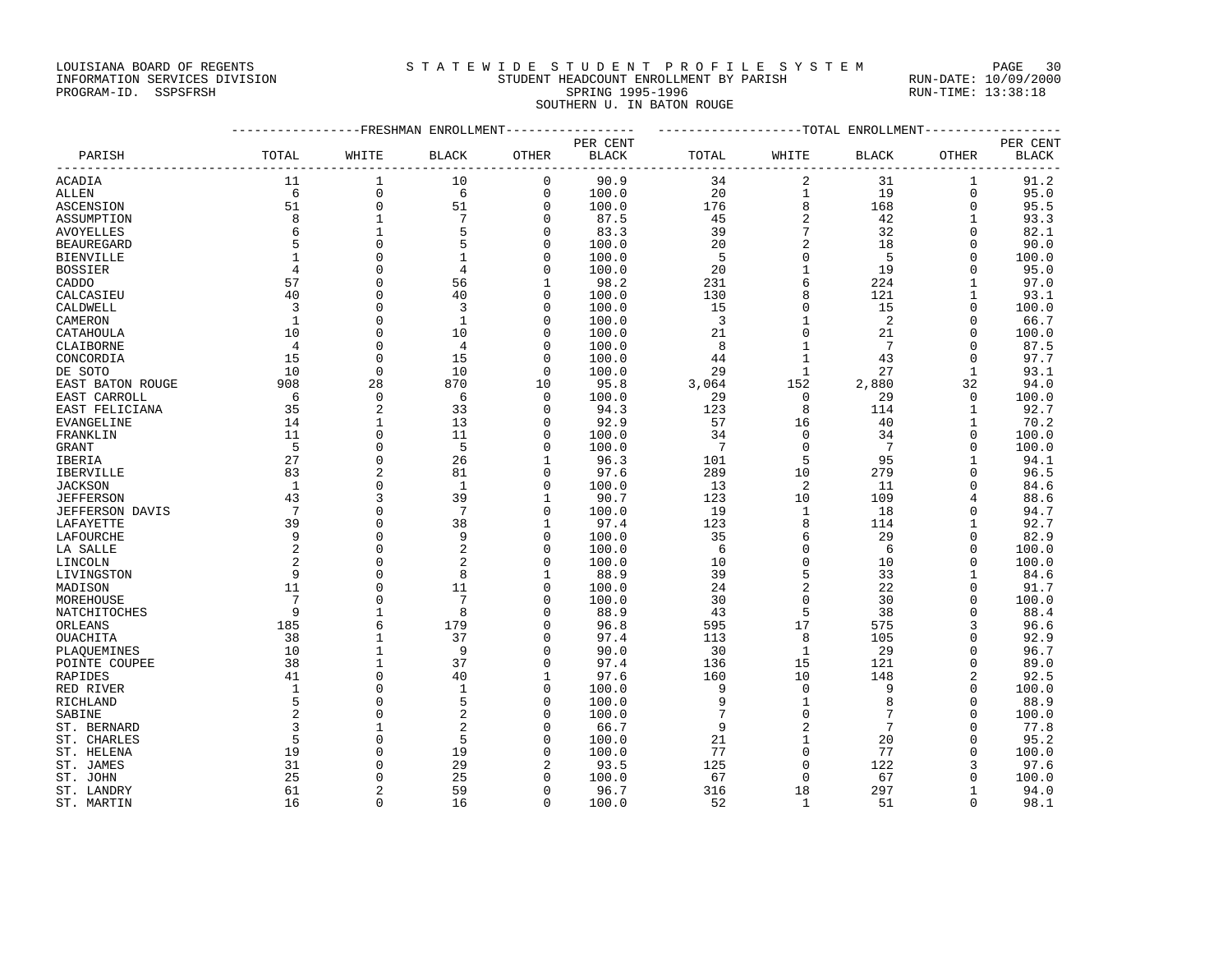### LOUISIANA BOARD OF REGENTS STATEWIDE STUDENT PROFILE SYSTEM PAGE 31 INFORMATION SERVICES DIVISION STUDENT HEADCOUNT ENROLLMENT BY PARISH RUN-DATE: 10/09/2000 PROGRAM-ID. SSPSFRSH SPRING 1995-1996 SPRING 1995-1996 RUN-TIME: 13:38:18 SOUTHERN U. IN BATON ROUGE

|                      |       |       | -FRESHMAN ENROLLMENT- |       |                          | -TOTAL ENROLLMENT |       |              |       |                          |
|----------------------|-------|-------|-----------------------|-------|--------------------------|-------------------|-------|--------------|-------|--------------------------|
| PARISH               | TOTAL | WHITE | BLACK                 | OTHER | PER CENT<br><b>BLACK</b> | TOTAL             | WHITE | <b>BLACK</b> | OTHER | PER CENT<br><b>BLACK</b> |
| ST. MARY             | 19    |       | 18                    |       | 94.7                     | 97                |       | 89           |       | 91.8                     |
| ST. TAMMANY          | 18    |       | 16                    |       | 88.9                     | 59                |       | 54           |       | 91.5                     |
| TANGIPAHOA           | 36    |       | 36                    |       | 100.0                    | 123               |       | 121          |       | 98.4                     |
| TENSAS               | 10    |       | 10                    |       | 100.0                    | 44                |       | 44           |       | 100.0                    |
| TERREBONNE           | 24    |       | 24                    |       | 100.0                    | 75                |       | 74           |       | 98.7                     |
| UNION                |       |       |                       |       | 100.0                    | 12                |       | 12           |       | 100.0                    |
| VERMILLION           |       |       |                       |       | 100.0                    | 25                |       | 21           |       | 84.0                     |
| VERNON               |       |       |                       |       | 100.0                    |                   |       | 15           |       | 88.2                     |
| WASHINGTON           | 25    |       | 25                    |       | 100.0                    | 88                |       | 86           |       | 97.7                     |
| WEBSTER              | 15    |       | 15                    |       | 100.0                    | 45                |       | 44           |       | 97.8                     |
| WEST BATON ROUGE     | 43    |       | 39                    |       | 90.7                     | 146               |       | 137          |       | 93.8                     |
| WEST CARROLL         |       |       |                       |       | 100.0                    | 14                |       | 14           |       | 100.0                    |
| WEST FELICIANA       |       |       |                       |       | 100.0                    | 61                |       | 51           |       | 83.6                     |
| WINN                 |       |       |                       |       | 100.0                    |                   |       |              |       | 85.7                     |
| LOUISIANA TOTALS     | 2,170 | 59    | 2,093                 | 18    | 96.5                     | 7,548             | 388   | 7,103        | 57    | 94.1                     |
| OUT-OF-STATE/FOREIGN | 610   |       | 576                   | 25    | 94.4                     | 2,110             | 44    | 1,914        | 152   | 90.7                     |
| INSTITUTION TOTALS   | 2,780 | 68    | 2,669                 | 43    | 96.0                     | 9,658             | 432   | 9,017        | 209   | 93.4                     |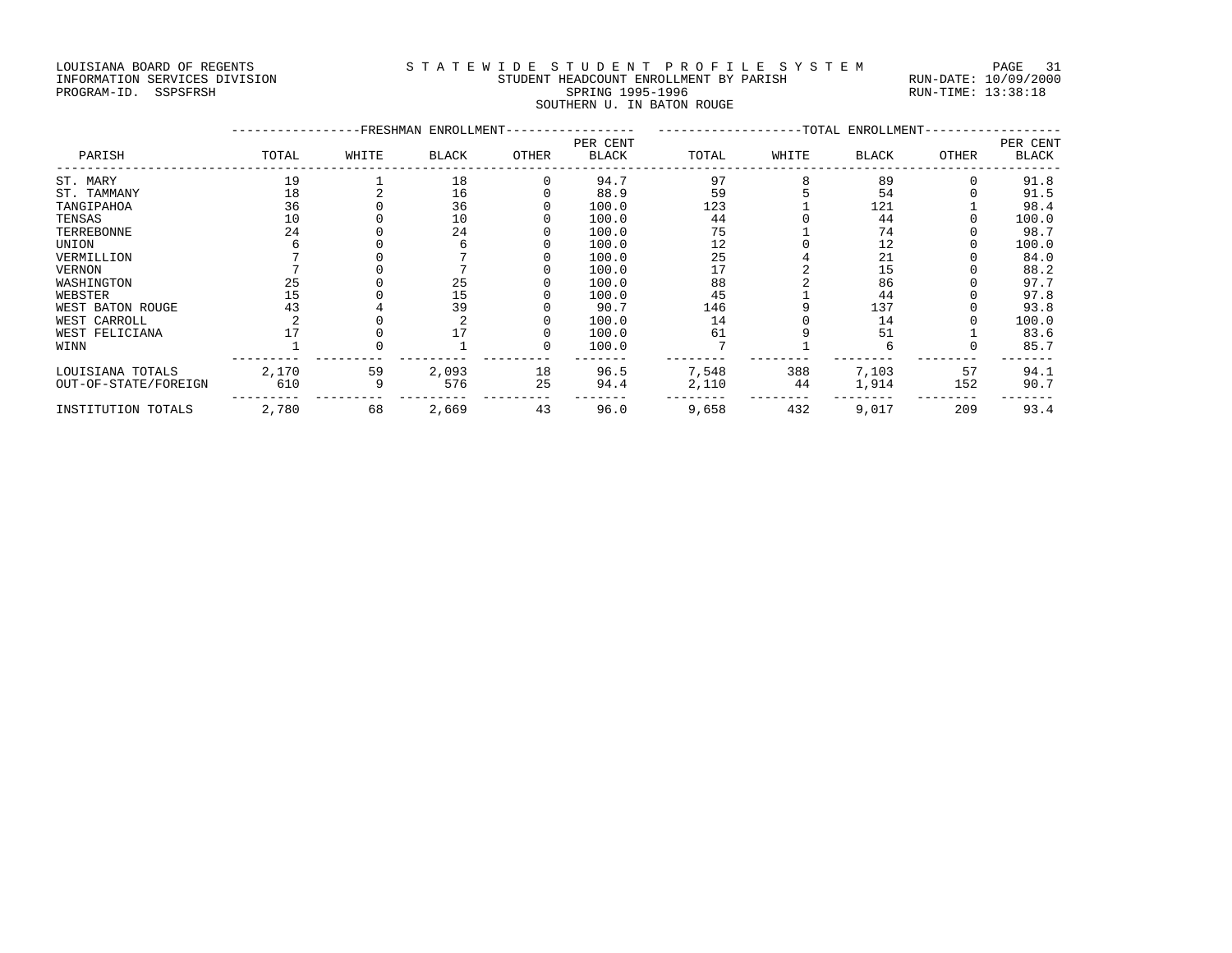## LOUISIANA BOARD OF REGENTS STATEWIDE STUDENT PROFILE SYSTEM PAGE 32 INFORMATION SERVICES DIVISION STUDENT HEADCOUNT ENROLLMENT BY PARISH RUN-DATE: 10/09/2000 PROGRAM-ID. SSPSFRSH SPRING 1995-1996 SPRING 1995-1996 RUN-TIME: 13:38:18

SOUTHERN U. IN NEW ORLEANS

|                        |                |                             | -------------FRESHMAN ENROLLMENT- |                     |                | ------------------TOTAL ENROLLMENT- |                 |                 |                |               |
|------------------------|----------------|-----------------------------|-----------------------------------|---------------------|----------------|-------------------------------------|-----------------|-----------------|----------------|---------------|
|                        |                |                             |                                   |                     | PER CENT       |                                     |                 |                 |                | PER CENT      |
| PARISH                 | TOTAL          | WHITE                       | <b>BLACK</b>                      | OTHER               | $_{\rm BLACK}$ | TOTAL                               | WHITE           | <b>BLACK</b>    | OTHER          | <b>BLACK</b>  |
| <b>ACADIA</b>          | $\mathbf{1}$   |                             | $\Omega$                          | $\mathbf 0$         | $\cdot$ 0      | 1                                   | 1               | $\Omega$        | $\mathbf 0$    | $\cdot$ 0     |
| ASCENSION              | $\mathbf{1}$   | $\mathbf 0$                 | $\mathbf{1}$                      | $\mathbf{0}$        | 100.0          | 4                                   | 0               | 4               | 0              | 100.0         |
| ASSUMPTION             | $\mathbf{0}$   | $\Omega$                    | 0                                 | $\Omega$            | $\cdot$ 0      | 5                                   | 0               | 5               | $\Omega$       | 100.0         |
| <b>AVOYELLES</b>       | $\Omega$       | $\Omega$                    | $\Omega$                          | $\Omega$            | $\cdot$ 0      | 3                                   |                 | $\mathbf{1}$    | $\Omega$       | 33.3          |
| <b>BOSSIER</b>         |                |                             | $\Omega$                          | $\Omega$            | $\cdot$ 0      | $\overline{c}$                      | $\Omega$        | $\overline{2}$  | ∩              | 100.0         |
| CADDO                  |                |                             | $\Omega$                          |                     | $\cdot$ 0      |                                     |                 | 2               | n              | 66.7          |
| CALCASIEU              |                |                             | $\Omega$                          |                     | $\cdot$ 0      |                                     |                 | 4               |                | 100.0         |
| CONCORDIA              |                |                             |                                   | $\Omega$            | 100.0          | 3                                   |                 | 3               | $\Omega$       | 100.0         |
| EAST BATON ROUGE       |                |                             | 3                                 |                     | 100.0          | 19                                  | 3               | 16              | 0              | 84.2          |
| EAST CARROLL           |                |                             | $\Omega$                          |                     | $\cdot$ 0      | 1                                   |                 | 1               | 0              | 100.0         |
| EAST FELICIANA         |                |                             | $\Omega$                          |                     | $\cdot$ 0      | $1\,$                               |                 | $1\,$           | $\Omega$       | 100.0         |
| EVANGELINE             |                | $\Omega$                    | 1                                 | $\Omega$            | 100.0          | $\overline{c}$                      |                 | 2               | ∩              | 100.0         |
| FRANKLIN               |                |                             | $\Omega$                          |                     | $\cdot$ 0      | 3                                   |                 | 3               | ∩              | 100.0         |
| IBERIA                 |                |                             | 3                                 |                     | 100.0          | 9                                   |                 | 8               | n              | 88.9          |
| <b>IBERVILLE</b>       | 3              | $\Omega$                    | 3                                 |                     | 100.0          | 7                                   | $\mathbf 0$     | 7               | $\Omega$       | 100.0         |
| <b>JEFFERSON</b>       | 126            |                             | 118                               |                     | 93.7           | 408                                 | 33              | 365             | 10             | 89.5          |
| <b>JEFFERSON DAVIS</b> | $\mathbf 0$    | $\Omega$                    | $\Omega$                          |                     | $\cdot$ . 0    | 2                                   | 1               | 1               | $\mathbf 0$    | 50.0          |
| LAFAYETTE              | 16             | 12                          | 3                                 |                     | 18.8           | 23                                  | 14              | 8               | 1              | 34.8          |
| LAFOURCHE              | $\Omega$       | $\Omega$                    | $\Omega$                          | $\Omega$            | $\cdot$ 0      | 10                                  | 2               | 8               | n              | 80.0          |
| LA SALLE               |                | $\Omega$                    | $\Omega$                          |                     | $\cdot$ 0      | $\overline{2}$                      |                 | 1               |                | 50.0          |
| LINCOLN                |                | $\Omega$                    | $\Omega$                          |                     | $\cdot$ 0      | $\overline{2}$                      |                 | 1               |                | 50.0          |
| MOREHOUSE              |                | $\mathbf 0$                 | $\Omega$                          | $\Omega$            | $\cdot$ 0      | 1                                   | $\mathbf 0$     | 1               | $\Omega$       | 100.0         |
| NATCHITOCHES           |                | $\Omega$                    | $\Omega$                          | $\Omega$            | $\cdot$ 0      | 2                                   | $\Omega$        | $\overline{2}$  | $\Omega$       | 100.0         |
| ORLEANS                | 944            | 12                          | 913                               | 19                  | 96.7           | 3,416                               | 150             | 3,202           | 64             | 93.7          |
| OUACHITA               | 1              | $\Omega$                    | 1                                 | $\mathbf 0$         | 100.0          | 1                                   | 0               | 1               | 0              | 100.0         |
| PLAQUEMINES            |                | $\Omega$                    | $\overline{2}$                    | $\Omega$            | 100.0          | 28                                  | 0               | 28              | $\mathbf 0$    | 100.0         |
| POINTE COUPEE          |                | $\Omega$                    | $\Omega$                          | $\Omega$            | $\cdot$ 0      | $\overline{2}$                      | O               | 2               | $\Omega$       | 100.0         |
|                        |                | O                           | 1                                 | $\Omega$            | 100.0          | 5                                   |                 | 5               |                | 100.0         |
| RAPIDES                |                | O                           | $\mathbf{1}$                      | $\Omega$            |                | $\mathbf{1}$                        |                 |                 | n              |               |
| SABINE<br>ST. BERNARD  | $\overline{2}$ | $\Omega$                    | $\overline{a}$                    | $\Omega$            | 100.0<br>100.0 | 21                                  |                 | 1<br>15         |                | 100.0<br>71.4 |
|                        |                |                             |                                   |                     |                |                                     |                 | 49              |                |               |
| ST. CHARLES            | 11             |                             | 11<br>$\Omega$                    |                     | 100.0          | 50                                  |                 |                 |                | 98.0          |
| ST. HELENA             | $\Omega$       |                             |                                   |                     | $\cdot$ 0      | 4                                   |                 | 4               |                | 100.0         |
| ST. JAMES              |                | $\Omega$                    | $\Omega$                          |                     | $\cdot$ 0      | 5                                   |                 | 5               | n              | 100.0         |
| ST. JOHN               |                |                             | 9                                 | $\Omega$            | 100.0          | 35                                  | 2               | 33              | 0              | 94.3          |
| ST. LANDRY             |                |                             |                                   |                     | 100.0          | 8                                   |                 | 8               |                | 100.0         |
| ST. MARTIN             |                |                             | $\Omega$                          |                     | $\cdot$ 0      | 3                                   |                 | 3               |                | 100.0         |
| ST. MARY               |                |                             | $\Omega$                          |                     | $\cdot$ 0      | 5                                   |                 | 4               |                | 80.0          |
| ST. TAMMANY            |                |                             |                                   |                     | 100.0          | 27                                  |                 | 25              |                | 92.6          |
| TANGIPAHOA             |                |                             |                                   |                     | 100.0          | 10                                  | 2               | 8               |                | 80.0          |
| TENSAS                 |                |                             | $\Omega$                          |                     | $\cdot$ 0      | 1                                   |                 | 1               |                | 100.0         |
| TERREBONNE             |                |                             | 3                                 | $\Omega$            | 75.0           | 16                                  |                 | 15              | $\Omega$       | 93.8          |
| WASHINGTON             | 1              | $\Omega$                    | $\mathbf{1}$                      | $\Omega$            | 100.0          | 11                                  | $\Omega$        | 11              | $\Omega$       | 100.0         |
| WEST FELICIANA         | 1              | 0                           | 1                                 | 0                   | 100.0          | 2                                   | 0               | 2               | 0              | 100.0         |
| LOUISIANA TOTALS       | 1,141          | 31                          | 1,087                             | 23                  | 95.3           | 4,168                               | 224             | 3,868           | 76             | 92.8          |
| OUT-OF-STATE/FOREIGN   | 50             | $\overline{4}$<br>--------- | 22                                | 24<br>$- - - - - -$ | 44.0           | 156<br>--------                     | 10<br>$- - - -$ | 73<br>--------- | 73<br>-------- | 46.8          |
| INSTITUTION TOTALS     | 1,191          | 35                          | 1,109                             | 47                  | 93.1           | 4,324                               | 234             | 3,941           | 149            | 91.1          |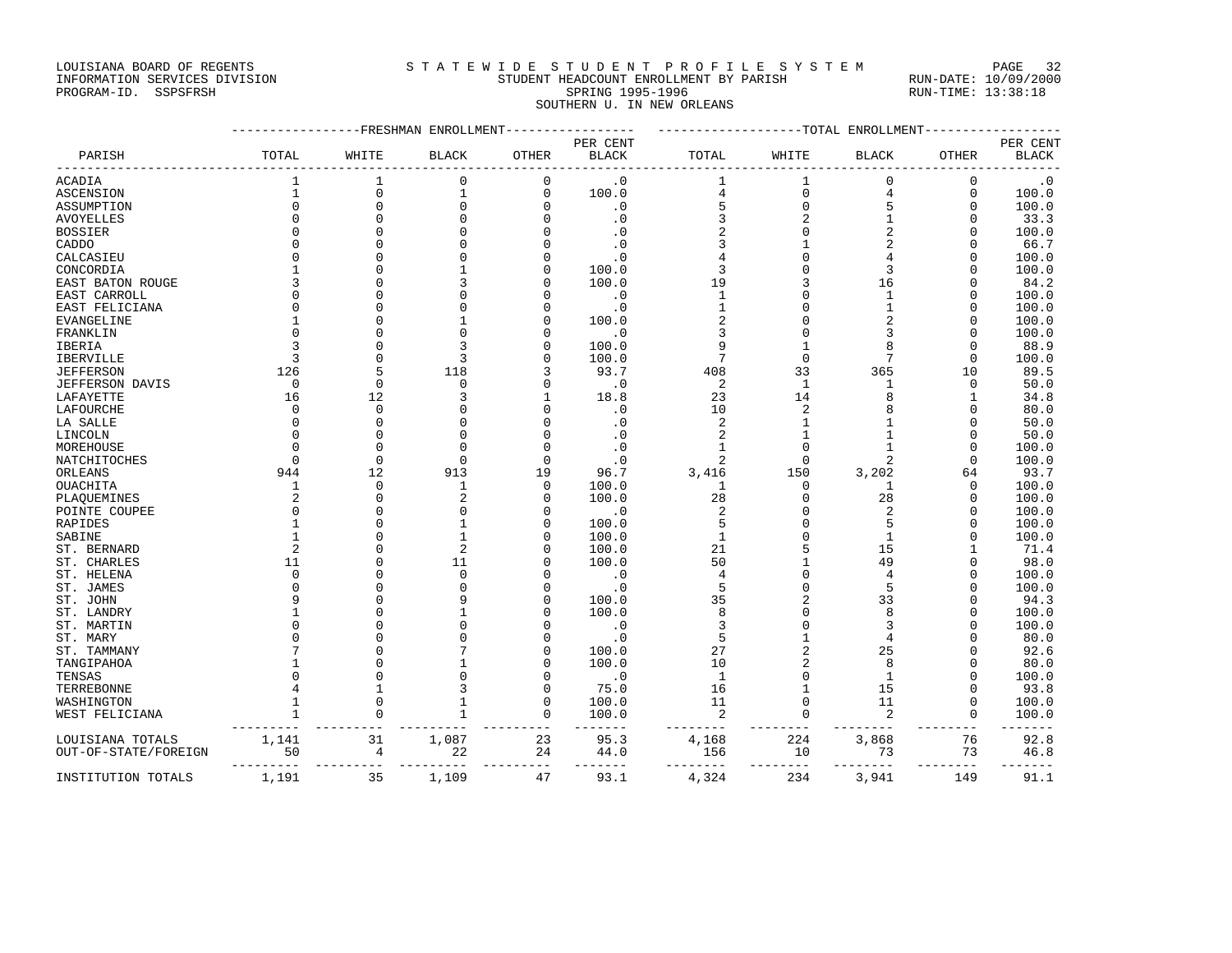## LOUISIANA BOARD OF REGENTS STATEWIDE STUDENT PROFILE SYSTEM PAGE 33 INFORMATION SERVICES DIVISION STUDENT HEADCOUNT ENROLLMENT BY PARISH RUN-DATE: 10/09/2000

PROGRAM-ID. SSPSFRSH SPRING 1995-1996 SPRING 1995-1996 RUN-TIME: 13:38:18 SOUTHERN U. IN SHREVEPORT

|                        |       |          | -FRESHMAN ENROLLMENT |              |              |       |          | -----------TOTAL ENROLLMENT |             |              |
|------------------------|-------|----------|----------------------|--------------|--------------|-------|----------|-----------------------------|-------------|--------------|
|                        |       |          |                      |              | PER CENT     |       |          |                             |             | PER CENT     |
| PARISH                 | TOTAL | WHITE    | <b>BLACK</b>         | <b>OTHER</b> | <b>BLACK</b> | TOTAL | WHITE    | <b>BLACK</b>                | OTHER       | <b>BLACK</b> |
| <b>ACADIA</b>          |       |          |                      | 0            | $\cdot$ 0    |       |          |                             | 0           | $\cdot$ 0    |
| ASSUMPTION             |       | 0        |                      | 0            | 100.0        |       | 0        | 1                           | $\mathbf 0$ | 100.0        |
| <b>BEAUREGARD</b>      |       |          | $\Omega$             |              | $\cdot$ 0    |       |          |                             | $\Omega$    | $\cdot$ 0    |
| <b>BIENVILLE</b>       |       |          | $\overline{2}$       |              | 66.7         |       |          |                             | $\Omega$    | 80.0         |
| <b>BOSSIER</b>         | 45    | 5        | 38                   |              | 84.4         | 82    | 9        | 71                          | 2           | 86.6         |
| CADDO                  | 658   | 39       | 616                  |              | 93.6         | 1,077 | 74       | 994                         | 9           | 92.3         |
| CALCASIEU              |       | $\Omega$ |                      |              | 100.0        |       | $\Omega$ |                             |             | 100.0        |
| CATAHOULA              |       | O        |                      |              | $\cdot$ 0    |       | 0        |                             | U           | 100.0        |
| CLAIBORNE              |       |          |                      |              | 75.0         |       |          |                             | U           | 87.5         |
| CONCORDIA              |       | $\cap$   |                      |              | 100.0        |       |          |                             | U           | 100.0        |
| DE SOTO                | 43    |          | 40                   |              | 93.0         | 68    |          | 63                          |             | 92.6         |
| EAST BATON ROUGE       |       |          | $\mathcal{D}$        |              | 100.0        |       |          |                             | U           | 80.0         |
| EAST FELICIANA         |       |          |                      |              | 100.0        |       |          |                             |             | 100.0        |
| FRANKLIN               |       |          |                      |              | 100.0        |       |          |                             | Ω           | 100.0        |
| <b>GRANT</b>           |       |          |                      |              | $\cdot$ 0    |       |          |                             |             | 50.0         |
| <b>IBERVILLE</b>       |       |          |                      |              | 100.0        |       |          |                             | O           | 100.0        |
| <b>JACKSON</b>         |       |          |                      |              | 100.0        |       |          |                             | Ω           | 100.0        |
| <b>JEFFERSON</b>       |       |          |                      |              | 100.0        |       |          |                             |             | 50.0         |
| <b>JEFFERSON DAVIS</b> |       |          |                      |              | $\cdot$ 0    |       |          |                             | U           | $\cdot$ 0    |
| LA SALLE               |       |          |                      |              | 100.0        |       |          |                             |             | 100.0        |
| LINCOLN                |       |          |                      |              | $\cdot$ 0    |       |          |                             | Ω           | $\cdot$ 0    |
| MADISON                |       |          |                      |              | 100.0        |       |          |                             | O           | 100.0        |
| MOREHOUSE              |       |          |                      |              | $\cdot$ 0    |       |          |                             | U           | 100.0        |
| NATCHITOCHES           |       |          |                      |              | $\cdot$ 0    |       |          |                             | Ω           | 75.0         |
| ORLEANS                |       |          |                      |              | 100.0        |       |          |                             | O           | 100.0        |
| <b>OUACHITA</b>        |       |          |                      |              | 100.0        |       |          |                             | Ω           | 100.0        |
| RAPIDES                |       |          |                      |              | 50.0         |       |          |                             |             | 50.0         |
| RED RIVER              |       |          |                      |              | 85.7         | 10    |          |                             |             | 70.0         |
| RICHLAND               |       |          |                      |              | 100.0        |       |          |                             |             | 100.0        |
| ST. CHARLES            |       |          |                      |              | 100.0        |       |          |                             |             | 100.0        |
| ST. MARTIN             |       |          |                      |              | $\cdot$ 0    |       |          |                             |             | 100.0        |
| TENSAS                 |       |          |                      |              | $\cdot$ 0    |       |          |                             | O           | $\cdot$ 0    |
| UNION                  |       |          |                      |              | 100.0        |       |          |                             | U           | 100.0        |
| VERMILLION             |       |          |                      |              | 100.0        |       |          |                             | U           | 100.0        |
| <b>VERNON</b>          |       |          |                      |              | 100.0        |       |          |                             | U           | 100.0        |
| WASHINGTON             | 3     |          |                      |              | 100.0        | 4     |          |                             | U           | 100.0        |
| WEBSTER                | 12    |          | 10                   | 0            | 83.3         | 21    | 4        | 17                          | 0           | 81.0         |
| LOUISIANA TOTALS       | 807   | 55       | 744                  | 8            | 92.2         | 1,324 | 103      | 1,206                       | 15          | 91.1         |
| INSTITUTION TOTALS     | 807   | 55       | 744                  | 8            | 92.2         | 1,324 | 103      | 1,206                       | 15          | 91.1         |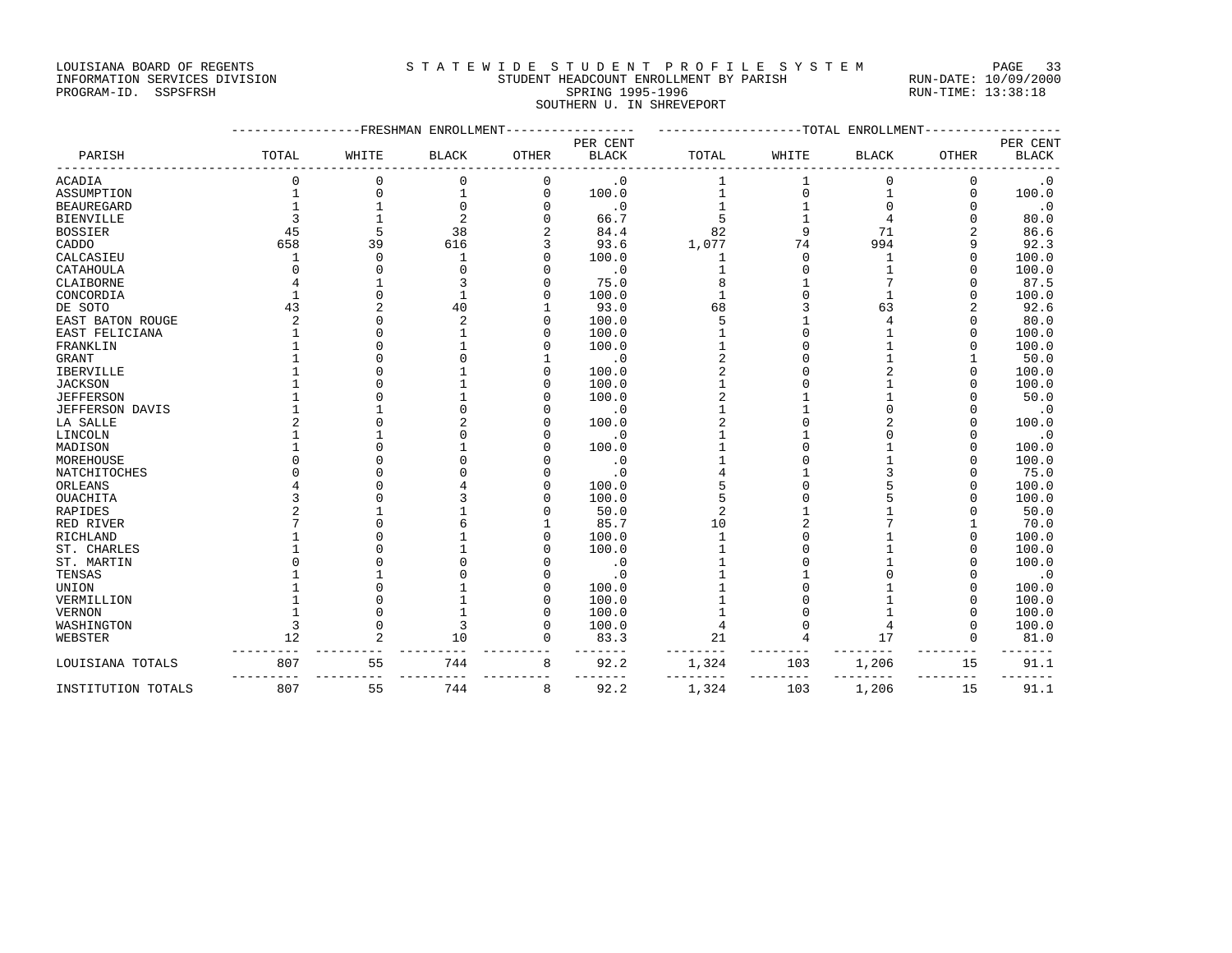LOUISIANA BOARD OF REGENTS STATEWIDE STUDENT PROFILE SYSTEM PAGE 34

## INFORMATION SERVICES DIVISION STUDENT HEADCOUNT ENROLLMENT BY PARISH RUN-DATE: 10/09/2000 PROGRAM-ID. SSPSFRSH SPRING 1995-1996 SPRING 1995-1996 RUN-TIME: 13:38:18 PUBLIC INSTITUTIONS TOTALS

|                            |            |            | --------------FRESHMAN ENROLLMENT- |                 | ---------------- | ------------------TOTAL ENROLLMENT----------------- |                |                |                              |              |
|----------------------------|------------|------------|------------------------------------|-----------------|------------------|-----------------------------------------------------|----------------|----------------|------------------------------|--------------|
|                            |            |            |                                    |                 | PER CENT         |                                                     |                |                |                              | PER CENT     |
| PARISH                     | TOTAL      | WHITE      | <b>BLACK</b>                       | OTHER           | BLACK            | TOTAL                                               | WHITE          | <b>BLACK</b>   | OTHER                        | <b>BLACK</b> |
| ACADIA                     | 567        | 469        | 93                                 | 5               | 16.4             | 1,559                                               | 1,316          | 224            | 19                           | 14.4         |
| ALLEN                      | 194        | 154        | 32                                 | 8               | 16.5             | 542                                                 | 432            | 89             | 21                           | 16.4         |
| ASCENSION                  | 502        | 390        | 100                                | 12              | 19.9             | 1,662                                               | 1,320          | 305            | 37                           | 18.4         |
| ASSUMPTION                 | 158        | 114        | 43                                 | $\mathbf{1}$    | 27.2             | 591                                                 | 428            | 157            | - 6                          | 26.6         |
| AVOYELLES                  | 411        | 330        | 70                                 | 11              | 17.0             | 913                                                 | 724            | 168            | 21                           | 18.4         |
| <b>BEAUREGARD</b>          | 247        | 183        | 53                                 | 11              | 21.5             | 870                                                 | 700            | 130            | 40                           | 14.9         |
| <b>BIENVILLE</b>           | 109        | 48         | 60                                 | $\overline{1}$  | 55.0             | 440                                                 | 226            | 195            | 19                           | 44.3         |
| <b>BOSSIER</b>             | 557        | 354        | 130                                | 73              | 23.3             | 2,519                                               | 1,932          | 411            | 176                          | 16.3         |
| CADDO                      | 2,044      | 832        | 1,152                              | 60              | 56.4             | 6,900                                               | 3,888          | 2,771          | 241                          | 40.2         |
| CALCASIEU                  | 1,639      | 1,206      | 389                                | 44              | 23.7             | 5,464                                               | 4,242          | 1,072          | 150                          | 19.6         |
| CALDWELL                   | 79         | 71         | 6                                  | 2               | 7.6              | 271                                                 | 234            | 32             | 5                            | 11.8         |
| CAMERON                    | 75         | 70         | 3                                  | 2               | 4.0              | 251                                                 | 239            | $\overline{7}$ | -5                           | 2.8          |
| CATAHOULA                  | 166        | 133        | 30                                 | 3               | 18.1             | 395                                                 | 309            | 76             | 10                           | 19.2         |
| CLAIBORNE                  | 94         | 43         | 47                                 | 4               | 50.0             | 355                                                 | 192            | 153            | 10                           | 43.1         |
| CONCORDIA                  | 130        | 80         | 44                                 | 6               | 33.8             | 501                                                 | 330            | 157            | 14                           | 31.3         |
| DE SOTO                    | 185        | 69         | 107                                | 9               | 57.8             | 657                                                 | 335            | 290            | 32                           | 44.1         |
| EAST BATON ROUGE           | 3,608      | 2,268      | 1,164                              | 176             | 32.3             | 14,748                                              | 9,916          | 4,009          | 823                          | 27.2         |
| EAST CARROLL               | 72         | 25         | 47                                 | $\mathbf 0$     | 65.3             | 250                                                 | 88             | 159            | $\overline{\mathbf{3}}$      | 63.6         |
| EAST FELICIANA             | 103        | 44         | 56                                 | 3               | 54.4             | 371                                                 | 192            | 169            | 10                           | 45.6         |
| EVANGELINE                 | 408        | 310        | 93                                 | 5               | 22.8             | 995                                                 | 804            | 177            | 14                           | 17.8         |
| FRANKLIN                   | 175        | 94         | 78                                 | $\overline{3}$  | 44.6             | 628                                                 | 405            | 216            | 7                            | 34.4         |
| GRANT                      | 172        | 137        | 23                                 | 12              | 13.4             | 427                                                 | 346            | 61             | 20                           | 14.3         |
| IBERIA                     | 635        | 394        | 215                                | 26              | 33.9             | 2,071                                               | 1,415          | 581            | 75                           | 28.1         |
| IBERVILLE                  | 215        | 93         | 115                                | $7\phantom{.0}$ | 53.5             | 765                                                 | 361            | 388            | 16                           | 50.7         |
| <b>JACKSON</b>             | 162        | 93         | 65                                 | 4               | 40.1             | 518                                                 | 317            | 194            | $7\phantom{.0}\phantom{.0}7$ | 37.5         |
| <b>JEFFERSON</b>           | 5,122      | 3,346      | 971                                | 805             | 19.0             | 14,779                                              | 10,439         | 2,176          | 2,164                        | 14.7         |
| JEFFERSON DAVIS            | 265        | 209        | 50                                 | 6               | 18.9             | 871                                                 | 714            | 140            | 17                           | 16.1         |
| LAFAYETTE                  | 2,052      | 1,518      | 437                                | 97              | 21.3             | 8,541                                               | 6,805          | 1,371          | 365                          | 16.1         |
| LAFOURCHE                  | 740        | 627        | 82                                 | 31              | 11.1             | 2,762                                               | 2,410          | 236            | 116                          | 8.5          |
| LA SALLE                   | 168        | 148        | 11                                 | 9               | 6.5              | 420                                                 | 370            | 29             | 21                           | 6.9          |
| LINCOLN                    | 410        | 277        | 126                                | $7\phantom{.0}$ | 30.7             | 2,035                                               | 1,431          | 537            | 67                           | 26.4         |
| LIVINGSTON                 | 638        | 588        | 33                                 | 17              | 5.2              | 1,998                                               | 1,850          | 104            | 44                           | 5.2          |
| MADISON                    | 123        | 43         | 78                                 | 2               | 63.4             | 407                                                 | 188            | 211            | 8                            | 51.8         |
| MOREHOUSE                  | 265        | 134        | 131                                | $\mathbf 0$     | 49.4             | 864                                                 | 480            | 377            | 7                            | 43.6         |
| NATCHITOCHES               | 481        | 259        | 162                                | 60              | 33.7             | 1,878                                               | 1,222          | 501            | 155                          | 26.7         |
| ORLEANS                    | 6,497      | 1,914      | 4,037                              | 546             | 62.1             | 19,483                                              | 7,881          | 9,992          | 1,610                        | 51.3         |
| OUACHITA                   | 1,496      | 952        | 516                                | 28              | 34.5             | 5,555                                               | 3,974          | 1,436          | 145                          | 25.9         |
| PLAOUEMINES                | 364        | 223        | 122                                | 19              | 33.5             | 819                                                 | 541            | 234            | 44                           | 28.6         |
| POINTE COUPEE              | 201        | 140        | 54                                 | 7               | 26.9             | 671                                                 | 472            | 176            | 23                           | 26.2         |
| RAPIDES                    | 1,692      | 1,188      | 437                                | 67              | 25.8             | 3,904                                               | 2,743          | 996            | 165                          | 25.5         |
| RED RIVER                  | 74         | 35         | 33                                 | 6               | 44.6             | 252                                                 | 148            | 92             | 12                           | 36.5         |
| RICHLAND<br>SABINE         | 210<br>213 | 144<br>155 | 64<br>31                           | 2<br>27         | 30.5<br>14.6     | 692                                                 | 512<br>490     | 169<br>80      | 11<br>88                     | 24.4<br>12.2 |
|                            | 1,087      | 969        | 56                                 | 62              | 5.2              | 658                                                 |                | 112            | 163                          | 4.4          |
| ST. BERNARD<br>ST. CHARLES | 433        | 307        | 105                                | 21              | 24.2             | 2,519<br>1,407                                      | 2,244<br>1,045 | 279            | 83                           | 19.8         |
| ST. HELENA                 | 57         | 6          | 49                                 | 2               | 86.0             | 215                                                 | 43             | 169            | $\overline{3}$               | 78.6         |
| ST. JAMES                  | 160        | 89         | 66                                 | 5               | 41.3             | 559                                                 | 318            | 231            | 10                           | 41.3         |
| ST. JOHN                   | 411        | 259        | 129                                | 23              | 31.4             | 1,211                                               | 833            | 324            | 54                           | 26.8         |
| ST. LANDRY                 | 913        | 579        | 324                                | 10              | 35.5             | 2,858                                               | 1,825          | 990            | 43                           | 34.6         |
| ST. MARTIN                 | 352        | 216        | 117                                | 19              | 33.2             | 1,117                                               | 760            | 325            | 32                           | 29.1         |
|                            |            |            |                                    |                 |                  |                                                     |                |                |                              |              |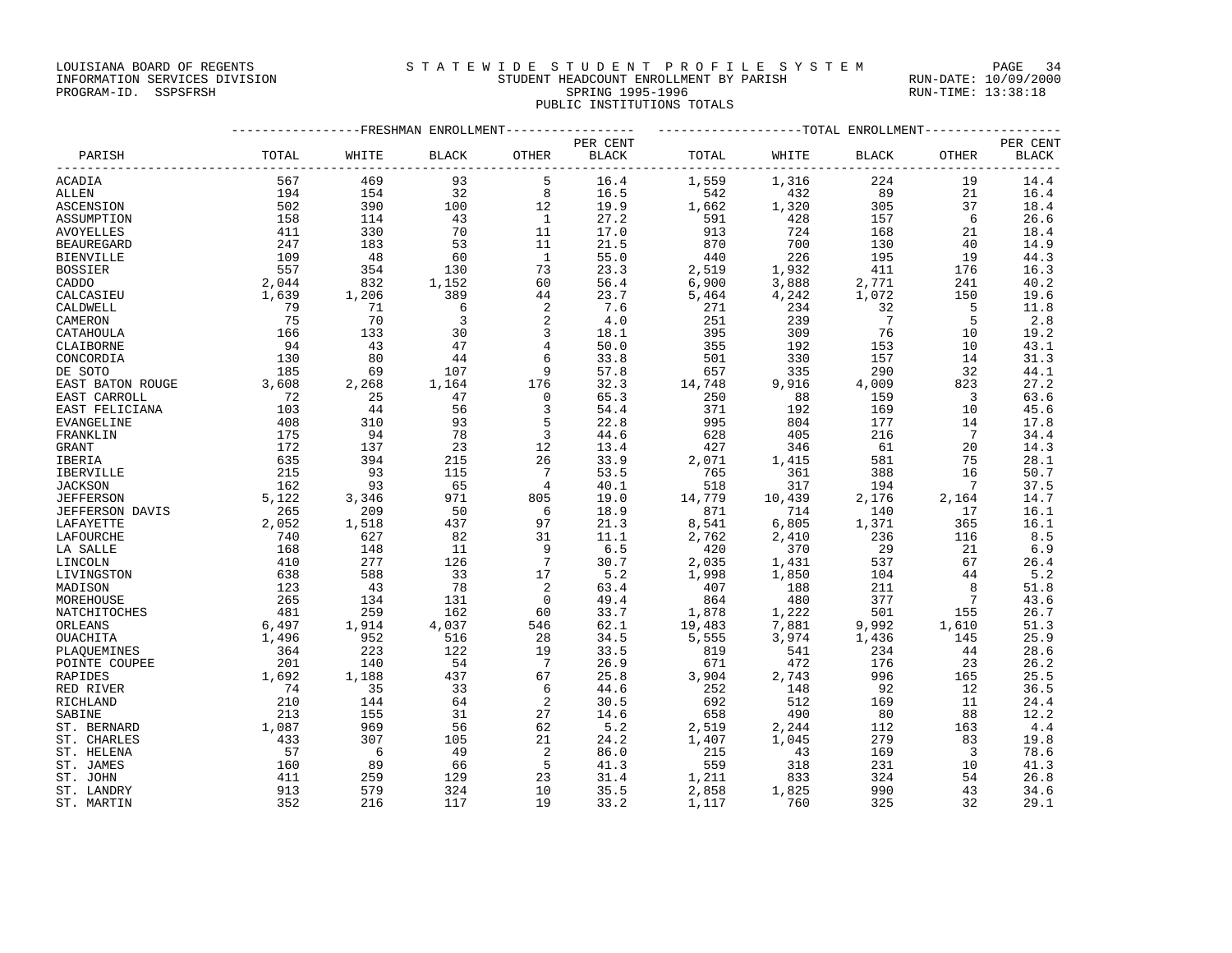## LOUISIANA BOARD OF REGENTS SAN STATEWIDE STUDENT PROFILE SYSTEM PAGE 35 INFORMATION SERVICES DIVISION STUDENT HEADCOUNT ENROLLMENT BY PARISH RUN-DATE: 10/09/2000 PROGRAM-ID. SSPSFRSH SPRING 1995-1996 SPRING 1995-1996 RUN-TIME: 13:38:18 PUBLIC INSTITUTIONS TOTALS

|                      |        |        | -FRESHMAN ENROLLMENT- |       |                          |         |         | --TOTAL ENROLLMENT- |        |                   |
|----------------------|--------|--------|-----------------------|-------|--------------------------|---------|---------|---------------------|--------|-------------------|
| PARISH               | TOTAL  | WHITE  | BLACK                 | OTHER | PER CENT<br><b>BLACK</b> | TOTAL   | WHITE   | BLACK               | OTHER  | PER CENT<br>BLACK |
| ST. MARY             | 477    | 326    | 125                   | 26    | 26.2                     | 1,581   | 1,107   | 392                 | 82     | 24.8              |
| ST. TAMMANY          | 1,805  | 1,524  | 183                   | 98    | 10.1                     | 5,941   | 5,194   | 459                 | 288    | 7.7               |
| TANGIPAHOA           | 1,306  | 982    | 292                   | 32    | 22.4                     | 3,605   | 2,797   | 724                 | 84     | 20.1              |
| TENSAS               | 66     | 28     | 37                    |       | 56.1                     | 239     | 110     | 125                 |        | 52.3              |
| TERREBONNE           | 844    | 652    | 138                   | 54    | 16.4                     | 2,877   | 2,330   | 391                 | 156    | 13.6              |
| UNION                | 167    | 116    | 46                    |       | 27.5                     | 555     | 415     | 126                 | 14     | 22.7              |
| VERMILLION           | 468    | 388    | 53                    | 27    | 11.3                     | 1,455   | 1,238   | 143                 | 74     | 9.8               |
| <b>VERNON</b>        | 662    | 452    | 132                   | 78    | 19.9                     | 1,725   | 1,254   | 278                 | 193    | 16.1              |
| WASHINGTON           | 246    | 140    | 102                   |       | 41.5                     | 907     | 610     | 285                 | 12     | 31.4              |
| WEBSTER              | 212    | 110    | 97                    |       | 45.8                     | 870     | 539     | 315                 | 16     | 36.2              |
| WEST BATON ROUGE     | 144    | 92     | 48                    |       | 33.3                     | 495     | 315     | 170                 | 10     | 34.3              |
| WEST CARROLL         | 93     | 74     | 16                    |       | 17.2                     | 343     | 282     | 56                  |        | 16.3              |
| WEST FELICIANA       | 60     | 39     | 20                    |       | 33.3                     | 212     | 145     | 62                  |        | 29.2              |
| WINN                 | 204    | 144    | 48                    | 12    | 23.5                     | 621     | 456     | 143                 | 22     | 23.0              |
| LOUISIANA TOTALS     | 43,885 | 27,396 | 13,773                | 2,716 | 31.4                     | 142,564 | 97,221  | 37,147              | 8,196  | 26.1              |
| OUT-OF-STATE/FOREIGN | 3,414  | 1,076  | 1,766                 | 572   | 51.7                     | 16,856  | 5,898   | 6,242               | 4,716  | 37.0              |
| PUBLIC TOTALS        | 47,299 | 28,472 | 15,539                | 3,288 | 32.9                     | 159,420 | 103,119 | 43,389              | 12,912 | 27.2              |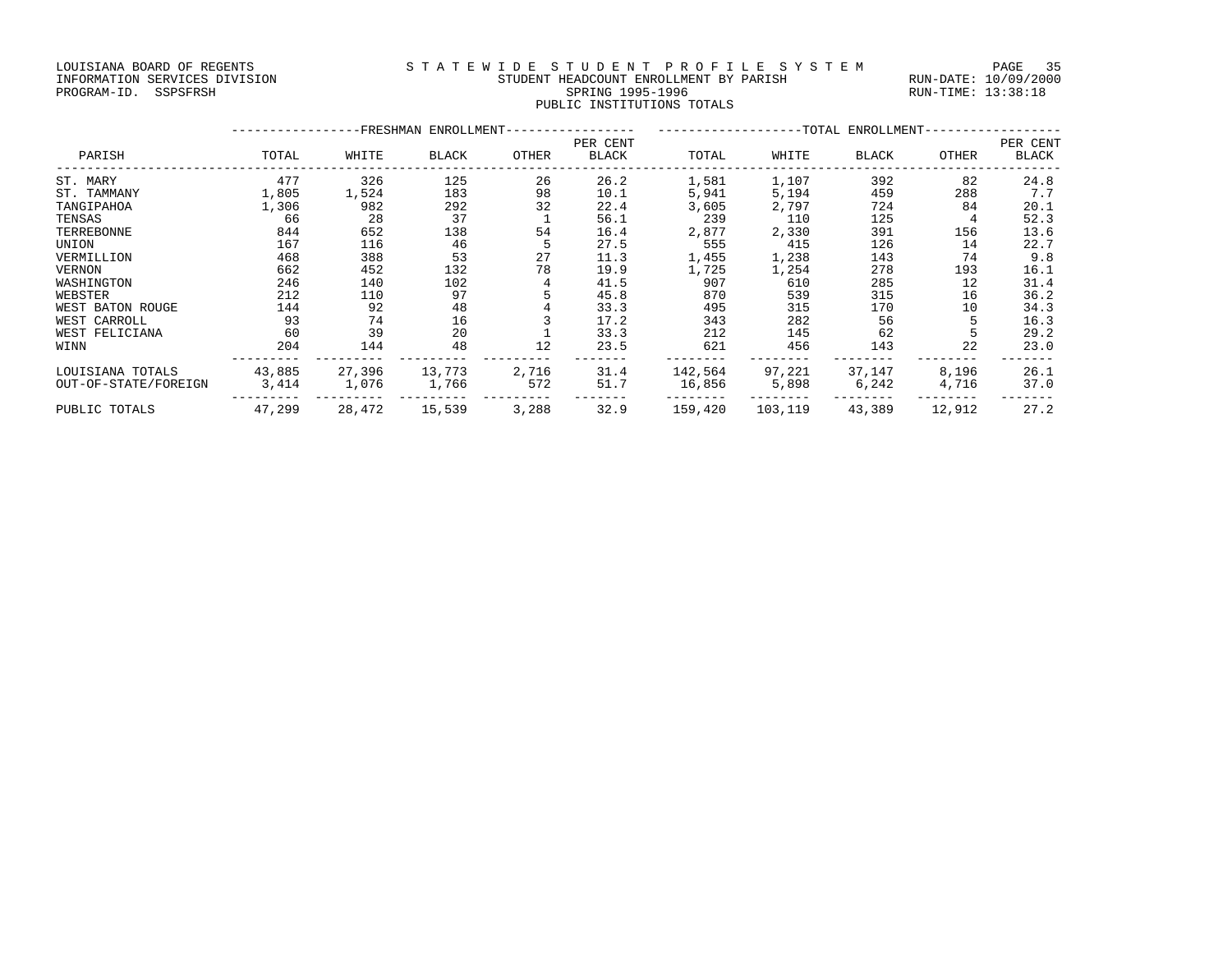## LOUISIANA BOARD OF REGENTS SAND STATEWIDE STUDENT PROFILE SYSTEM PAGE 36 INFORMATION SERVICES DIVISION STUDENT HEADCOUNT ENROLLMENT BY PARISH RUN-DATE: 10/09/2000 PROGRAM-ID. SSPSFRSH SPRING 1995-1996 SPRING 1995-1996 RUN-TIME: 13:38:18 PRIVATE INSTITUTIONS TOTALS

|        |       |       | --FRESHMAN ENROLLMENT |       | ENROLLMENT------<br>TOTAL |       |                 |              |       |              |
|--------|-------|-------|-----------------------|-------|---------------------------|-------|-----------------|--------------|-------|--------------|
|        |       |       |                       |       | PER CENT                  |       |                 |              |       | CENT<br>PER  |
| PARISH | TOTAL | WHITE | <b>BLACK</b>          | OTHER | <b>BLACK</b>              | TOTAL | WHITE           | <b>BLACK</b> | OTHER | <b>BLACK</b> |
|        |       |       |                       |       |                           |       |                 |              |       |              |
|        |       |       |                       |       |                           | ----- | - - - - - - - - | ------       |       |              |
|        |       |       |                       |       |                           | ---   | ----            |              |       | -----        |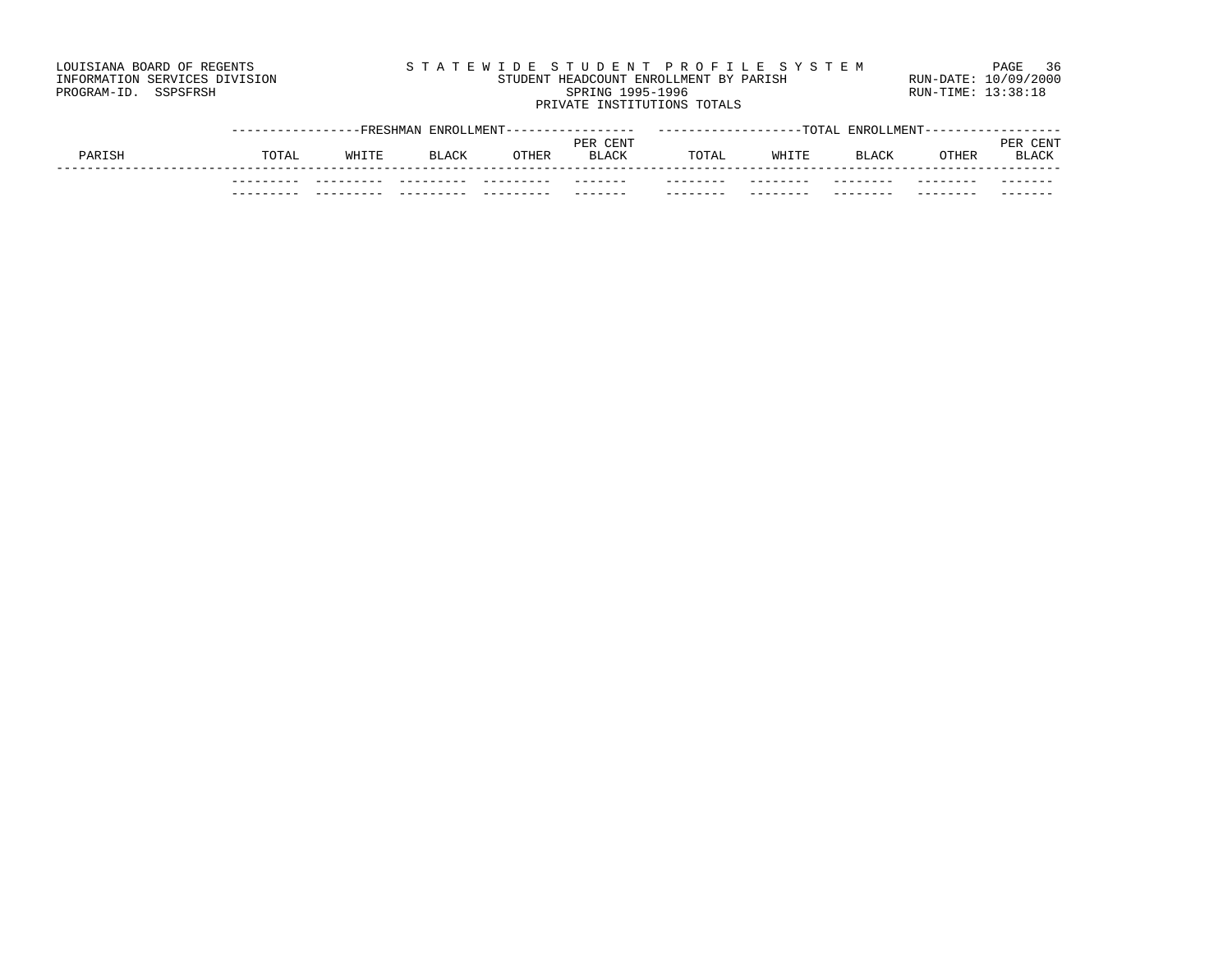LOUISIANA BOARD OF REGENTS STATEWIDE STUDENT PROFILE SYSTEM PAGE 37

## INFORMATION SERVICES DIVISION STUDENT HEADCOUNT ENROLLMENT BY PARISH RUN-DATE: 10/09/2000 PROGRAM-ID. SSPSFRSH SPRING 1995-1996 SPRING 1995-1996 RUN-TIME: 13:38:18 STATE TOTALS

|                         |            | ---------------FRESHMAN ENROLLMENT---------------- |                         |                            |              |                                                                | ------------------TOTAL ENROLLMENT---------------- |                                                                              |                                                    |              |
|-------------------------|------------|----------------------------------------------------|-------------------------|----------------------------|--------------|----------------------------------------------------------------|----------------------------------------------------|------------------------------------------------------------------------------|----------------------------------------------------|--------------|
|                         |            |                                                    |                         |                            | PER CENT     |                                                                |                                                    |                                                                              |                                                    | PER CENT     |
| PARISH                  | TOTAL      | WHITE                                              | <b>BLACK</b>            | OTHER                      | BLACK        | TOTAL                                                          | WHITE                                              | <b>BLACK</b>                                                                 | OTHER                                              | <b>BLACK</b> |
| ACADIA                  | 567        | 469                                                | 93                      | 5                          | 16.4         | 1,559                                                          | 1,316                                              | 224                                                                          | 19                                                 | 14.4         |
| ALLEN                   | 194        | 154                                                | 32                      | 8                          | 16.5         | 542                                                            | 432                                                | 89                                                                           | 21                                                 | 16.4         |
| ASCENSION               | 502        | 390                                                | 100                     | 12                         | 19.9         | 1,662                                                          | 1,320                                              | 305                                                                          | 37                                                 | 18.4         |
| ASSUMPTION              | 158        | 114                                                | 43                      | $\overline{1}$             | 27.2         | 591                                                            | 428                                                | 157                                                                          | 6                                                  | 26.6         |
| AVOYELLES               | 411        | 330                                                | 70                      | 11                         | 17.0         | 913                                                            | 724                                                | 168                                                                          | 21                                                 | 18.4         |
| <b>BEAUREGARD</b>       | 247        | 183                                                | 53                      | 11                         | 21.5         | 870                                                            | 700                                                | 130                                                                          | 40                                                 | 14.9         |
| BIENVILLE               | 109        | 48                                                 | 60                      | $\overline{1}$             | 55.0         | 440                                                            | 226                                                | 195                                                                          | 19                                                 | 44.3         |
| BOSSIER                 | 557        | 354                                                | 130                     | 73                         | 23.3         |                                                                |                                                    | 411                                                                          | 176                                                | 16.3         |
| CADDO                   | 2,044      | $\begin{array}{c} 832 \\ 1,206 \end{array}$        | 1,152                   | 60                         | 56.4         | 2,519<br>6,900<br>5,464                                        | 1,932<br>3,888                                     | 2,771                                                                        | 241                                                | 40.2         |
| CALCASIEU               | 1,639      |                                                    | 389                     | 44                         | 23.7         |                                                                | 4,242                                              | 1,072                                                                        | 150                                                | 19.6         |
| CALDWELL                | 79         | 71                                                 | 6                       | 2                          | 7.6          | 271                                                            | 234                                                | 32                                                                           | $-5$                                               | 11.8         |
| CAMERON                 | 75         | 70                                                 | $\overline{\mathbf{3}}$ | 2                          | 4.0          | 251                                                            | 239                                                | $\overline{7}$                                                               | $-5$                                               | 2.8          |
| CATAHOULA               | 166        | 133                                                | 30                      | $\overline{3}$             | 18.1         | 395                                                            | 309                                                | 76                                                                           | 10                                                 | 19.2         |
| CLAIBORNE               | 94         | 43                                                 | 47                      | $\overline{4}$             | 50.0         | 355                                                            | 192                                                | 153                                                                          | 10                                                 | 43.1         |
| CONCORDIA               | 130        | 80                                                 | 44                      | 6                          | 33.8         | 501                                                            | 330                                                | 157                                                                          | 14                                                 | 31.3         |
| DE SOTO                 | 185        | 69                                                 | 107                     | $\overline{9}$             | 57.8         | 657                                                            | 335                                                | 290                                                                          | 32                                                 | 44.1         |
| EAST BATON ROUGE        | 3,608      | 2,268                                              | 1,164                   | 176                        | 32.3         | 14,748                                                         | 9,916                                              | 4,009                                                                        | 823                                                | 27.2         |
| EAST CARROLL            | 72         | 25                                                 | 47                      | $\overline{0}$             | 65.3         | 250                                                            | 88                                                 | 159                                                                          | $\overline{\phantom{a}}$                           | 63.6         |
| EAST FELICIANA          | 103        | 44                                                 | 56                      | 3                          | 54.4         | 371                                                            | 192                                                | 169                                                                          | 10                                                 | 45.6         |
| EVANGELINE              | 408        | 310                                                | 93                      | 5                          | 22.8         | 995                                                            | 804                                                | 177                                                                          | 14                                                 | 17.8         |
| FRANKLIN                | 175        | 94                                                 | 78                      | $\overline{3}$             | 44.6         | 628                                                            | 405                                                | 216                                                                          | $\overline{7}$                                     | 34.4         |
| GRANT                   | 172        | 137                                                | 23                      | 12                         | 13.4         | 427                                                            | 346                                                | 61                                                                           | 20                                                 | 14.3         |
| IBERIA                  | 635        | 394                                                | 215                     | 26                         | 33.9         | 2,071                                                          | 1,415                                              | 581                                                                          | 75                                                 | 28.1         |
| IBERVILLE               | 215        | 93                                                 | 115                     | $\overline{7}$             | 53.5         | 765                                                            | 361                                                | 388                                                                          | 16                                                 | 50.7         |
| <b>JACKSON</b>          | 162        | 93                                                 | 65                      | $\overline{4}$             | 40.1         | 518                                                            | 317                                                | 194                                                                          | $\overline{7}$                                     | 37.5         |
| <b>JEFFERSON</b>        | 5,122      | 3,346                                              | 971                     | 805                        | 19.0         | 14,779<br>871<br>8,541                                         | 10,439                                             | 2,176                                                                        | 2,164                                              | 14.7         |
| JEFFERSON DAVIS         | 265        | 209                                                | 50                      | 6                          | 18.9         |                                                                | $714$<br>6,805                                     | 140                                                                          | 17                                                 | 16.1         |
| LAFAYETTE               | 2,052      | 1,518                                              | 437                     | 97                         | 21.3         |                                                                |                                                    | 1,371                                                                        | 365                                                | 16.1         |
| LAFOURCHE               | 740        | 627                                                | 82                      | 31                         | 11.1         |                                                                | $2,410$<br>370                                     | 236                                                                          | 116                                                | 8.5          |
| LA SALLE                | 168        | 148                                                | 11                      | - 9                        | 6.5          | $2,762$<br>420<br>2,035<br>1,998<br>1,998                      |                                                    | 29                                                                           | 21                                                 | 6.9          |
| LINCOLN                 | 410        | 277                                                | 126                     | $\overline{7}$             | 30.7         |                                                                | 1,431                                              | 537                                                                          | 67                                                 | 26.4         |
| LIVINGSTON              | 638        | 588                                                | 33                      | 17                         | 5.2          |                                                                | 1,850                                              | 104                                                                          | 44                                                 | 5.2          |
| MADISON                 | 123        | 43                                                 | 78                      | $\overline{\phantom{0}}^2$ | 63.4         | 407                                                            | 188                                                | 211                                                                          | $_{\rm 8}$                                         | 51.8         |
| MOREHOUSE               | 265        | 134                                                | 131                     | $\overline{0}$             | 49.4         | 864                                                            | 480                                                | 377<br>$\label{eq:2.1} \frac{1}{\sqrt{2}}\int_0^1\frac{dx}{\sqrt{2\pi}}\,dx$ | $\overline{7}$                                     | 43.6         |
| NATCHITOCHES            | 481        | 259<br>1,914                                       | 162                     | 60                         | 33.7         | $\begin{array}{c} 1,878 \\ 19,483 \\ 5,555 \\ 919 \end{array}$ | 1,222                                              | 501                                                                          | $\begin{array}{c} 155 \\ 1,610 \\ 145 \end{array}$ | 26.7         |
| ORLEANS                 | 6,497      |                                                    | 4,037                   | 546                        | 62.1         |                                                                | 7,881                                              | 9,992                                                                        |                                                    | 51.3         |
| OUACHITA                | 1,496      | $\begin{array}{c} 952 \\ 223 \end{array}$          | 516<br>122              | 28                         | 34.5         |                                                                | 3,974                                              | 1,436                                                                        |                                                    | 25.9         |
| PLAOUEMINES             | 364<br>201 | 140                                                | 54                      | 19<br>$\overline{7}$       | 33.5         | 819<br>671                                                     | 541<br>472                                         | 234<br>176                                                                   | 44<br>23                                           | 28.6<br>26.2 |
| POINTE COUPEE           | 1,692      | 1,188                                              |                         | 67                         | 26.9<br>25.8 |                                                                | 2,743                                              | 996                                                                          |                                                    | 25.5         |
| RAPIDES                 | 74         |                                                    | 437                     |                            |              | 3,904                                                          |                                                    | 92                                                                           | 165<br>12                                          |              |
| RED RIVER               | 210        | 35<br>144                                          | 33<br>64                | 6<br>2                     | 44.6<br>30.5 | 252<br>692                                                     | 148<br>512                                         | 169                                                                          | 11                                                 | 36.5<br>24.4 |
| RICHLAND                | 213        | 155                                                | 31                      | 27                         | 14.6         | 658                                                            | 490                                                | 80                                                                           | 88                                                 | 12.2         |
| SABINE<br>ST. BERNARD   | 1,087      | 969                                                | 56                      | 62                         | 5.2          |                                                                | 2,244                                              | 112                                                                          | 163                                                | 4.4          |
| ST. CHARLES             | 433        | 307                                                | 105                     | 21                         | 24.2         | $2,519$<br>1,407                                               | 1,045                                              | 279                                                                          | 83                                                 | 19.8         |
|                         | 57         | 6                                                  | 49                      | 2                          | 86.0         | 215                                                            |                                                    | 169                                                                          | $\overline{\phantom{a}}$                           | 78.6         |
| ST. HELENA<br>ST. JAMES | 160        | 89                                                 | 66                      | 5                          | 41.3         | 559                                                            | 43<br>318                                          | 231                                                                          | 10                                                 | 41.3         |
| ST. JOHN                | 411        | 259                                                | 129                     | 23                         | 31.4         |                                                                | 833                                                | 324                                                                          | 54                                                 | 26.8         |
| ST. LANDRY              | 913        | 579                                                | 324                     | 10                         | 35.5         | 1,211                                                          | 1,825                                              | 990                                                                          | 43                                                 | 34.6         |
|                         | 352        | 216                                                |                         | 19                         | 33.2         | 2,858                                                          | 760                                                | 325                                                                          | 32                                                 | 29.1         |
| ST. MARTIN              |            |                                                    | 117                     |                            |              | 1,117                                                          |                                                    |                                                                              |                                                    |              |